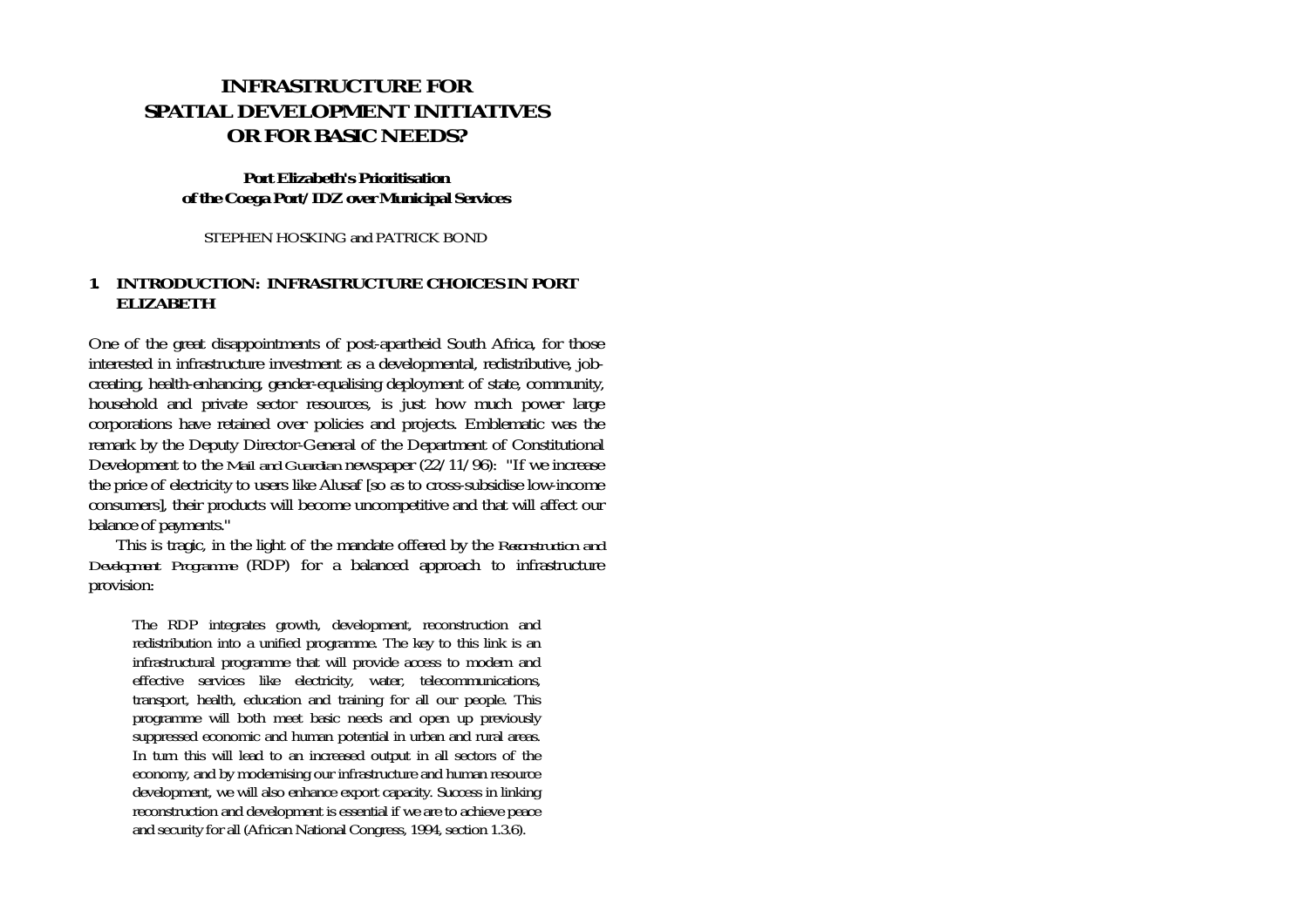The linkages are obvious, insofar as "major infrastructural programmes should stimulate the economy through increased demand for materials such as bricks and steel, appliances such as television sets and washing machines, and many other products" (1.4.3). In addition, "The key area where special measures to create jobs can link to building the economy and meeting basic needs is in redressing apartheid-created infrastructural disparities" (2.3.5)... "In particular, industrial expansion should follow from the extension of infrastructure to urban, peri-urban and rural constituencies" (4.2.2). Moreover, according to the RDP, prospects for economic linkages, job creation and industrial expansion offered by infrastructure should be matched by sensitivity to household consumption: "The approach to housing, infrastructure and services must involve and empower communities; be affordable, developmental and sustainable; take account of funding and resource constraints, and support gender equality" (2.5.6).

 At the same time as the RDP mandated "the expansion of the social and economic infrastructure to stimulate industry and agriculture" (4.2.8), it identified at least two central problems that relate to our concern over the provision of subsidised infrastructure for large corporations, namely equity and the maximisation of economic spinoffs:

The domination of business activities by white business and the exclusion of black people from the mainstream of economic activity are causes for great concern for the reconstruction and development process (ANC, 1994, section 4.4.6.3).

 The democratic government must develop policies to ensure that foreign investment creates as much employment, technological capacity and real knowledge transfer as possible, allowing greater participation by workers in decision-making (ANC, 1994, section 4.4.6.4).

Hence the provision of infrastructure and municipal services -- especially electricity and water -- are excellent vantagepoints to understand the distributional and economic choices that are open to the South African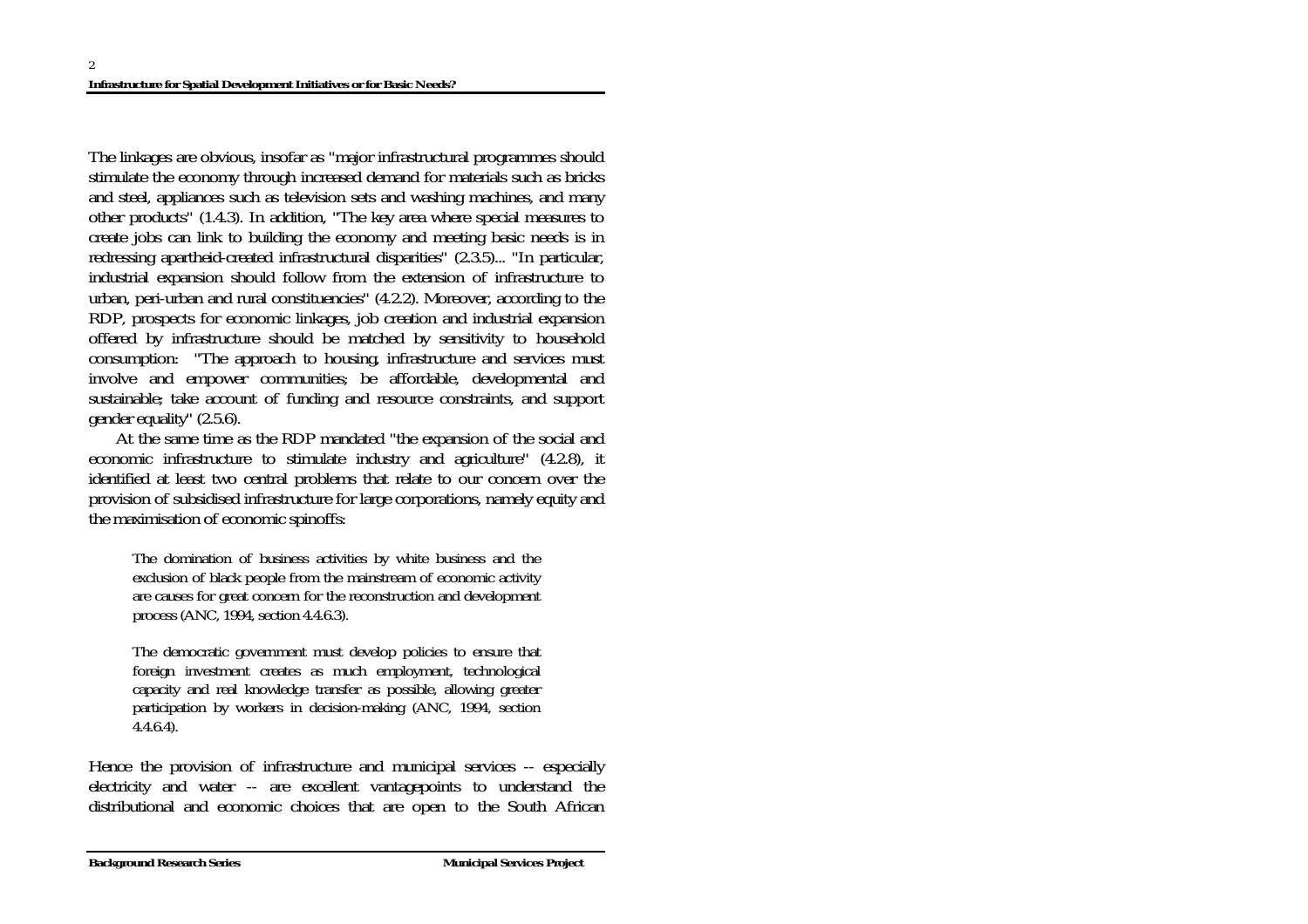government, and how policy and project options have progressively narrowed since the RDP was drafted in early 1994. The case study before us -- the Coega Port and Industrial Development Zone 25 kilometers north of Port Elizabeth, in comparison to that city's unmet basic infrastructural needs -- allows a variety of social, economic and ecological factors associated with resource utilisation to be considered. The contrast between the Spatial Development Initiative (SDI) approach and a development strategy based on meeting basic needs could not be greater, in what is an exemplary case of resource allocation choices.

 We begin by documenting socio-economic backlogs in Port Elizabeth and to some extent in the "metropolitan area" encompassing the cities of Port Elizabeth, Uitenhage and Despatch (Section 1.1); next we evaluate the use of public infrastructure subsidies at Coega (Section 2); we then make preliminary calculations about redirecting the use of water and electricity resources to meet basic needs (Section 3); and finally we conclude with an appeal for a rethink on economic, ecological and social justice grounds.

### *1.1 Socio-economic conditions in Port Elizabeth*

Port Elizabeth had a population of 645 573 at the time of the 1991 Census (an exercise bedeviled by serious counting errors, but nevertheless necessary as a baseline estimate since the 1996 Census results are not yet, in mid-1998, available). The black townships encompassing iBhayi -- New Brighton, Kwazakele, Zwide, Soweto-on-Sea and others -- comprised 257 000 residents, while the township of Motherwell had 73 000 residents. In addition to these Port Elizabeth residents, another 300 000 people lived in nearby Uitenhage and Despatch at the time, and more recent estimates put the population of what is termed "the metropolitan area" at 1,2 million (Institute for Development Planning and Research, 1997, 8).

 Racial divisions remain pronounced in Port Elizabeth. An estimated 57% of the city's residents are classified as "African," 22% are "coloured," 20% are "white," and 1% are "Indian." The average household size in the metropolitan area was 4,35 in 1993 (Institute for Development Planning and Research, 1997, 9). With respect to income, dramatic inequality exists between race groups. Of African households, 79% earned less than R5 000 in 1991, while 59% of white

3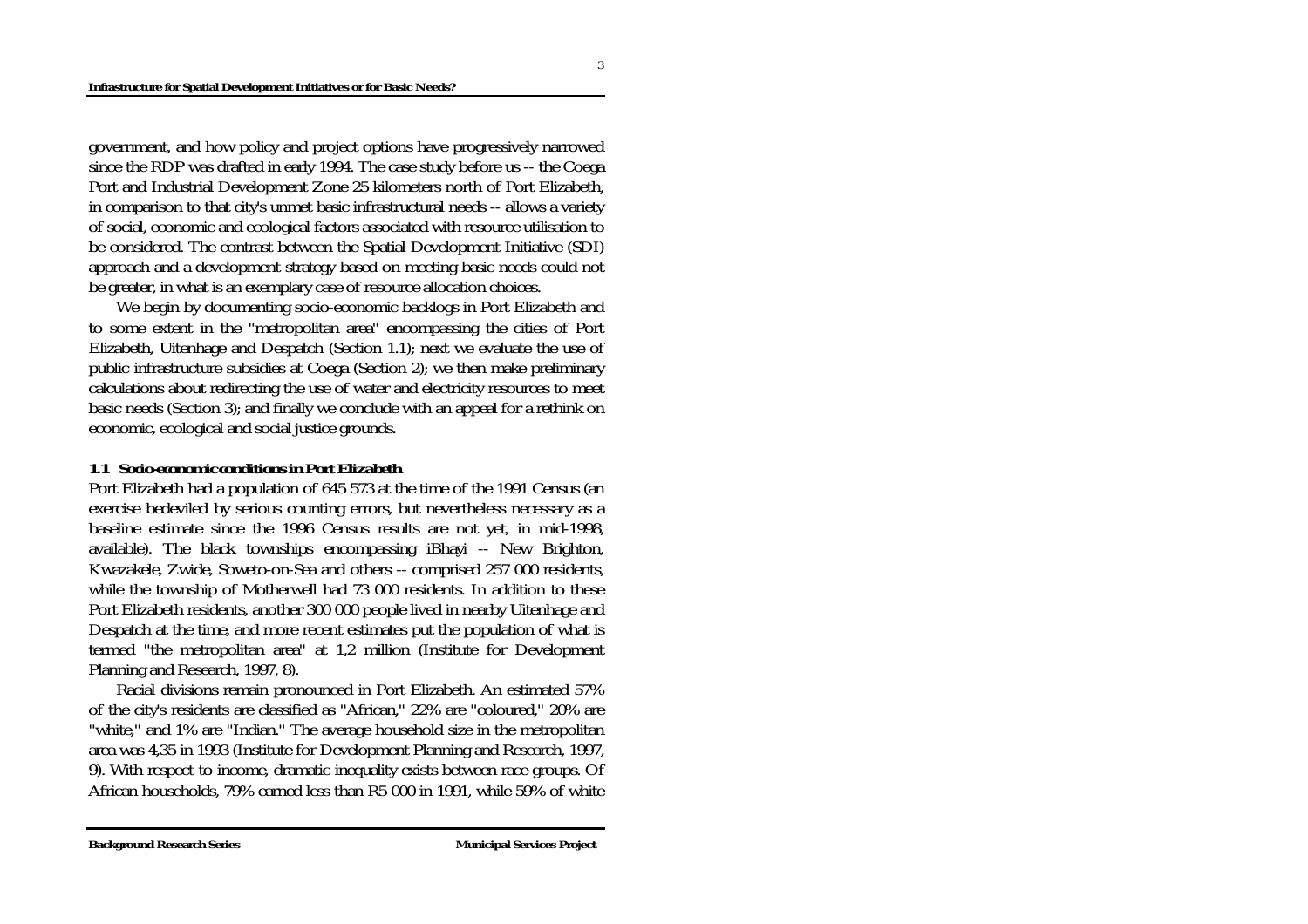households earned at least R30 000 that year. With such a large low-income population, nearly a quarter of household income is spent on food, compared to less than 18% in Johannesburg. A combination of key socio-economic conditions -- income, health (life expectancy) and literacy -- make up the Human Development Index (HDI). At 0,67 -- on a scale where 1 is the highest, 0 the lowest -- Port Elizabeth's HDI (based on the 1991 census) is roughly equivalent to that of South Africa as a whole, but the HDI for the city's African residents is just 0,32, compared to 0,94 for white residents (Institute for Development Planning and Research, 1997, 11-13). (Life expectancy indicators are national, it should be noted.)

 Unemployment remains a central indicator of uneven development in Port Elizabeth. The metropolitan area had 344 810 economically active residents, according to the 1991 census, of which only 169 181 were employed, 62 994 were in the "active informal sector," and another 57 597 were engaged in subsistence agriculture. The formally unemployed, according to a Vista University study in 1993, included 175 685 residents of the metropolitan area, with the unemployment rate of Africans estimated at 60,8%. Only 49 701 unemployed residents received benefits under the Unemployment Insurance Act in 1997, and just 35 310 people were registered with the Department of Labour as formally unemployed in 1996. Of unemployed Africans, 78% had not had formal work for more than a year (Institute for Development Planning and Research, 1997, 15-17).

 Port Elizabeth's jobs are relatively poorly paid. According to labour market surveys that reflect regulated sectors (i.e., not domestic work or farmworkers), the average minimum hourly wage in the metropolitan area was R12,84 in 1997, but this must be broken into skill levels to understand the high degree of inequality even at minimum wage levels. On average, unskilled workers received a minimum hourly wage of R6,27, semi-skilled workers received R8,35, and skilled workers received R14,35. Unskilled workers in the metallurgical motor sector received a minimum hourly wage of just R3,52 in 1997, or R600 per month. Skills shortages have been identified in technical, artisanal and information technology areas (Institute for Development Planning and Research, 1997, 17-18).

 Education, health care and other social services leave a great deal to be desired. But it is worth focusing on housing, infrastructure and municipal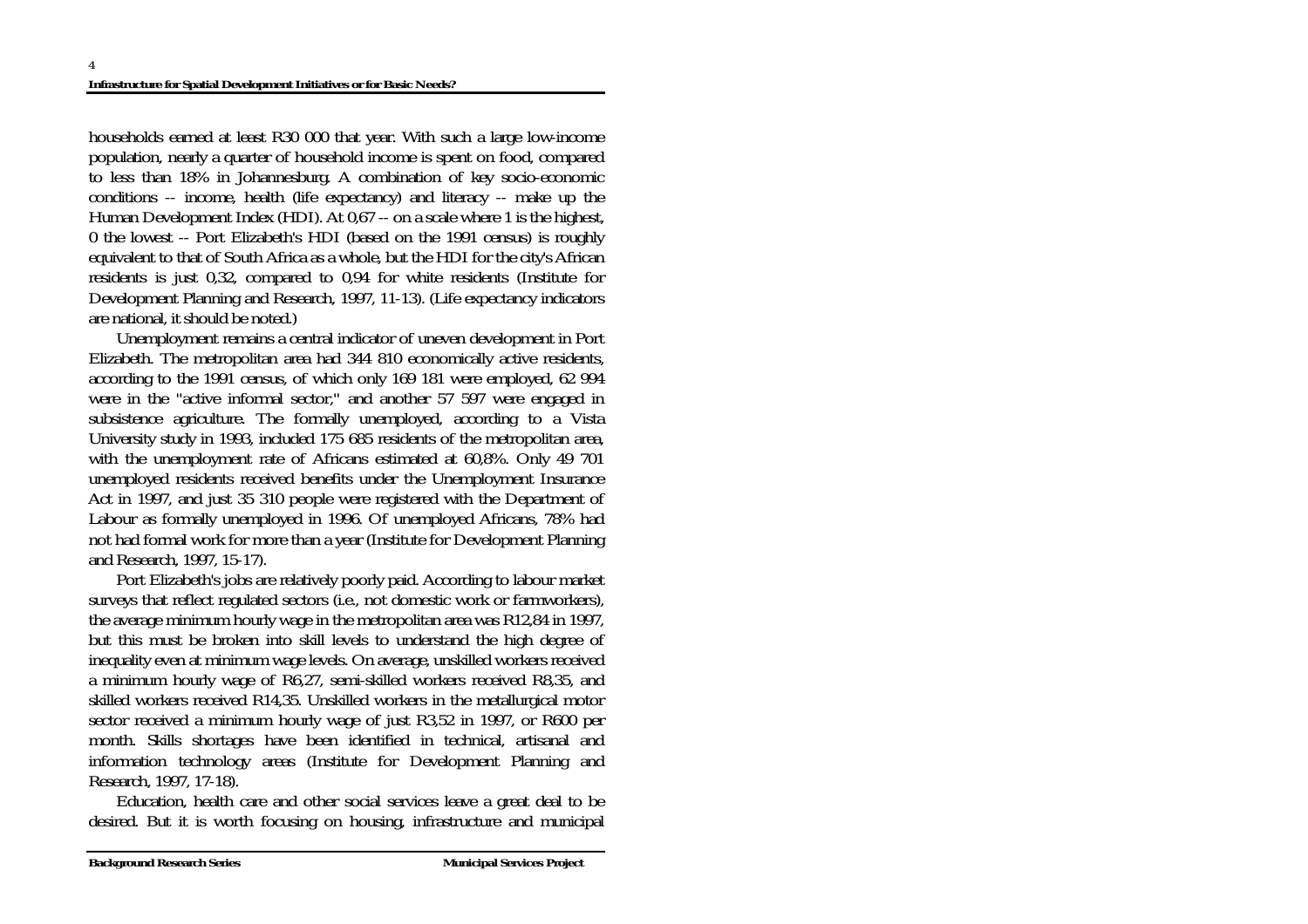services delivery so as to identify those backlogs that can also serve as economic development opportunities (as discussed in Section 3). The housing backlog in Port Elizabeth is estimated at 68 000 units although estimates of 94 000 units include serviced sites on which informal shacks exist (more tens of thousands of Port Elizabeth residents reside in somewhat more formal shacks). Another 66 000 units will be added to the housing demand as new households form over the next fifteen years. From March 1994 through April 1997, however, the Eastern Cape Province delivered just 6 210 subsidies (maximum of R15 000) through the Provincial Housing Board, and these subsidies were not sufficiently large to build a house. Most of Port Elizabeth's residential building activity (worth R106 million in 1996) was in upper and middle income developments. As the Institute for Development Planning and Research (1997, 30-31) concluded, "no [low-cost] houses can be built in Port Elizabeth or anywhere else in the region despite any heroic effort by local government."

 However, local government in Port Elizabeth has been taking a variety of steps towards delivery of basic services. These have not been sufficient, as documented in Section 3, to meet the water and energy needs of low-income households. Cut-offs of both electricity and water services have become commonplace due to non-payment, but Port Elizabeth has at least set up a system for grants to cover the cost of basic service provision to *some* of its lowincome households. However, this system can be improved upon, as argued below.

 Notwithstanding the disastrous socio-economic conditions and the lack of delivery in some key areas of development, the city's economic news has not been all bad. The late 1980s witnessed decline and rapid job loss, yet during South Africa's long 1989-93 depression, Port Elizabeth managed to increase its Gross Geographic Product (although Uitenhage continued to lose 2-3% output a year). The area's economic structure shifted to rely more on government activity -- in 1970 the fifth most important sector following manufacturing but by 1990 the second most important -- while wholesale and retail trade, catering and accommodation slipped from second to fifth most important over the 1970s and 1980s. Services in general (including government) comprise 26% of economic activity today (up from less than 12% in 1970), while manufacturing

5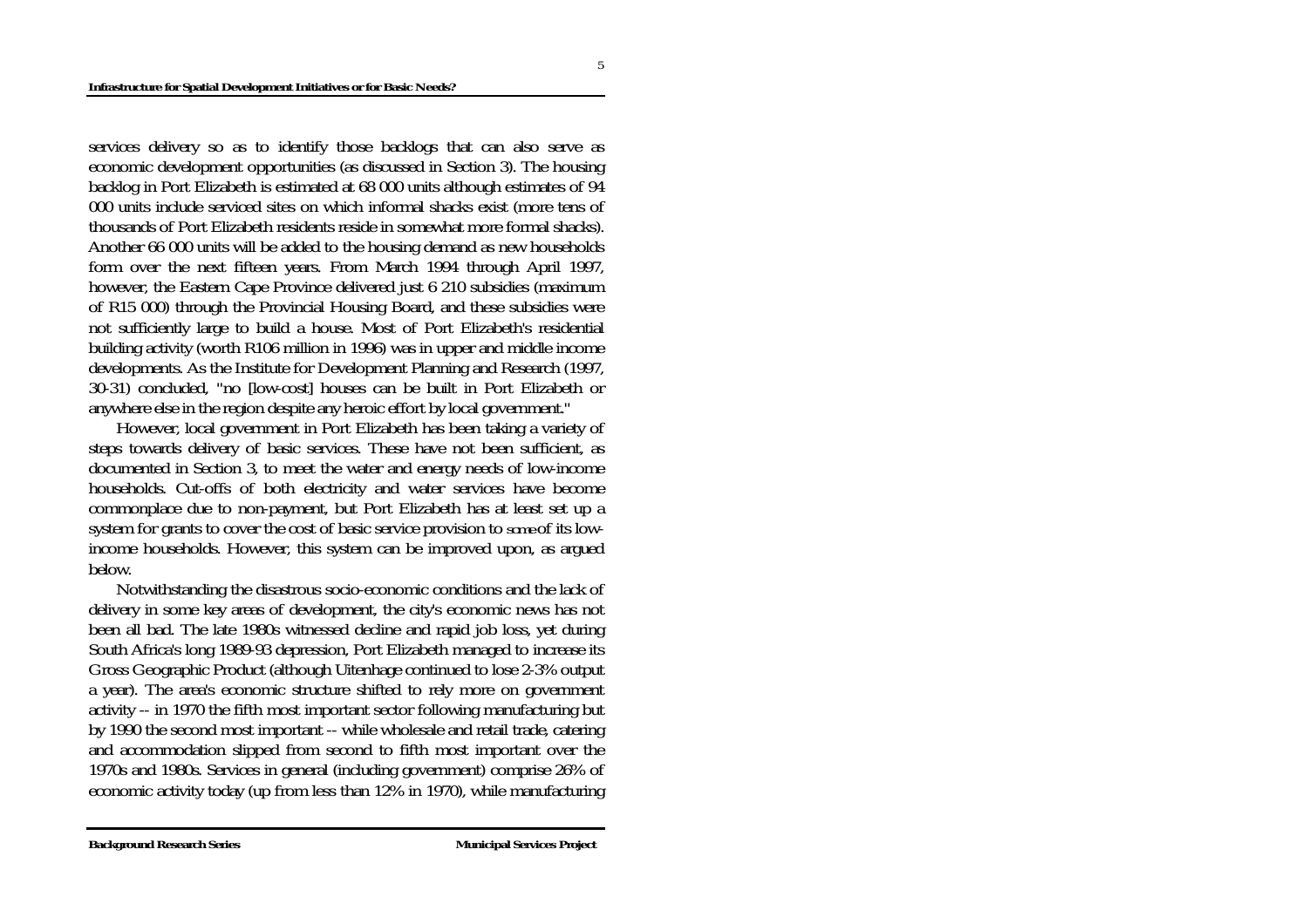slipped rapidly in importance from 1970-75 (44% to 37% of economic activity) and again from 1990-93 (34% to 26%) (Institute for Development Planning and Research, 1997, 53-63).

 Some, including the powerful Port Elizabeth Regional Chamber of Commerce and Industry, believe that the areas's future lies in its role as a Southern Africa regional transport hub and industrial production zone for exports, particularly through the proposal to establish a new deep-water port and Industrial Development Zone at Coega, just to the north of the city and close to Motherwell township. The next section begins with a consideration of spatial integration as the basis for Local Economic Development. It then documents the potential Coega holds for economic success, in part in relation to employment and income projections. Coega is, however, quite controversial. While it holds promise as an international trans-shipment point, competition from other Southern African ports, questions as to whether Coega's advantages outweigh its disadvantages, and bureaucratic hurdles all have to be overcome. In particular, the opportunity costs of Coega have yet to be fully factored in, insofar as the project will consume large quantities of water and electricity which may be better utilised elsewhere.

 In contrast, Section 3 suggests a redistributive strategy that makes a distinct break from Coega's utilisation of public funding, air and electricity, on the grounds that jobs, productivity and SMMEs will result, providing that innovative attempts to adjust pricing and demand-side management of these resources are not undercut by the growing momentum for privatisation. In each of these areas, a constructive critique and feasible alternative is offered. If instead of a bias towards corporate subsidies, a bottom-up approach were to be attempted, the implications for local reconstruction and development appear vast.

# **2. COEGA'S INFRASTRUCTURE REQUIREMENTS**

Port Elizabeth is no stranger to export-led growth development strategies (for historical perspectives, see Adler, 1993; Cherry, 1992, 1993; Mabin, 1986; Robinson, 1996; and Wallis, 1986). The Coega initiative -- a major new deepwater harbour, a zinc smelter, other associated beneficiation industries, infrastructure for heavy industry, and an Industrial Development Zone -- is a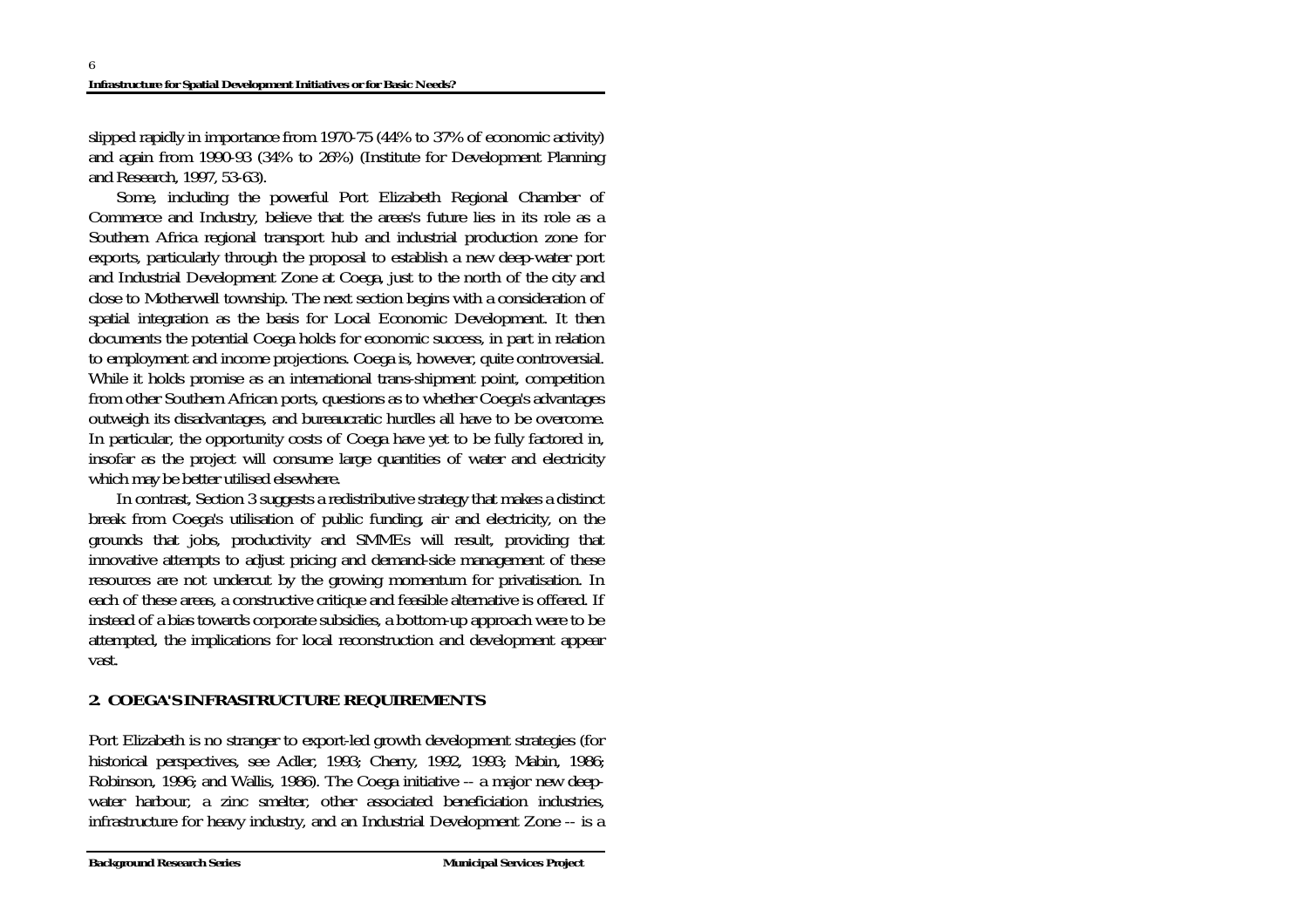bold attempt to reindustrialise a part of South Africa that suffered enormous job loss and manufacturing decay during the 1980s. The primary motive for building the harbour at the mouth of the Coega River is to reduce the substantial transport cost associated with heavy industry, particularly the proposed zinc smelter. The Coega Industrial Development Zone (IDZ) would cover 10 000 hectares, encompassing most of the area north-east of Motherwell and the Markman industrial area which lies to the south of the Sundays River.

 This section begins by considering the general theory behind Spatial Development Initiatives as the basis for Local Economic Development (2.1). It then examines the potential Coega holds for economic success, particularly in projections for employment and income (2.2). Coega does hold out promise as an international trans-shipment point, to be sure, but other factors must be overcome: competition from other Southern African ports, and a set of fierce challenges with respect to labour and environment (2.3). There are also a variety of specific negative externalities associated with Coega's prospective use of resources, particularly water and electricity (2.4).

### *2.1 Coega as a Spatial Development Initiative*

Coega is not just a transport and industrial production node. It fits into the envisaged "Fish River Corridor" that would stretch along the Indian Ocean to East London. Such development corridors or Spatial Development Initiatives (SDIs), formulated in 1995 by the Departments of Transport and Trade and Industry, aim to reduce growth discrepancies between the regions of South Africa, as part of a process of economic re-balancing (Jourdan et al, 1996). From a theoretical point of view, the concept of a corridor is not a new one. There are important distinctions between the old (1975) National Physical Development Plan and the post-apartheid National Spatial Development Framework. The first presumes that the mere creation of new means of production in a region will generate a development process. The second insists on the existence of a regional economic fabric and on the willingness of public and private business groups to invest in the sectors developed by the corridor.

 Amongst variants of strategies in the National Spatial Development Framework are urban nodes (in growing cities and secondary towns); rural

7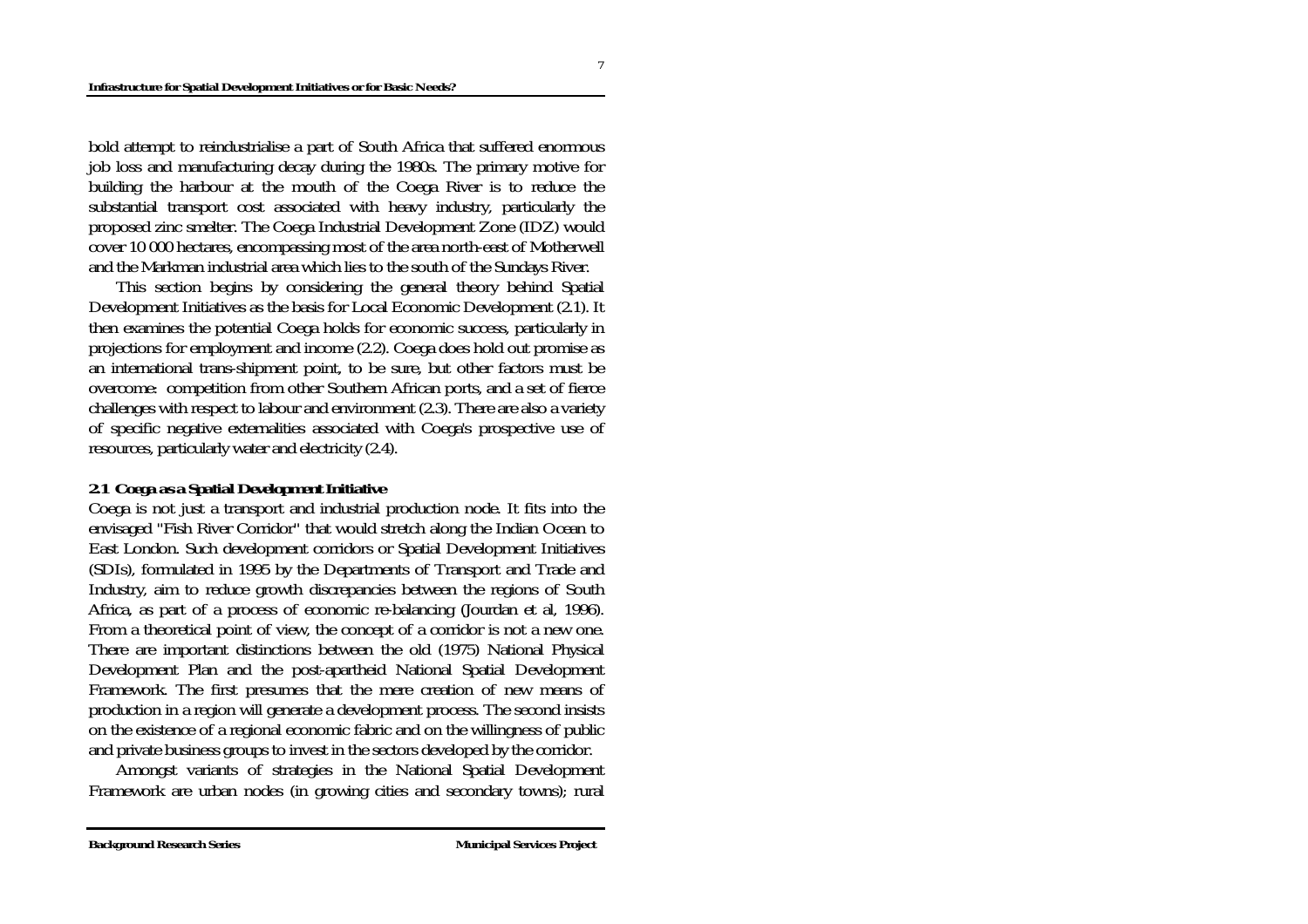clusters (in small towns with growth potential); sectoral strategies (e.g., tourism); industrial clusters (processes within and between industrial sectors); economic spines to direct public investment to targeted areas; and development corridors to link nodes of development. Corridors were meant to "facilitate urban integration of apartheid settlements" within metropolitan and district areas; "link urban nodes along major transport routes, e.g. Port Elizabeth-East London-Butterworth"; or link production and ports in regional corridors, e.g. Mpumalanga-Maputo (Hosking and Jauch, 1997).

 Coega represents a node that entails the heavy industrial element of a potential corridor. Yet in the event the Fish River Corridor is never developed beyond Coega, there emerges the danger that the Coega Export Processing Zone (EPZ) will exacerbate the lack of forward and backward linkages in the South African economy, including that of Port Elizabeth and its hinterlands. There are various measures by which such zones have performed poorly in relation to other forms of economic activity. Job creation in Mexican and Asian EPZs is extremely weak, according to international studies (although in Mauritius it has been impressive). Technology and skills transfers have been largely non-existent, with managerial and technical jobs mainly going to foreign nationals. Given that the import content of EPZ firms tends to be 60% or greater, foreign exchange earnings are often overstated as an advantage of EPZs. The main backward linkages tend to be packaging and simple engineering inputs. Diversification is difficult. And financial liabilities by governments to EPZ firms are often extremely high due to excessive bidding between competitive EPZ locations (Hosking and Jauch, 1997).

 The danger of relying upon spatial development techniques of the sort proposed, is that unless there are specific public investments aimed at meeting basic needs of low-income residents, there will continue to be a transfer of resources from low-income areas to areas of high but polarised growth. In short, SDIs have not overcome the dichotomy between top-down versus bottom-up development. As much as any other, Coega has largely been marketed as a top-down form of local economic development, with only indirect benefits to the citizenry.

## *2.2 Coega's potential*

According to a recent statement by the Port Elizabeth Regional Chamber of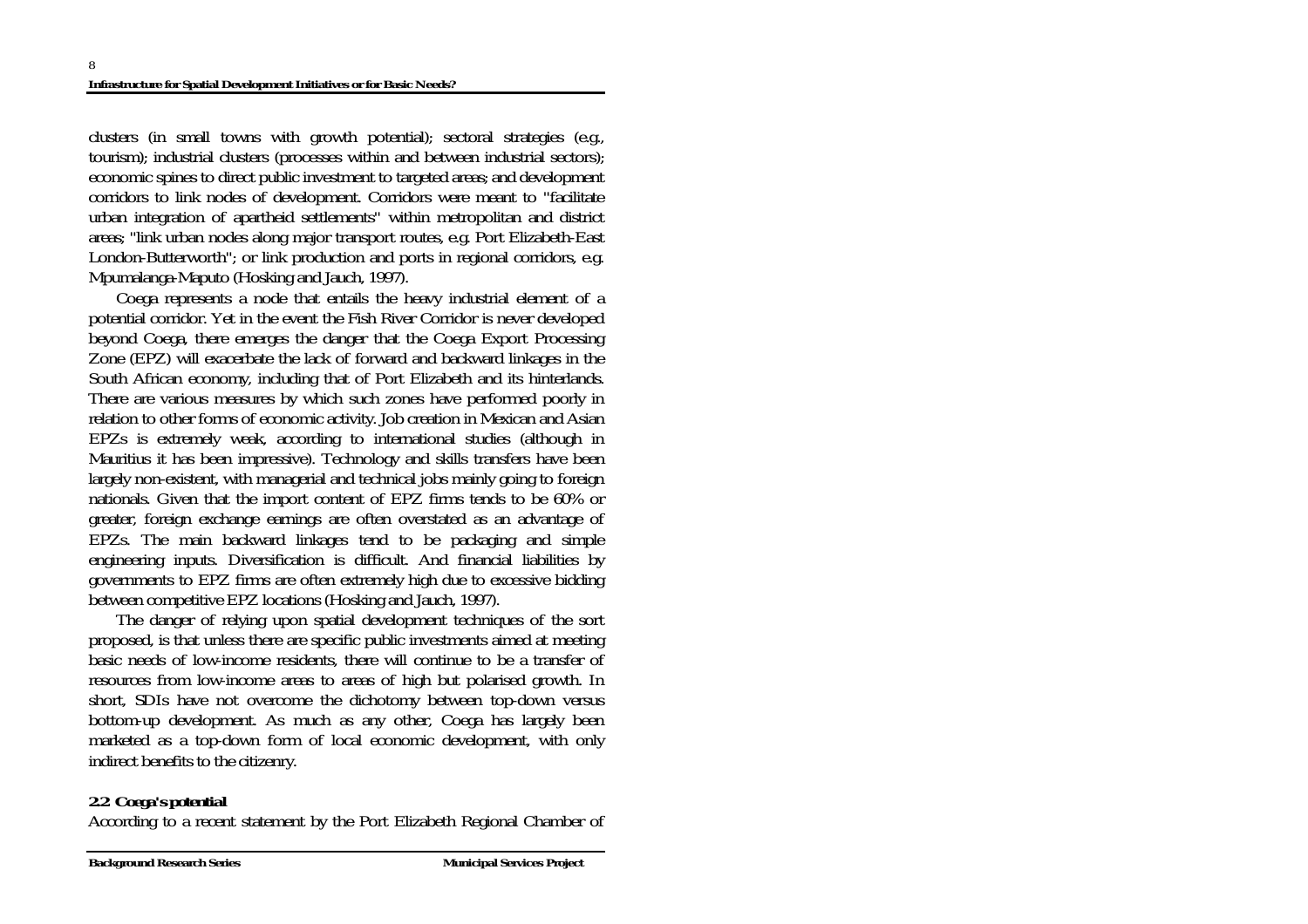Commerce and Industry,

Port Elizabeth and Uitenhage Metropole represented one of the most ideal venues for investment with a well planned, uncongested transport system, competitive municipal costs and property prices, labour and political stability, relative (*sic*) low crime levels and strategic location for export orientated industries. It also had great potential to become a major export and transport hub in Southern Africa. Statistics show that Port Elizabeth has experienced a dramatic drop in work days lost and has a crime rate approximately 20% below the national average in most categories of serious crime. The city is equidistant from Johannesburg, Cape Town and Durban making it ideal for national distribution purposes. The average price of a luxury house in Port Elizabeth is R500 000 compared to the equivalent homestead in Cape Town and Johannesburg which costs R1-million and R900 000 in Durban. The Port Elizabeth Uitenhage metropole has the cheapest municipal input costs when aggregating rates and taxes, electricity, water and refuse removal. Rail tariffs to Gauteng are now equalised with Durban's thus reducing critical input costs for business (Bay Public Relations, 1997b).

These business attributes make Port Elizabeth attractive to investors, but there is also a more fundamental economic logic to relocation. According to the Coega Implementing Authority (1998, homepage),

The Eastern Cape is both nationally and internationally centrally located providing a suitable location for local and international industrial development. South African development has previously been focused on import substitution, making location close to the major consumer markets, most suitable. The IDZ is export focused and thus logically located on the coast.

If Coega goes forward, it will cater for most of the city's industrial development activity. The Coega Implementing Authority (1998, homepage) provides a list of Coega's attractions:

9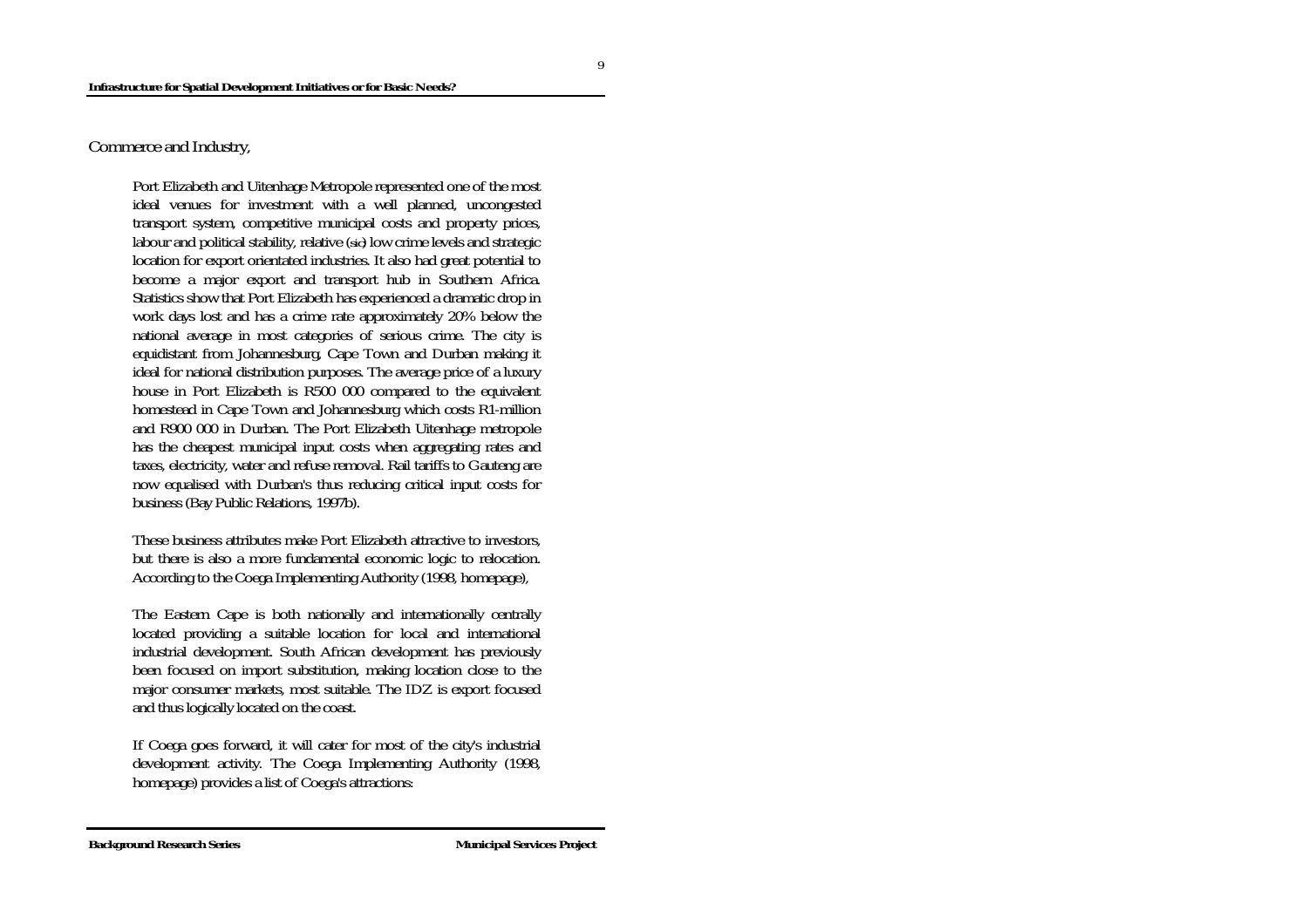- "• 10 000 hectares of open land suitable for industrial development, with almost unlimited capacity for expansion;
- the proposed IDZ is close to main road and rail links, and the Department of Transport has already committed to a road interchange and is considering rail upgrades necessary to meet demand;
- neighbouring metropole has extensive established infrastructure with spare capacity;
- IDZ is close to the Motherwell residential area and there is extensive land already identified for further residential development;
- adjacent metropole has substantial training facilities in Port Elizabeth Technikon, University of Port Elizabeth, which could quickly respond to the training needs;
- topography of the area allows for a deep water port with current draught estimated at 23 meters;
- proximity of Eskom's main supply substation at nearby Grass Ridge enables the supply of the required electricity;
- water supply is readily available from either the Orange River Supply line which passes near by or from the Fresh Water Flats facility which is currently pumping half of its purified water back out to sea;
- remaining bulk infrastructure requirement is already in place at nearby Markman Industrial Township, and could be readily extended."

In addition, the Authority (1998, homepage) promises the following will be available at Coega: "purpose built facilities; latest conveyor technology to be world class competitive; skilled and unskilled labour pool, and a specifically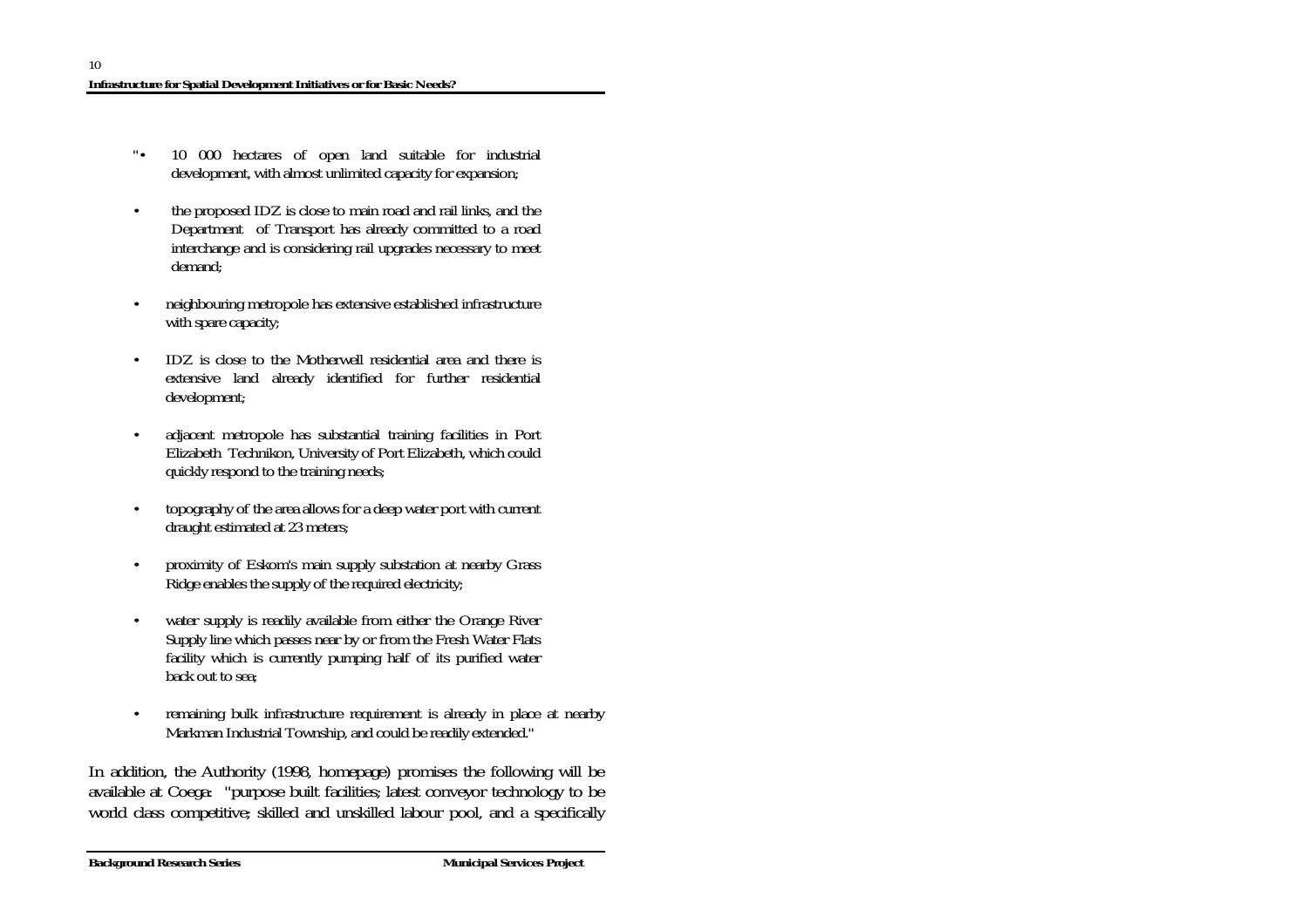#### **Infrastructure for Spatial Development Initiatives or for Basic Needs?**

negotiated labour dispensation; tax incentives and concessions; scope for vertical integration and supply chain management by location of downstream and upstream industry in the zone; and cheap energy."

 In the planning stages, the anchor for Coega has been a proposed R2,6 billion zinc smelter by Billiton, a subsidiary of Gencor which is independently listed on the London Stock Exchange (and which until the mid 1990s was a subsidiary of Shell Oil). One of Billiton's most important assets is its chief executive, Mick Davis, who as Eskom treasurer approved arrangements that led to sales of electricity to Alusaf for a similar electricity-consuming smelter at an extremely low price. Cheap electricity is also a precondition for the Coega zinc smelter. In return, South Africa is promised expanded GDP and employment.

 The most recent economic assessment of the Coega IDZ and Harbour Project available was Pakes and Nel's *Preliminary Economic Assessment of the Proposed Coega Industrial Development Zone and Port* (12 March, 1997). Three scenarios for the project are sketched in the Pakes and Nel (March, 1997) preliminary economic assessment, based on "conservative," "optimistic" and "high road" investments. The Conservative Scenario (Coega 1) is based on the key anchor projects (the Billiton zinc refinery, the phosphoric acid plant proposed initially by Kynoch, and the PPC cement plant). The Optimistic Scenario (Coega 2) includes the anchor projects plus a steel mill and stainless steel plant, and possibly a ferro-manganese smelter. The High Road Scenario (Coega 3) includes all of these plus potential further growth, including petrochemicals, batteries, steel mill ore processing, and several other firms which have expressed interest (such as Powertech and Algorax). (This list is incomplete, for the *Eastern Province Herald* has reported other companies as also having expressed interest in investing in the IDZ since Pakes and Nel's report was written. The most disconcerting aspect of Pakes and Nel's economic scenario assessment is that it is unclear how reliant all of these projects are on the Coega IDZ proposal. Some companies may well be able to, and intend to, proceed within the current industrial areas of Port Elizabeth even if the Coega IDZ and Harbour Project does not go ahead, and for this reason would not be lost to Port Elizabeth, e.g., Algorax and PPC. An aspect which raises doubts about plausibility of the "optimistic" and "high road" scenarios is the lack of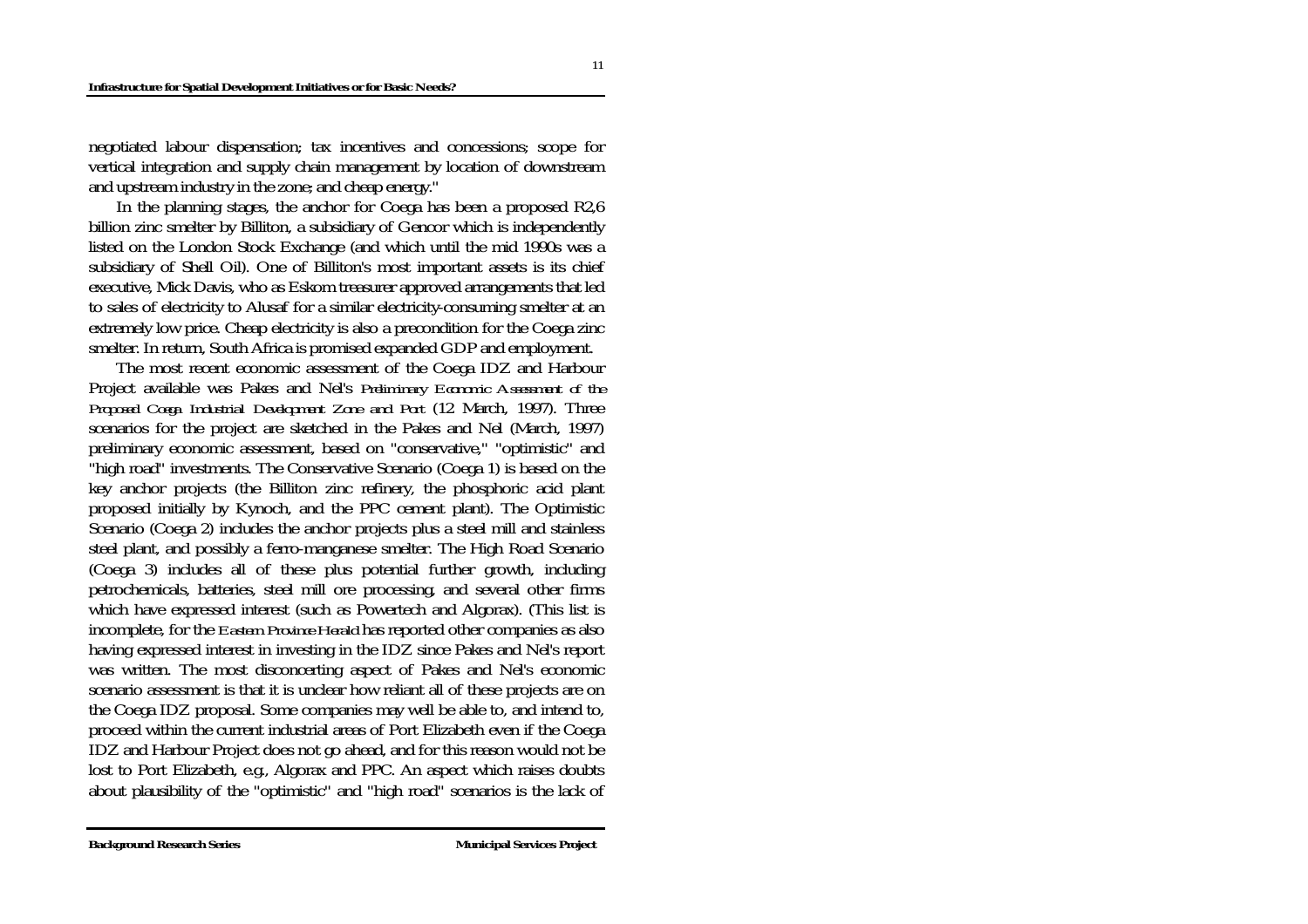detail available about the key major projects listed, e.g., the steel and the petrochemical producing plants. Assuming environmental constraints would not exclude them from the area, are there companies which are really interested in starting these industries in Port Elizabeth in preference to where one would expect them to link in better, e.g., at Mossel Bay or Durban for a petrochemical industry?)

 The income and employment figures of the three scenarios are provided in Table 1.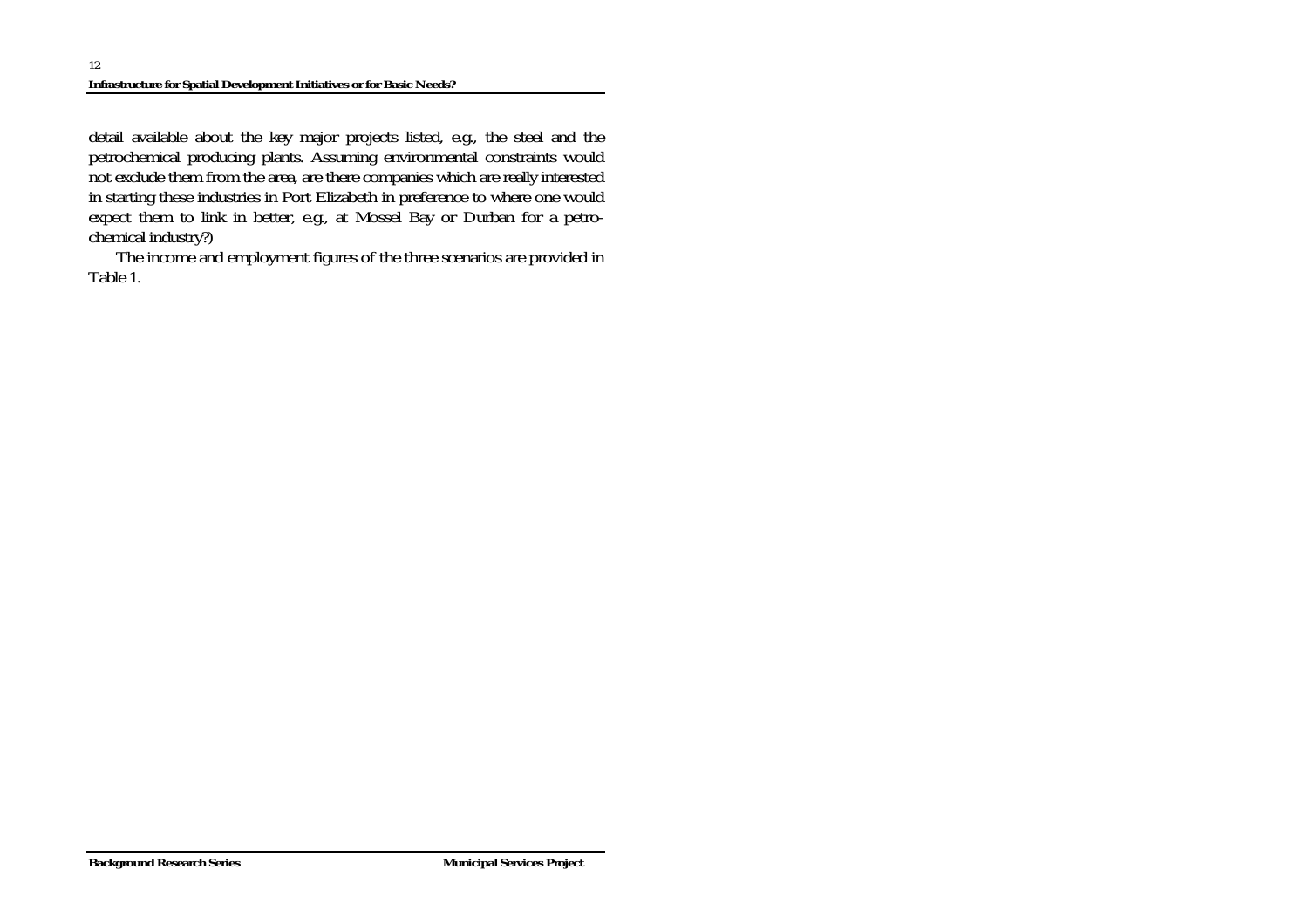## **TABLE 1: Investment, direct income and employment generated in the Coega IDZ project: Selected scenarios**

| Scenario                    | Investment <sup>1</sup> | Permanent                  | <b>Permanent</b> | Permanent     |
|-----------------------------|-------------------------|----------------------------|------------------|---------------|
|                             | (millions of            | Direct Income <sup>2</sup> | Direct Income    | <b>Direct</b> |
|                             | R)                      | - EC (millions             | - SA (millions   | Employment    |
|                             |                         | of R)                      | of $R$ )         |               |
| (a) Conservative            |                         |                            |                  |               |
| New Port                    | 1275                    | 12                         | 12               | 100           |
| Other                       | 779                     |                            |                  |               |
| Infrastructure              |                         |                            |                  |               |
| zinc and                    | 2 3 2 5                 | 179                        | 272              | 750           |
| phosphoric acid             |                         |                            |                  |               |
| plants <sup>3</sup>         |                         |                            |                  |               |
| cement <sup>4</sup>         | (850)                   | $\overline{\phantom{a}}$   |                  |               |
| <b>Total - Conserv.</b>     | 4 3 7 9                 | 191                        | 284              | 850           |
|                             |                         |                            |                  |               |
| (b) Optimistic              |                         |                            |                  |               |
| Conserv. Total              | 4 3 7 9                 | 191                        | 284              | 850           |
| <b>Steel plants</b>         | 6 500                   | 780                        | not estimated    | 1 3 5 0       |
| <b>Total - Optimistic</b>   | 10879                   | 971                        | not estimated    | 2 200         |
|                             |                         |                            |                  |               |
| (c) High Road               |                         |                            |                  |               |
| Optimist. Total             | 10879                   | 971                        | not estimated    | 2 200         |
| Assumed others <sup>5</sup> | 940                     | 116                        | not estimated    | 521           |
| Total - High Rd.            | 11819                   | 1087                       | not estimated    | 2721          |

Sources: Based on Pakes and Nel, March, 1997, Tables 22-33; Black and Saxby, November, 1996; African Environmental Solutions Proposed Eastern Cape Zinc Refinery and Associated Phosphoric Acid Plant: Final Environmental Impact Report: May 1997.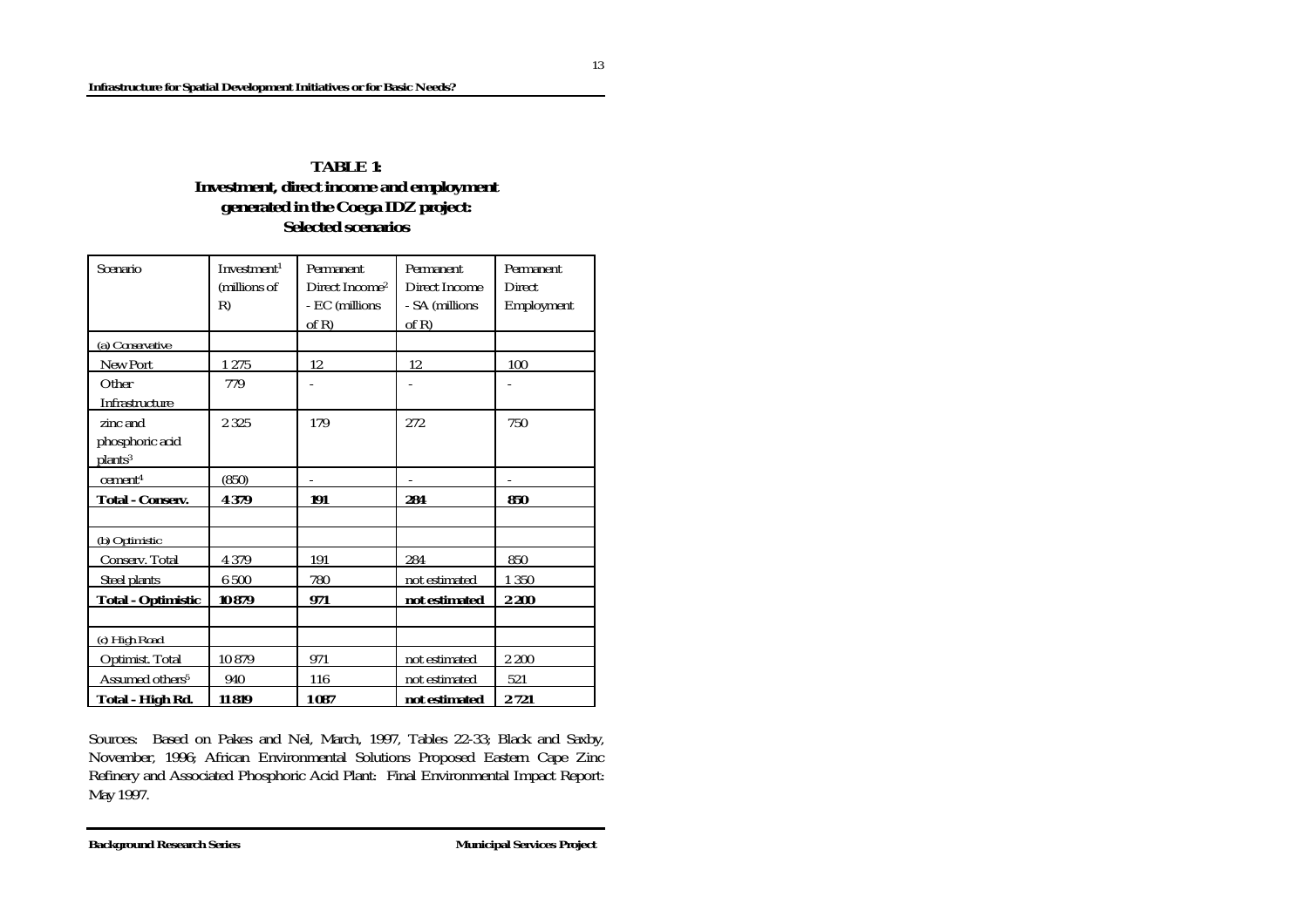Notes:

1. Total investment including both private and public sources.

2. 25-40 years; plant decommissioning may be necessary after 40 years.

3. There are slight divergences in figures used by different sources. 4. PPC are included by Pakes and Nel (March, 1997) in the construction phase of the project, but not in the operational phase. PPC have formally committed to the Coega project, but this represents a zero sum gain for Port Elizabeth given that PPC had already announced a new factory in the metropolitan area. A more consistent approach than that taken by Pakes and Nel (1997) would have been to have excluded PPC altogether from the investment, income and jobs analysis, which is the approach taken above.

5. The investment, extra permanent direct income and extra permanent direct employment attributed to the "assumed others" (high road) are deduced using the same proportions as Pakes and Nel use with respect to the steel mill (Table 33).

## *2.3 Coega contested*

Given that, as Table 1 documents, so few permanent jobs will be created and such a low domestic rate of return achieved on even the private investment, there has been quite intense controversy about Coega's appropriateness, both from a public interest perspective and from the standpoint about whether public or private funds should drive the large port investment. Competing visions of economic development strategies have long divided Port Elizabeth's various interest groups. The area's citrus farmers, environmentalists, some sections of black communities and organised labour have expressed disquiet about Coega, all for different reasons, ranging from competing uses of resources to ecological concerns. The use of vast sums of public monies to subsidise corporate development is difficult to justify when there are competing projects that more directly serve the interests of the majority.

 Indeed how much responsibility for Coega's capital expenditure falls on the public, as opposed to private purse, remains unresolved. "At issue is who will provide the funding?," journalist Ed Richardson (1997b) remarked:

Of concern to the Coega backers is a statement by the co-ordinator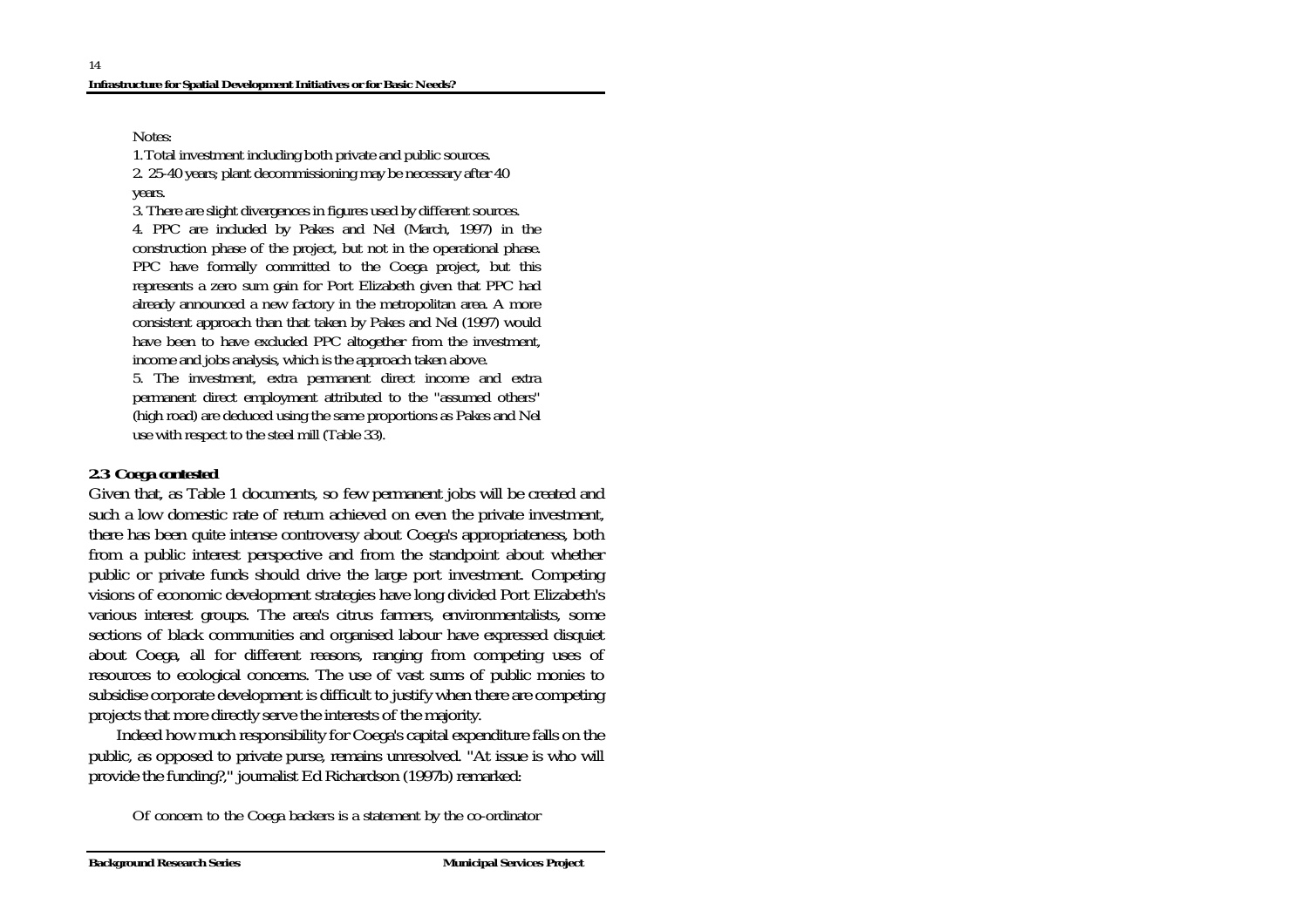for special projects for Trade and Industry, Paul Jourdan. Interviewed after the cabinet investment committee briefing [in June 1997], Jourdan hinted that government was looking to the private sector to bankroll the investment. Observers say that government, having funded and given its moral support to the Coega initiative, now either doesn't have the available funds or else expects the private sector to come up with the full R1,5 bn. The problem with finding private capital, as Jourdan points out, is that the project will produce a real rate of return of only 2% in phase one.

High levels of corporate subsidies are expected, since, according to Richardson (1997a),

private-sector stockholders slammed suggestions the harbour be a "build, operate and transfer" (BOT) option, implying the private sector would have to finance the port and IDZ's infrastructure. "The private sector has already committed over R30 million in project planning and hopes to invest R5 billion in industrial operations, on condition there is a port," said Mark Drewell, of cement company PPC. "To expect a port's dead infrastructure to be financed by the private sector is totally devoid of economic reality. This kind of infrastructure requires a public sector commitment. Only once the infrastructure is in place can we realistically talk about a public-private sector partnership."

The public sector's R1,5 billion investment over three years would pay for itself, insisted Wakeford (interview, April 1998), for Portnet could leverage its anticipated income so as to justify the funding on economic grounds. With an annual profit of in excess of R150 million from just its Port Elizabeth port, Portnet could establish a separate commercial business unit in the city so as to provide the basis for financing the R300 million a year it would require to service debt on Coega port construction.

 Yet whether the project would be economically viable depends partly upon whether the Coega port would generate sufficient business to compete given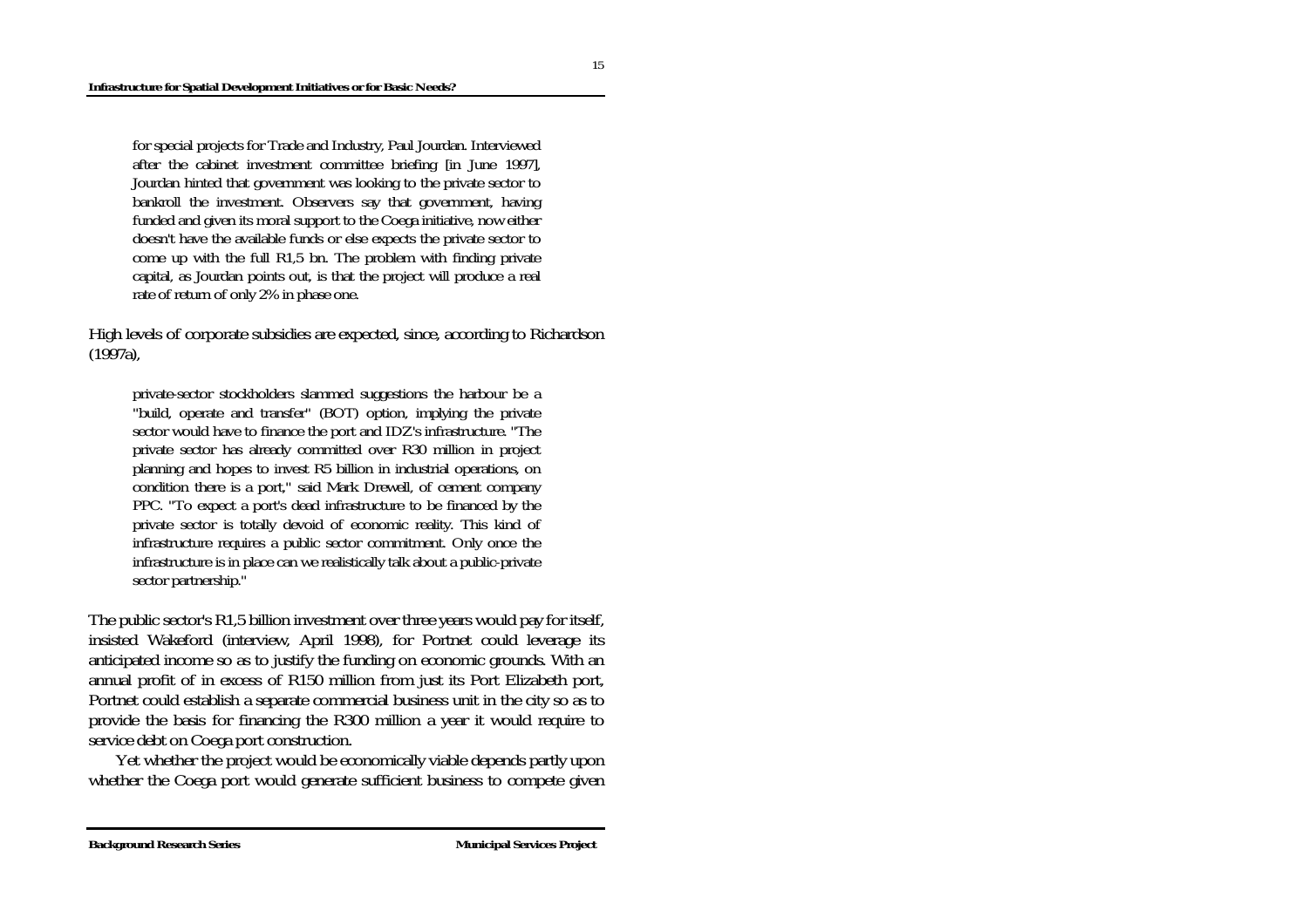international shipping trends. According to the sales director of P&O Nedlloyd, Richard Burmeister (speaking at the March 1998 Intermodal Africa conference), "Port Elizabeth is ideally situated on the southern tip of Africa and could become the major shipping hub of the sub-continent" if a deep-water port is constructed at Coega (Richardson, 1998a; Neill, 1998). Proponents of Coega point to the 14-17 meters depth which global shipping will require of hub ports (Reid, 1998, 10).

 On the other hand, there is some question as to whether Coega is required when South Africa has existing deep-water ports on the Indian (Richard's Bay) and Atlantic (Saldanha Bay) Oceans, and when transhipment from such ports might serve Port Elizabeth's development needs just as easily. "The future of container ship development is clouded by the competing trends of economy of scale and Just-in-Time ocean transport," according to Robert Reid (1998, 14). The crucial question for Coega is thus whether the future is based on the fact that, as Reid (1998, 10) puts it, "container ship design is relentlessly pursuing economies of scale in capacity and efficiency" or, in contrast, on the fact that, simultaneously, "revolutionary container ship designs are pursuing shorter transit times and higher service frequency" entailing "smaller, faster ships [and] daily sailings." If the former is the case, a port at Coega may be sensible; if the latter is true, then it is probably more appropriate to develop other ports with better access to South African markets. The Maputo Port, for example, presently operates at roughly 30% the capacity it had just before independence in 1975 and notwithstanding the fact that it is in Mozambique, remains the closest port -- at 400 km overland distance -- to the large Gauteng market.

 Coega proponents claim that transhipment from large cargo ships that carry as many as 6 000 containers to smaller, speedy ships would have to occur in deep-water ports perhaps as far away as Latin America, thus adding R5 000 in cost per container (interview, Wakeford). But one expert, John Vogt (1998, 2, 5) of Rennies Logistics, argues that today, ships

are not just chosen to be bigger. We may perceive that bigger is better but it is a lot more scientific than that. The size is in fact the consequence of the volume of traffic and the value of the goods. These drive the balance between the time of loading the ship, sailing time and frequency of sailings required by the clients. Big is not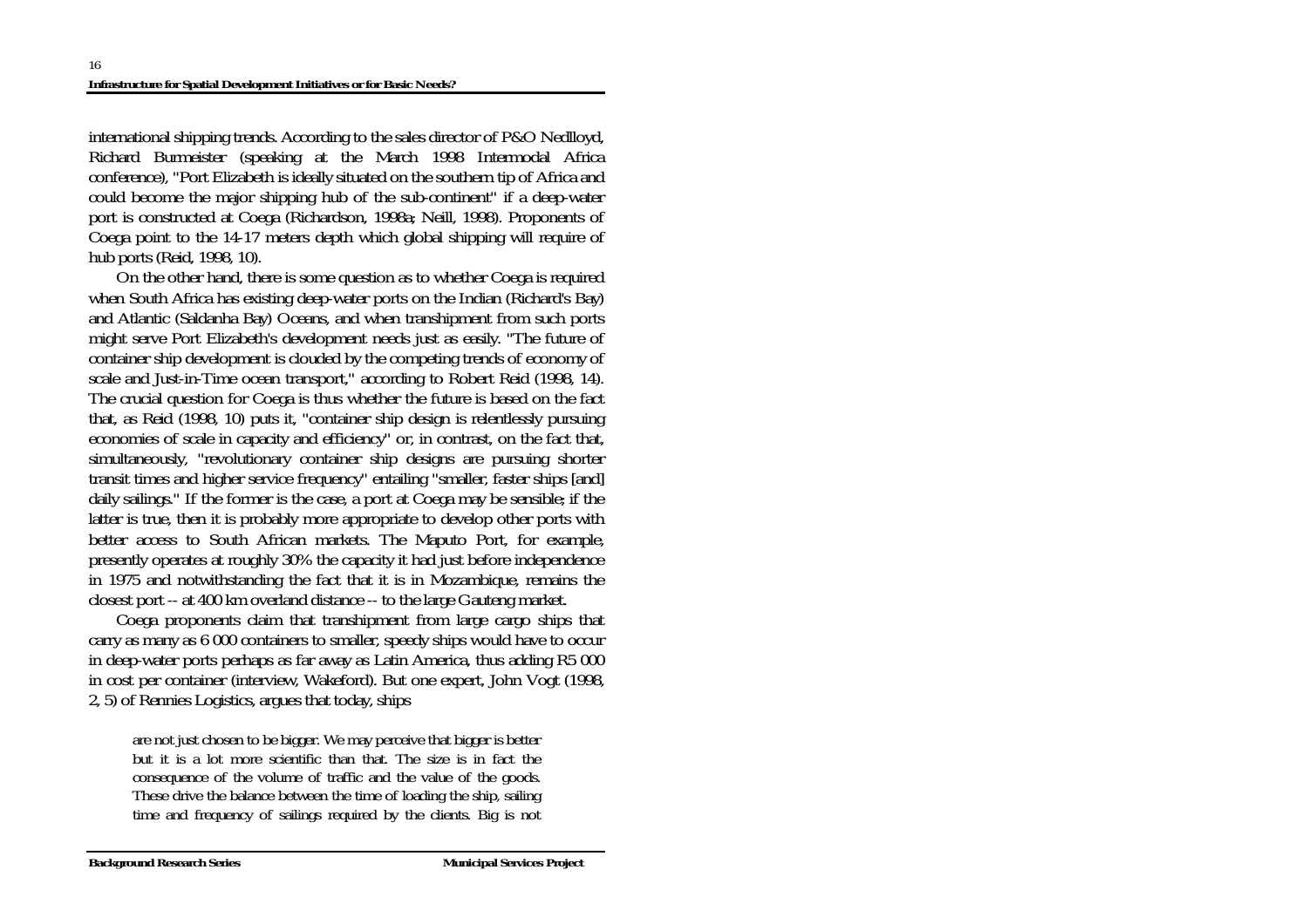#### **Infrastructure for Spatial Development Initiatives or for Basic Needs?**

beautiful in this context -- goods on time and frequently and in the right place is the requirement of Logistics... The proponents of extra deep berths to cater for the largest ships are not looking at economic logic.

It is hard to answer the question definitively at this stage, for as Reid (1998, 18) conceded,

The ultimate goal of geographically fixed ports in shippers'/carriers' global supply chains has yet to be determined... Carriers' loadcentre strategies are still evolving; flexibility, adaptability, and reliability require that ports do more; and identifying the customer (carrier, third party, shipper) will remain a dilemma.

In the intensifying competition amongst ports to attract carriers, the only variables that port management itself controls are infrastructure (channels and facilities) and pricing. Related cost factors (management-labour relations, inland connections, regulatory and environmental issues) can only be influenced (not controlled) by particular port managers. And other important factors (cargo routing decisions, ocean and rail transport services, vessel and inland transport technologies and competitor ports' strategies) are entirely beyond the ability of a single port to manage (Reid, 1998, 20). So too is the scale at which global overtrading will generate global deflationary pressures, leaving South Africa - perennially in the lowest 10 percent of the leading four dozen trading nations - with a far lower propensity to export and hence import than is currently envisaged (for example in the optimistic Growth, Employment and Redistribution strategy). The ongoing macroeconomic and export-led policy failures, will ultimately have a negative effect on South Africa's ports.

 Assuming that economies of scale considerations do ultimately outweigh flexibility, Coega would still have to convincingly demonstrate its comparative advantage in several key respects. Reid (1998, 11-12) listed requirements for ports in coming years, in addition to depth: 3 300 meter long berths; 3-4 cranes that cater for post-Panamax ships; 16-20 hectares of backlands per berth; onterminal or contiguous rail links; feeder networks; dedicated terminals; flexible

17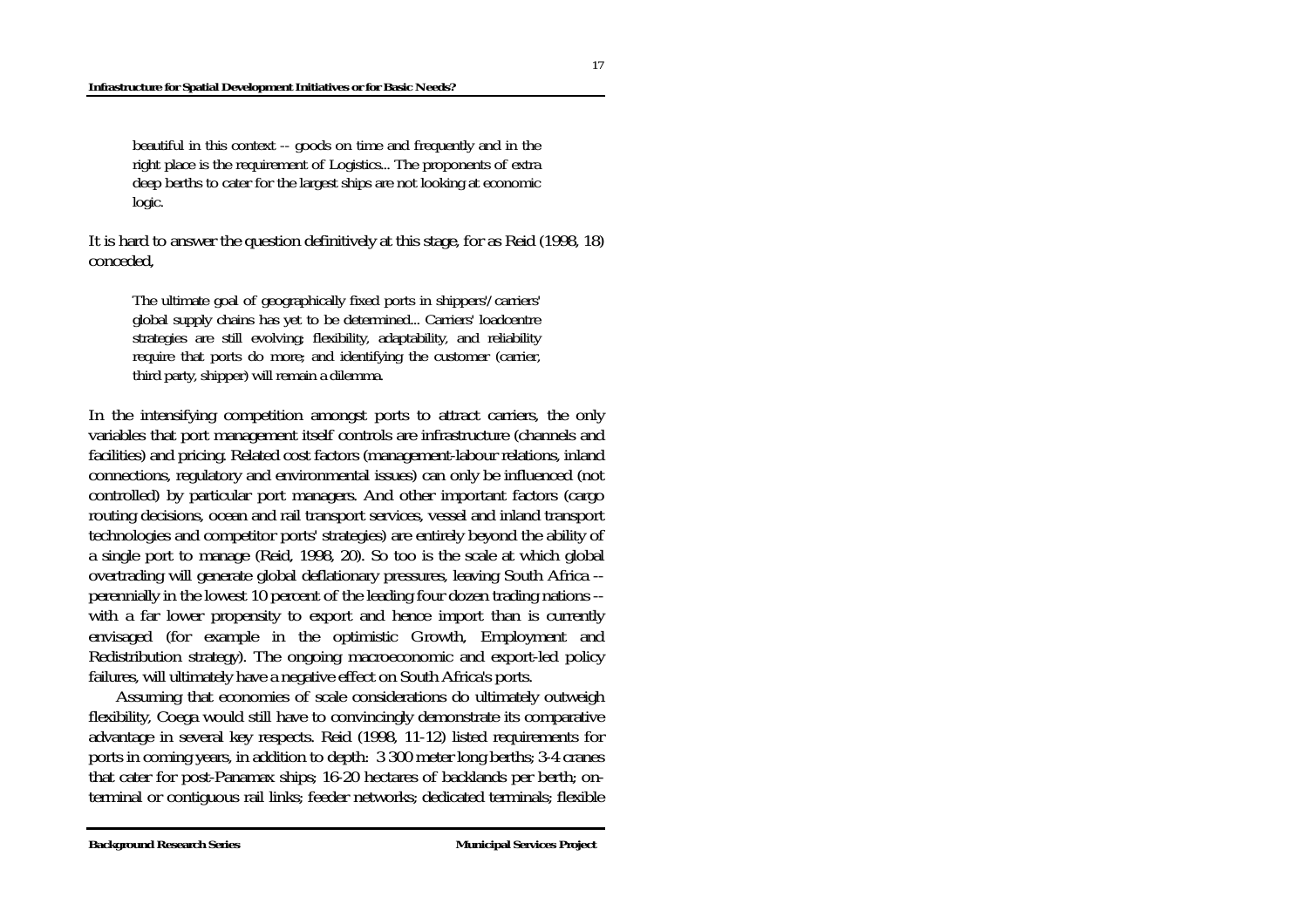and reliable labour; competitive rail and trucking; equipment and customer support; and a medium to large local market. Inland from the port itself, requirements include efficient port-inland interface; multiple arterial roadways; immediate access to main rail lines; an inland depot network; transloading services; intermodal rail; high service frequency and fast transit times; and opportunities within the local market of balancing flows of trade. Where these do not yet exist at Coega, they will be extremely expensive to construct, as noted above.

 Is Coega the optimal site for meeting these requirements, compared to Richard's Bay or Saldanha? According to Vogt (1998, 3), "to achieve volume for a cost effective port, you can not have many hub ports in one region. Interregional ships will not call at more than one port." Table 2 provides a ranking of Southern African ports (Wessels, 1998, 1-2):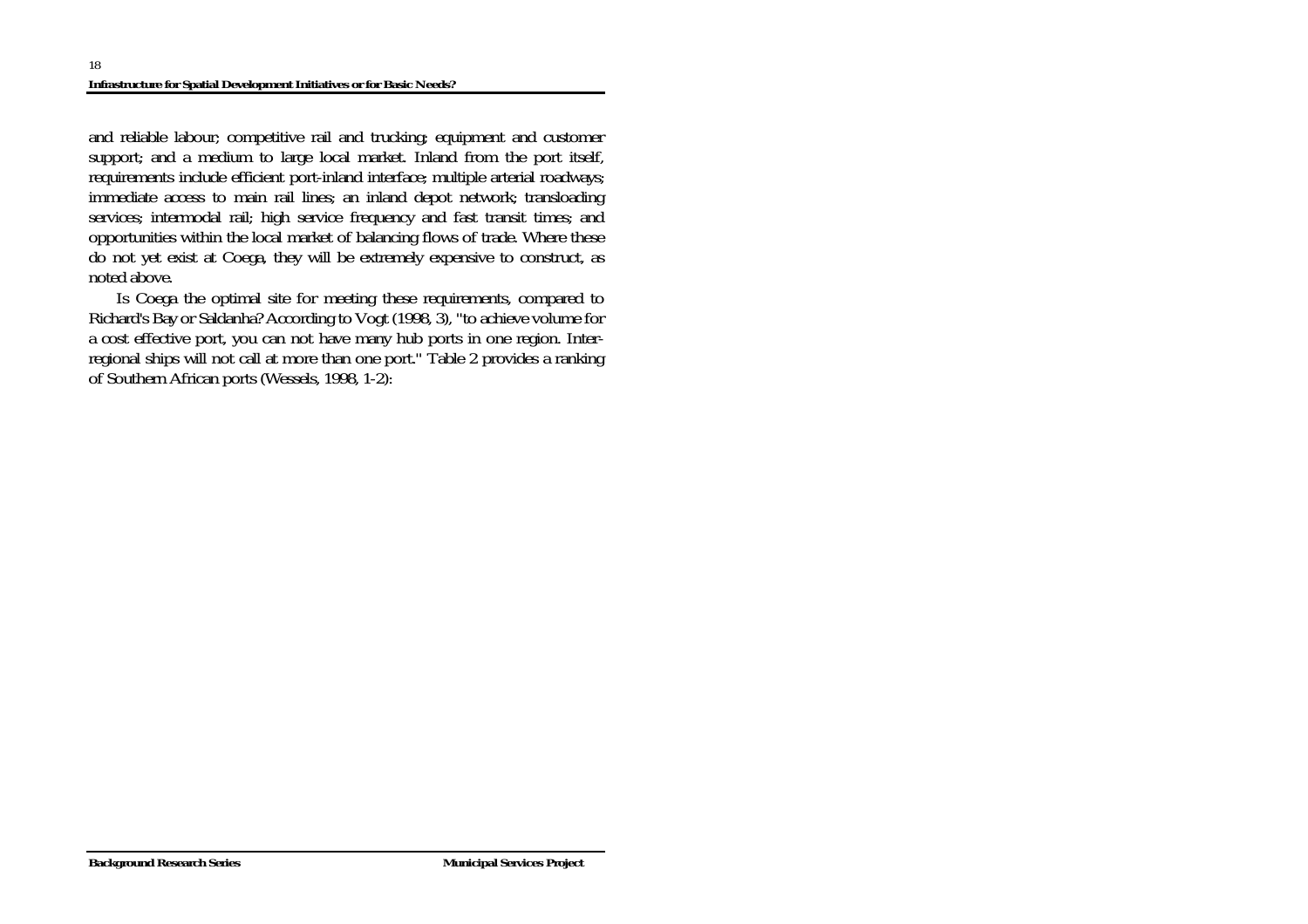### **TABLE 2: Volume of activity at Southern African ports (1996)**

| Port                   | <b>Tonnes (000)</b> |  |
|------------------------|---------------------|--|
|                        |                     |  |
| Richard's Bay<br>1)    | 78619               |  |
| Durban<br>$\mathbf{2}$ | 31 510              |  |
| 3)<br>Saldanha Bay     | 20 350              |  |
| <b>Cape Town</b><br>4) | 6 797               |  |
| Port Elizabeth<br>5)   | 5 300               |  |
| 6)<br>Dar es Salaam    | 3 535               |  |
| 7)<br><b>Maputo</b>    | 3 177               |  |
| <b>Beira</b><br>8)     | 2971                |  |
| Walvis Bay<br>9)       | 1 782               |  |
| 10) East London        | 1 269               |  |

East London's port is remarkable mainly for serving as the region's largest silo for maize exports. Port Elizabeth currently handles automotive and other heavy industrial cargo, as well as fruit, manganese ore and processed agricultural and leather products. The problem with the current Port Elizabeth facilities, according to Coega IDZ Initiative (1998, 7) promotional material, is that it "is a shallow water port permanently constrained by the historical urbanisation of the City. Continued development of the existing port for industrial purposes will furthermore limit tourism opportunities in the Metropole." On the other hand, Port Elizabeth has begun making investments for modernisation, including four gantry cranes for containers that are

part of a three-year programme to increase container handling capacity at the port. Refurbished cranes were bought from the port of Durban in May 1996 and again in 1997 to supplement the two existing cranes which were taken out of service for refitting. At the same time the height of the two cranes was raised to cater for post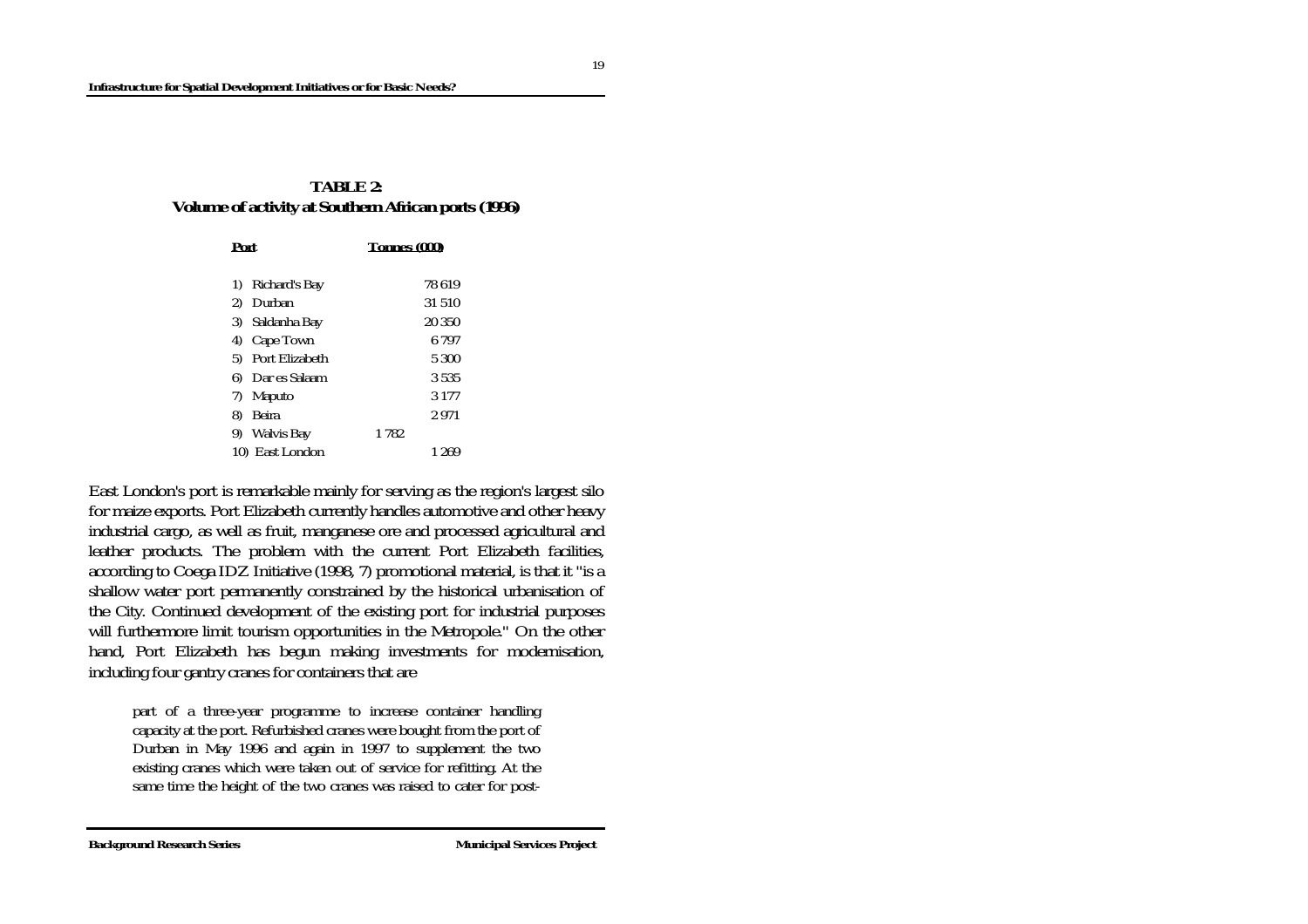Panamax vessels (Bay Public Relations, 1998c).

Unfortunately, the existing Port Elizabeth port -- with its extensive sunk investments -- would be largely redundant if Coega is built, since oil tanks and the iron ore berth would likely be moved to Coega possibly along with the refurbished cranes (Matavire, 1997). One use of the existing port area may be tourism, since for aesthetic reasons there is not much scope for Port Elizabeth's waterfront development while the port remains active. A casino and access to steam-powered rail for tourists have been proposed for the land around the port, which are said to be worth R500 million alone if the area were to be redeveloped (interview, Wakeford).

 But Coega champions have not convinced shipping experts of its own superiority compared with regional competitors. Aside from Burmeister's presentation, conference papers from Intermodal Africa 98 -- the most recent showcase for port and shipping issues in the region -- included barely a positive mention of Coega, though deep water bays at Saldanha (20,5 meters), Richard's Bay (19,5 meters), Nacala (60 meters) and Walvis Bay were discussed in depth, along with Maputo and Beira (both much shallower ports) and several West African ports. Depth remains an important aspect of competitiveness, although how important in relation to other factors is still not determined. Cape Town's port is relatively shallow (and is also plagued by weather and capacity constraints). The Port Elizabeth port depth is 12,2 meters, while East London's is 10,6 meters.

 Coega's disadvantages stem partly from the fact that due to the lack of existing facilities, there are few carriers familiar with its potential. Nevertheless, Coega champions like Wakeford (1997a) argue that "Richard's Bay is a sterling example of a greenfields project that created 30 000 direct jobs in a period of 20 years albeit that not even one anchor tenant was lined up prior to the commissioning of their deep-water facility." The Port Elizabeth Regional Chamber of Commerce and Industry (1998, 2) explains, however, that Richard's Bay is now

operating close to maximum capacity and would require additional extensions... The port and industrial park in the nearby area was constructed over 20 years ago and is not configured as a world-class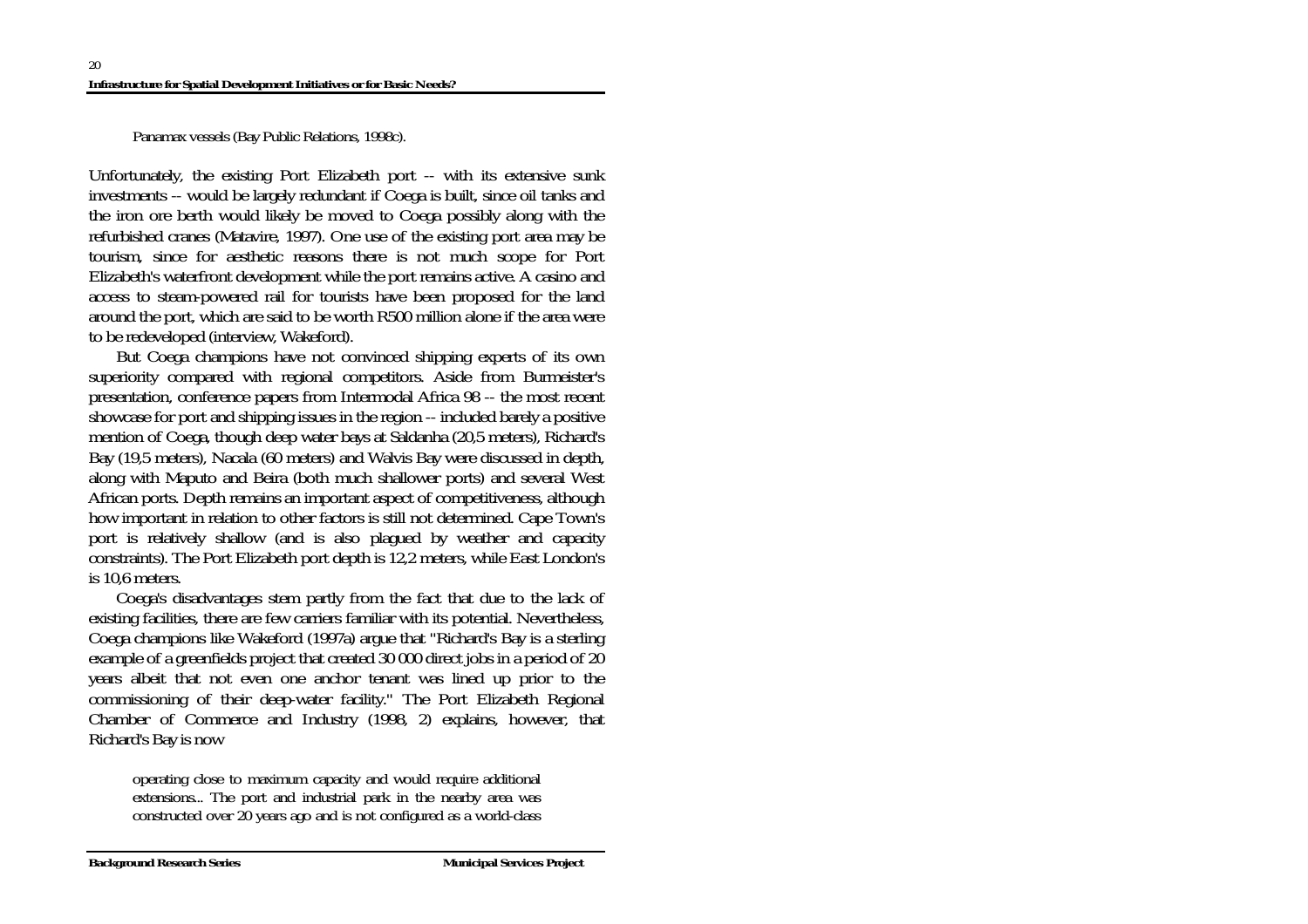modern entity. Major South African companies are also over-exposed from an investment profile viewpoint as they have not really had any other east coast deepwater alternative as a venue for new factories. Should Richard's Bay for instance experience political or labour upheaval, not mention the likes of a natural disaster, the consequences are obvious for any astute businessperson... Saldanha Bay are also experiencing capacity problems and in fact, are going through a minor expansion to cope with the increased activity... We believe that Saldanha's niche markets are location driven. Her positioning on the West Coast will attract those investors servicing Europe and the Americas. Coega on the other hand has a stronger focus on servicing those industries targeting the markets of the Far East and South East Asia. In addition, Coega is bound to attract industries that require a more modernised and purpose-built infrastructure.

Concludes Wakeford (1997b), "Both Saldanha Bay and Richard's Bay will struggle to compete with a world-class modern facility at Coega." However, for this to be convincing, Coega's other disadvantages must be overcome.

 For example, Coega presently suffers a lack of connecting transport infrastructure. A central requirement for Coega's development as a hub is the establishment of "feeder services between Port Elizabeth and Durban, and Port Elizabeth and Cape Town," according to Burmeister (cited in Richardson, 1998a; Neill, 1998). Moreover "A fast, dedicated and efficient rail link must be set up to Gauteng and a new and more modern railhead must be developed at an appropriate site." In addition, Burmeister noted, "A large, well-established central warehouse must be established, run by professionals with modern and efficient systems."

 Another challenge remains the strong labour movement in the Eastern Cape, notwithstanding Coega promotional promises of a "specifically negotiated labour dispensation" (itself not by any means secure, given Cosatu resistance to IDZs). According to an Andrew Levy and Associates study issued in 1997, 51,5% of all recent strikes were national, and were generally wellsupported in the Eastern Cape. Only in KwaZulu-Natal (27,5% of all strikes)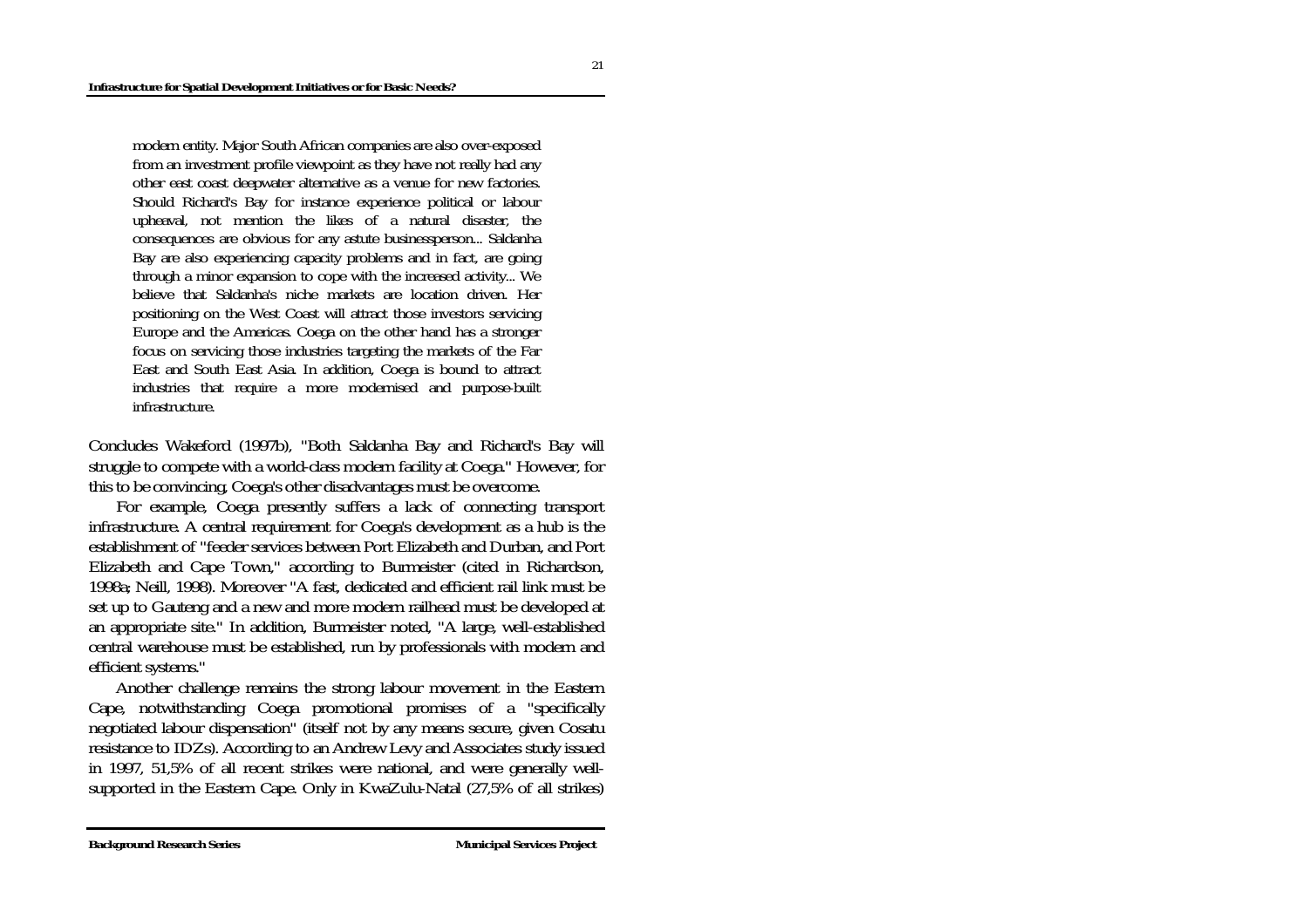were there more provincial- and local-level strikes than in the Eastern Cape (9%) (Bay Public Relations, 1997c). Strike days in Port Elizabeth recently peaked at 262 934 in 1994 (the year of the national automotive strike) but were down to 72 941 by 1996, of which 70% were days lost to unprocedural strikes (Institute for Development Planning and Research, 1997, 19). In August 1997, a 24-hour strike paralysed the province, leading the Port Elizabeth Regional Chamber of Commerce and Industry to comment,

The time has arrived for the labour movement to "get real" and accept that we are now an inextricable part of the international economy which is highly competitive and unsentimental to domestic problems. The Eastern Cape has an already fragile economy as a result of previous marginalisation and growing international competition. The business community cannot sustain on-going disruption and rolling mass action for much longer (Bay Public Relations, 1997a).

In addition to the potential for labour mobilisation -- given in part that there is intense opposition from Cosatu to export processing zones such as Coega, where the main value added is inexpensive labour -- ecological challenges are also certain to dog the proposed project. Citrus farmers protested the potential emissions from the proposed zinc refinery in 1997. A study confirmed that "if you have unbridled and uncontrolled development at Coega, the potential for adverse effects on peoples' health, crops and agriculture is enormous," according to a Coega official. However, he continued, "It also confirms that if you keep emissions from industry to a minimum level, there should be no adverse effects on agricultural crops and particularly the citrus industry." Although the study had been made available to the citrus farmers, the official continued, "despite that they remain unconvinced and have continued bombarding various authorities, ministries and private groupings with their objections" (Cull, 1997).

Notwithstanding cabinet-level assurances given by Minister Erwin that "The environmental issue has been addressed and will continue to be addressed" (Bay Public Relations, 1998b), concerns persistently arise -- and have not been conclusively answered by Coega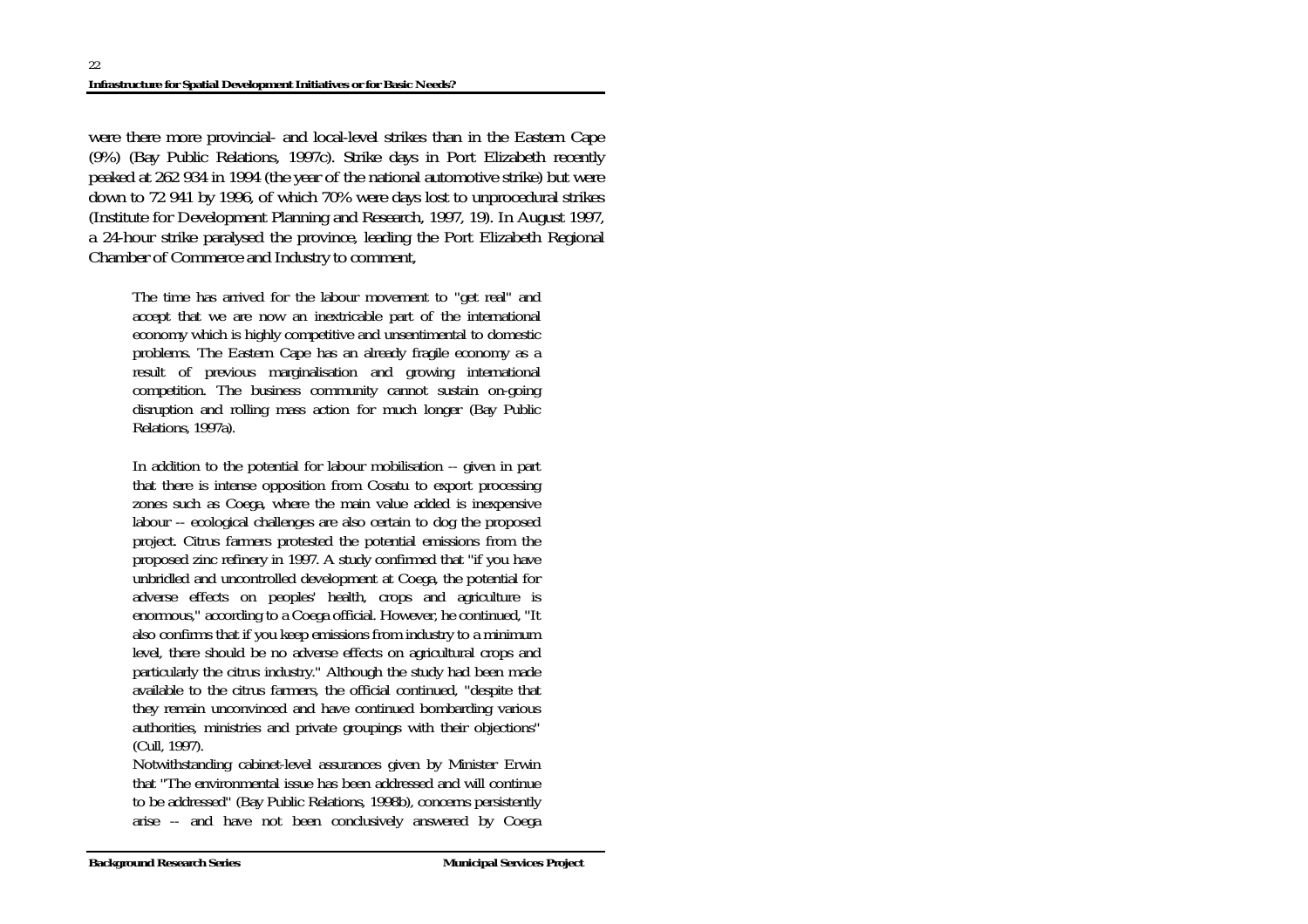champions -- regarding the extent to which local ecology will be protected. The need for independent analysis was recently highlighted by Richard Fuggle, one of South Africa's leading authorities on environmental assessment. In his commentary on the *Strategic Environmental Assessment for The Proposed Industrial Development Zone and Harbour at Coega*, commissioned by the Coega IDZ Section 21 company and published by the consultants, Fuggle concluded,

 The so-called Strategic Environmental Assessment is in my view incorrectly titled. This study is no more than a very general assessment of the proposed Coega project. There is no analysis of possible policy or programme alternatives: no systematic comparison of alternatives, and no analysis of how existing activities (e.g. salt extraction, citrus farming, market gardening, dairying) will be affected by the new initiatives. It is simply not an Strategic Environmental Assessment as the term is generally understood in the professional literature. It is not a document that can be used to guide decision makers at a strategic or policy level. (Review of documentation pertaining to Coega IDZ initiative, for Eastern Cape Citrus Forum, 14 July, 1997).

A final aspect of pre-implementation planning that gives rise for concern is that the character of subsequent IDZ investment remains largely unplanned, leaving open the possibility that Coega will follow the example of relatively poorlylinked South African predecessors, where megaprojects have not been sufficiently rooted in a local economy (Fine and Rustomjee, 1996). As Wakeford (1998, 2) articulated the choices:

Our marketing strategy should provide scope for the expansion of current business and linkages both forward and backward should be sought with new investors in a typical cluster format. The strategies should also focus on the establishment of new investment from our existing business base. In other words, creating the right support and environment for economic downstream stimulation. This is far more vital than attracting a once-off investment flow... We must begin by

**Background Research Series Municipal Services Project Municipal Services Project**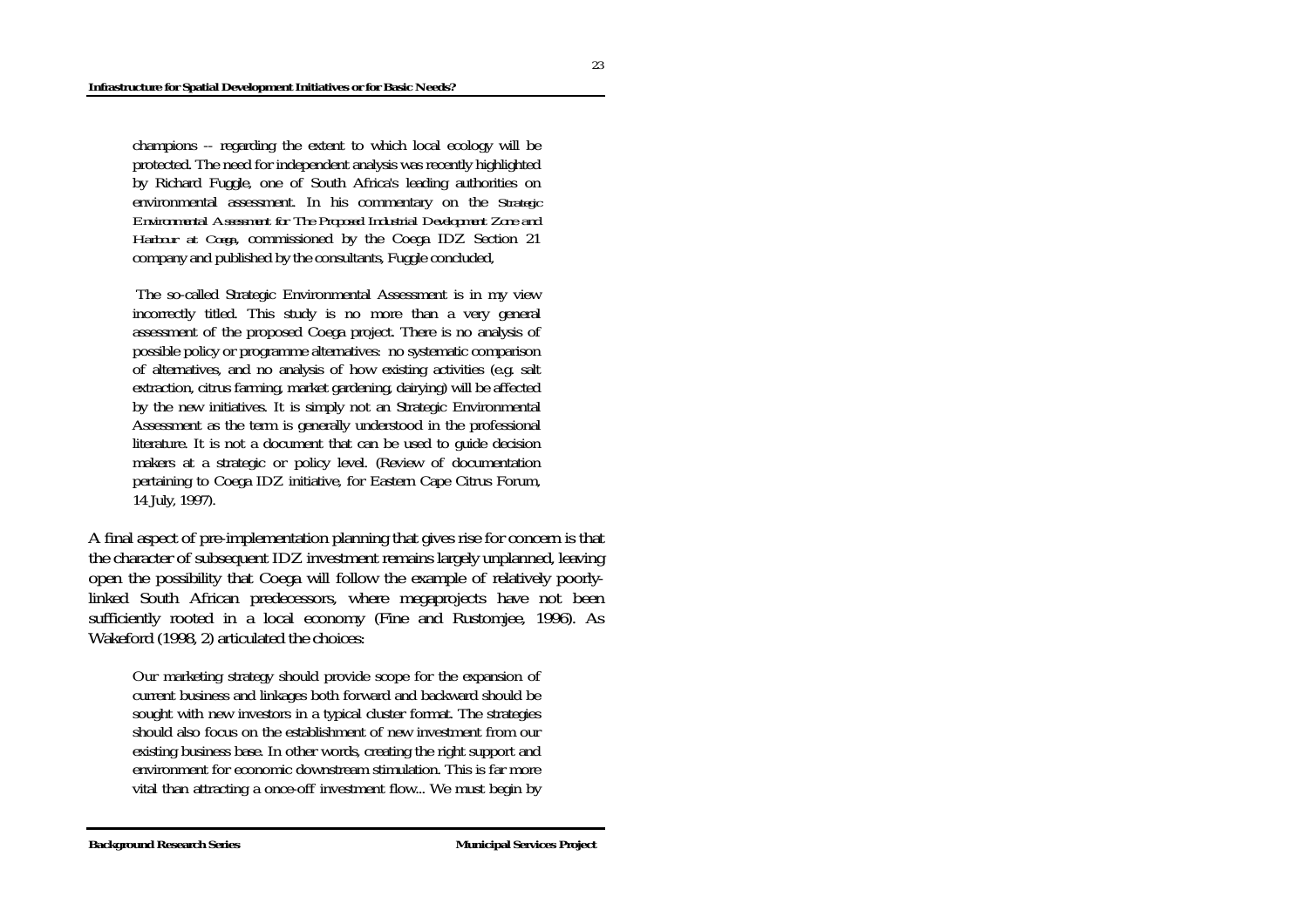conducting market research to determine possible niche markets and the sustainability of proposed industrial clusters. The value added potential or downstream opportunities which can ride on the back of foreign direct investment should also be structured into the research.

That such research has not been completed at this stage is a cause for worry, especially because the potential for South African industrial clusters has been thrown into question by the Department of Trade and Industry itself. After the Department commissioned detailed studies on thirty industrial clusters from 1994-96, the chief director responsible for the research testified to parliament in 1997 that the entire cluster strategy was "in trouble." Moreover, as *Business Day* (10/3/97) reported, "Many cluster studies had taken on the aspect of a religious reevaluation where participants bowed down to the God of globalisation, but few concrete and measurable targets had been laid down."

 On top of all of these challenges is the growing realisation that there are substantial negative externalities associated with the proposed Coega industrial activity.

## *2.4 Negative externality costs of the Coega IDZ and Harbour Project*

The key negative externalities associated with the industrial activity at Coega appear in the damage that industrial activity at Coega will do to eco-tourism, fishing income, agriculture and public health. More research is required on the income and recreation value losses due to the Coega IDZ and Harbour Project than is available in the Environmental Impact Assessments. The estimates provided below are merely a starting point for further analysis.

## 2.4.1 Eco-tourism and recreation values/income

The proposed Greater Addo Park, the beaches, the estuaries, the islands and the whales would all be adversely affected by the Coega IDZ and harbour. The Coega EIR (CEN, 1997, 253) recognises that eco-tourism may constitute an opportunity cost of the Coega IDZ, however, the issue is not explored, other than by way of noting that the National Parks Board has a vision of extending the Addo Elephant National Park to the mouth of the Sundays River (a questionable initiative if Coega's industrial activity proceeds).

That vision -- the Greater Addo National Park Initiative (or Greater Algoa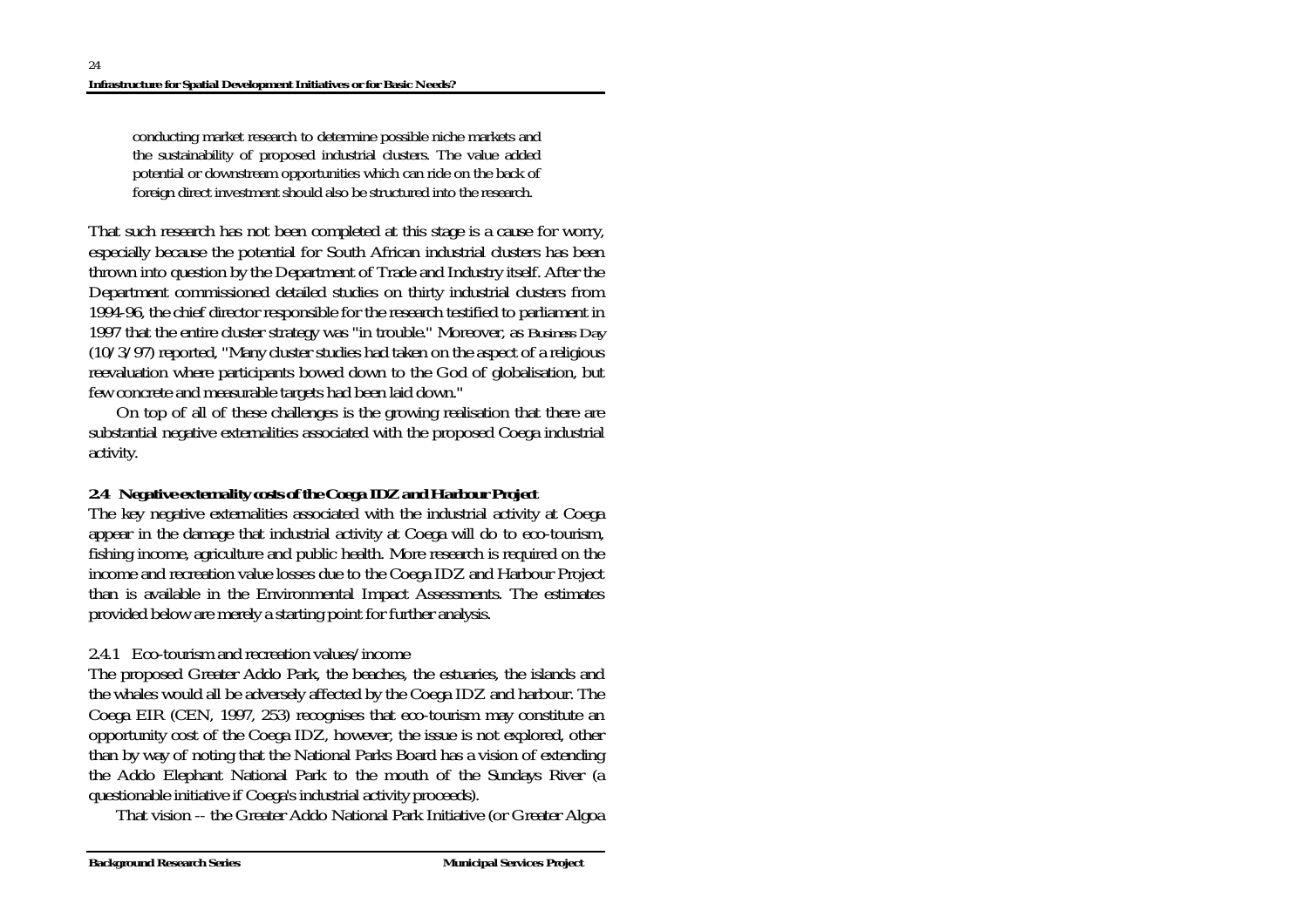Park as it is sometimes referred to) -- aims to incorporate the expansion plans of the Addo Elephant National Park with a contract parks system on privately owned farm and various provincial reserves in order to bring more than 400 000 ha under one management system and authority. Ultimately the Greater Addo National Park will consist of 6 biomes, ranging from marine coastline to Karoo scrub, through Alexandria and Afromontane forest, fynbos, savanna, grassland and valley thicket. The restocking program has already begun with the intention of reintroducing all of the original fauna types, including the big five (interview, Anthony Hall-Martin, Director of Research and Development, National Parks Board).

 The Coega IDZ interrupts the lateral bisect of the corridor between the Groendaal Wilderness Area and the Addo Elephant National Park. The opportunity cost of the Coega IDZ is the consumer surplus and tourist revenue foregone as a result of locating this extended national park further away from Port Elizabeth than it could otherwise be if the Coega IDZ project were abandoned in favour of a plan which allowed for a contract park to extend into the Coega area as well.

 Besides the Greater Addo National Park there are also a number of other natural tourist and recreational attractions which can be expected to be negatively affected by the Coega IDZ and Harbour project, e.g., the Coega estuary, the St Croix Island group, the beaches in the area of the Coega mouth and the over 400 Southern Right Whales that annually enter Algoa Bay. Since 1996 whale watching has grown rapidly as a tourist attraction of Algoa Bay (interview, Norbert Klages). There are some studies on the recreation values of these natural assets, but much still remains.

 To summarise the studies, Geach (January, 1997), using the Clawson and Knetsch (1966) Travel Cost Method, estimated the existing Addo Elephant National Park's annual recreational value to be over R300 million. Addo Elephant National Park receives about 80 000 visitors per annum, about half of which are foreign tourists. The Park itself collected about R2,4 million from these visitors in 1992; about R3,4 million at 1996 price levels. Hotels, airlines, transport companies and other domestic businesses would undoubtedly have collected much more than this in providing services to these visitors. All these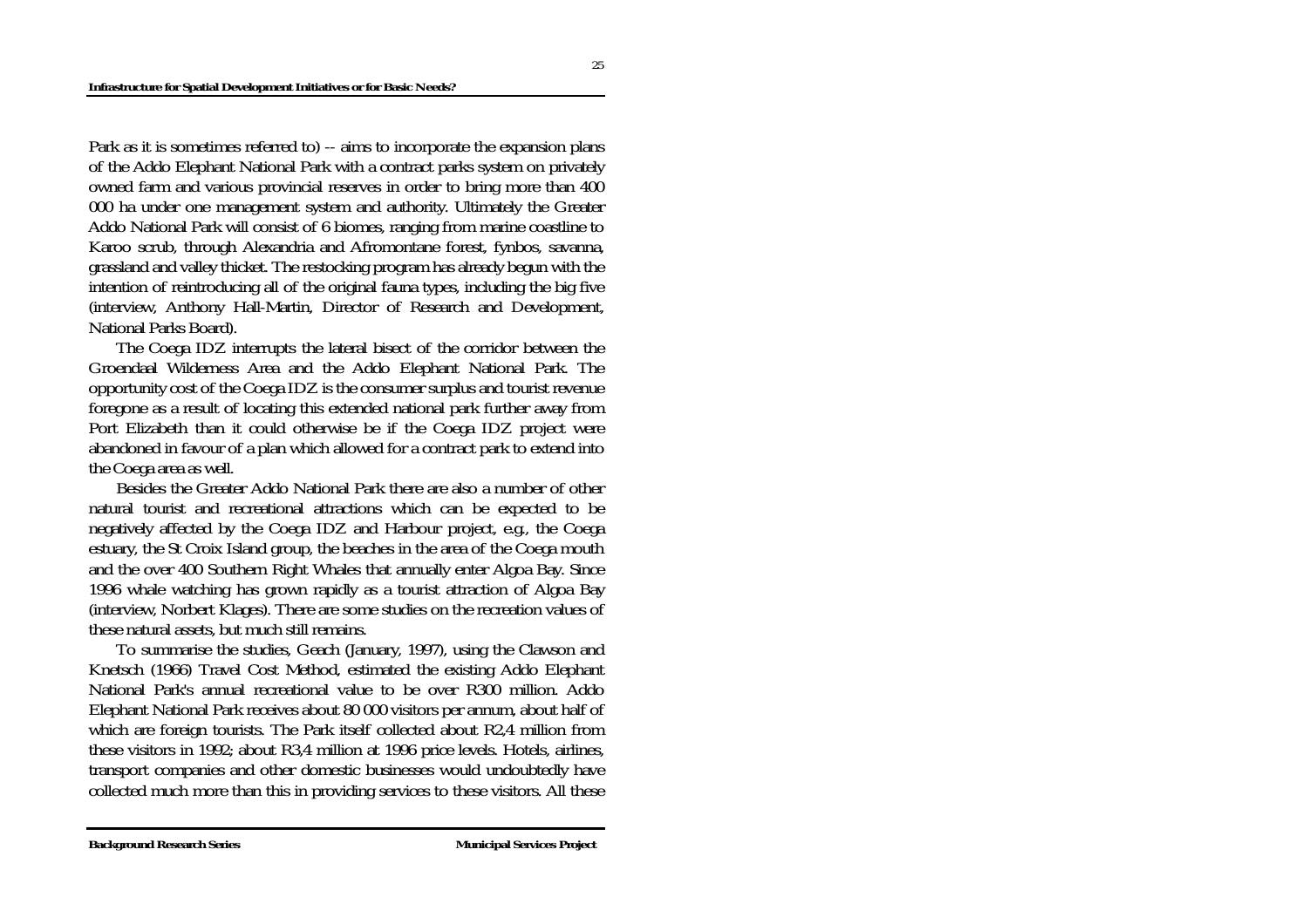sums are included in the recreational valuation.

 Smale and Buxton (1985, 142) argued that an estimate of the recreational value of the linefisheries in Algoa Bay was urgently needed (so that the importance of the industry could be properly documented). McGrath and Horner (1996) provide us with some insight into the matter. Addressing a National Productivity Institute conference in Port Elizabeth they estimated that linefisheries in South Africa's coastal provinces generated about R2 167 million in income (about 1,3% of the GGP of these provinces) and about 131 560 jobs. If this proportion is applicable to the Port Elizabeth area the linefishery industry alone is worth about R200 million per annum here.

 No studies have been carried out on the recreational values of visitors other than by fishermen to the beaches and dunes in the area, e.g., bathers and hikers. Presumably it also would be substantial. Here we recognise that income generated for recreational uses is primarily sourced from higher-income households, whereas the non-pecuniary satisfaction of those users of the Coega area from lower-income households may also be substantial, even if impossible to enumerate. Moreover, no studies have been carried out on the use values attached to the St Croix Islands, nor have studies been carried out on the recreational value to scuba divers of the diving sites in the affected area of Algoa Bay.

 In sum, based on those studies that have been carried out the total annual recreational value of the natural assets negatively affected by the Coega IDZ and Harbour Project could be in the region of R500 million. If only 10% -- a guesstimate -- of this is lost due to the Coega IDZ and Harbour Project, the ecotourism opportunity cost per annum is R50 million.

# 2.4.2 Fishing income in Algoa Bay

The potential opportunity cost of the Coega IDZ in terms of fishing yields is acknowledged in the Coega EIR where it is stated that this impact will need to be "considered" (CEN, 1997, 253). It is stressed that information on this score will need to be available before a decision on the harbour is taken (CEN, 1997, 205).

 The potential effects of the Coega IDZ and Harbour Project on the Algoa Bay fisheries are important, for the IDZ will undermine the growth of phytoplankton to the east of the proposed harbour as a result of disruption to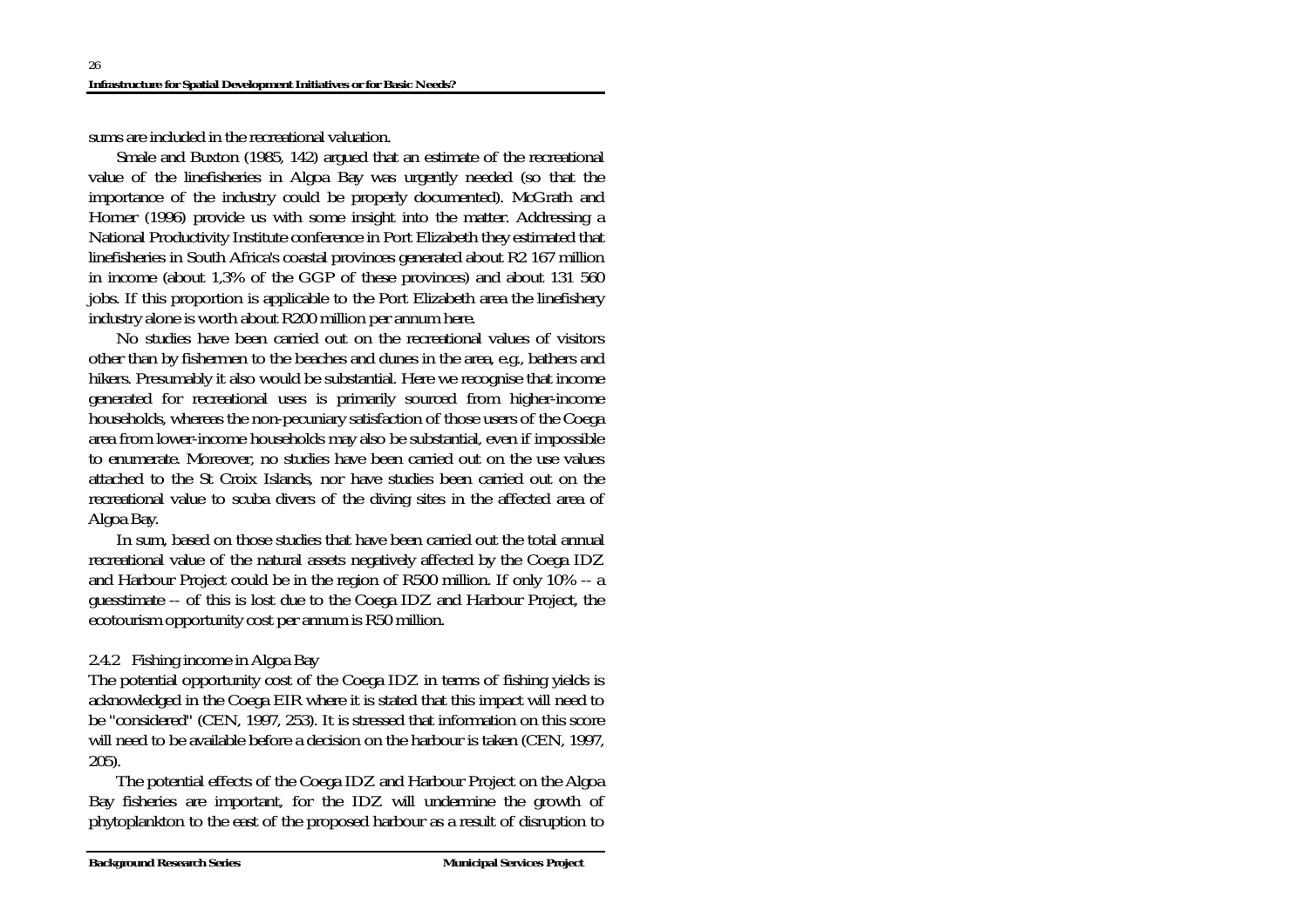#### **Infrastructure for Spatial Development Initiatives or for Basic Needs?**

the water circulation patterns in the bay from harbour structures. The phytoplankton growth in the area between the Coega river mouth and the Sundays river mouth is critical in sustaining the food chain in Algoa Bay.

 More generally, the food chain upon which the fisheries depend will be disrupted, for at least three reasons: closure of important fishing grounds as a result of increased commercial shipping in the area (Wooldridge, Klages and Smale, 1997); increased pollution in Algoa Bay (Final EIR, 178, 180; Wooldridge et al); and dredging effects on currents in Algoa Bay, reduced photosynthetic activity, and disturbance of natural and anthropogenic contaminants in silts (Final EIR, 175, 178, 180).

 Understandably, many members of the fishing industry in Algoa Bay are concerned about the impact on their incomes of the Coega IDZ (interview, Rada Demain, Port Elizabeth Fishing Forum). The Chokka fishery in Algoa Bay is the third most productive in South Africa. It generated an income of about R66 million in 1993 (Norbert Klages, pers comm., July, 1997) which is equivalent to about R85 million in 1996. It is estimated that the inshore trawl fishery landed a total of about 1 100 tons of fish (1 550 tons live weight) in Port Elizabeth during 1981, much of which was hake (Smale and Buxton, 1985, 141). Hake currently retails in Port Elizabeth for about R14/kg, so that 1 100 tons of it would fetch about R15 million. There also is a significant linefishery in the area (Wooldridge, Klages and Smale, 1997, 27). During 1980 the catches of the 300 members of the Port Elizabeth Deep-Sea Angling Club were monitored, and it was estimated that they caught about 32 tons of fish (Smale and Buxton, 1985, 141). Setting aside the recreational value of the club's activities, the actual value of this fish is about R328 000 (assuming R14/kg).

 Actions which undermine this industry give rise to opportunity costs, but at this point in time there is insufficient information on which to base an estimate of them. If the undermining effect is only about 20% -- a guesstimate - - we could expect the opportunity cost to be about R20 million per annum  $[20\% \text{ of } (R85 + R15) \text{ million}].$ 

### 2.4.3 Farm income and air emissions

The Sundays River citrus and vegetable yields, and animal products in the

27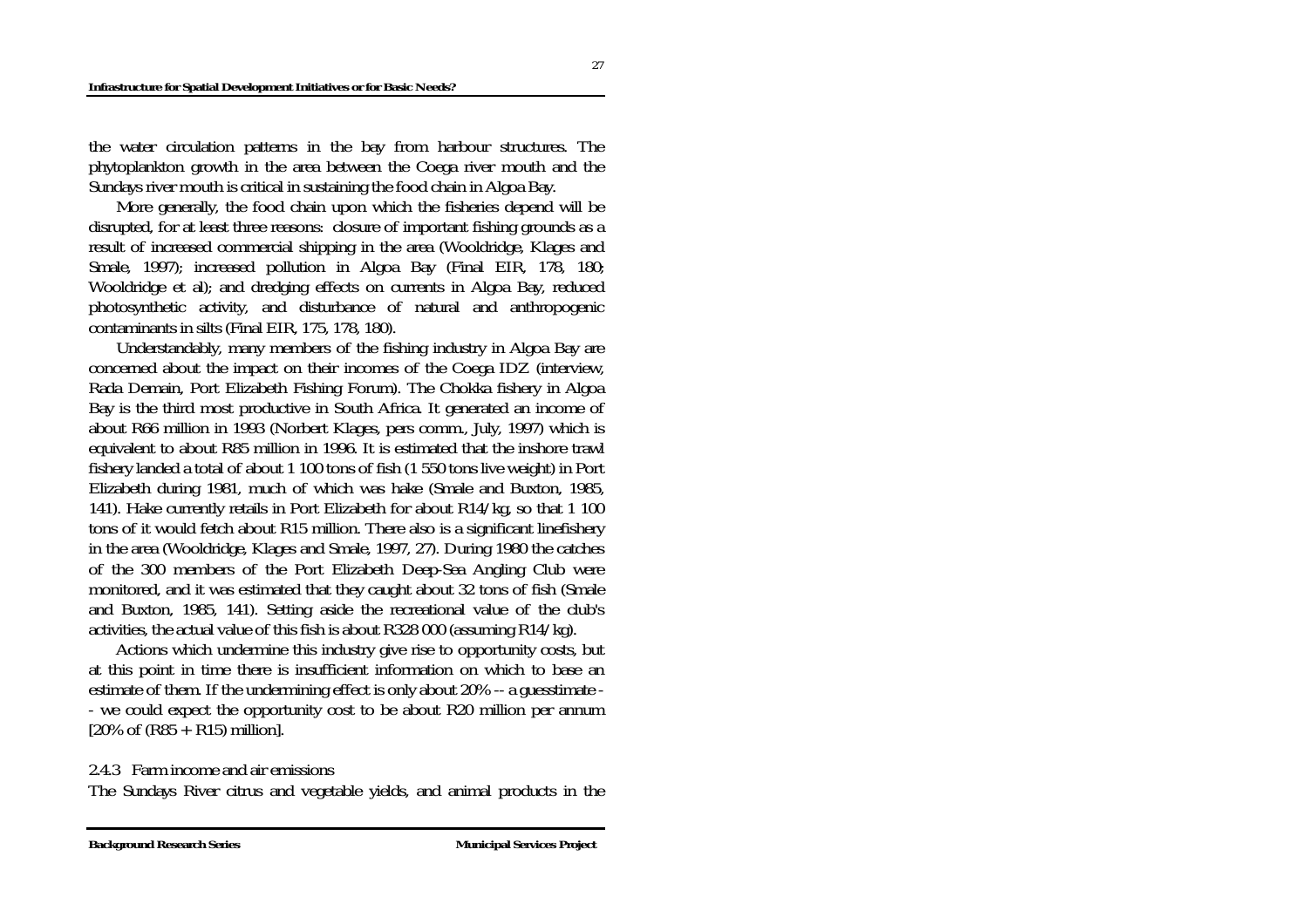Coega and Alexandria areas, could all be adversely affected by Coega's air emissions. The Eastern Cape citrus industry, which earned about R523 000 000 from citrus exports in 1996, is projected to earn about R706 000 000 in 1997 (Outspan International, 1996). It employs about 19 000 people directly. Over 65% of this industry is located in the Coega and Sundays River Valleys. About one third of the cultivated area in these valleys is under vegetables.

 This citrus industry may be threatened by emissions into the air (and possibly wastes into subterranean water reserves) from the heavy industries located in the Coega IDZ. According to the study commissioned for the EIR process, "the level of fluoride emissions (from Billiton/Kynoch alone) can definitely be expected to injure plants in the Coega area, as well as for several kilometers along the narrow corridors of the predominant wind directions" (Botha and Olbrich, 1997).

 Second, with respect to the effects of sulphur dioxide emissions, the project manager of Billiton Zinc Refinery (Norman Green) made the point that "critical  $[life$ -threatening]  $SO<sub>2</sub>$  levels for agricultural crops, forest trees and natural and semi natural vegetation are used [in planning estimates]. These are, respectively, 30, 20, and 20 ug/m3" (letter to CM Logie, 14 May 1997).

The zinc and phosphoric acid facility  $SO<sub>2</sub>$  levels are calculated in modeling exercises to reach levels of 15 ug/m3. It is unclear if this level includes the contribution of existing ambient levels within the proposed IDZ. The predicted normal ambient concentration of  $SO_2$  in the air with the zinc/phosphoric acid plant is 59 ug/m<sup>3</sup> (83 ug/m<sup>3</sup> in upset conditions), but the levels are expected to be much lower where agricultural crops are currently grown (Coega IDZ Strategic Environmental Assessment Final Report, June, 1997, 4, 33). The PPC plant is expected to contribute further to the S02 levels in the area and is not included in the Strategic Environmental Assessment Calculations. For these reasons the addition of further industries or expansion of the proposed ones are likely to push the levels of  $SO<sub>2</sub>$  and other air pollutants in the area close to or beyond the limit at which damage is expected to occur to plants in terms of Billiton's air modeling exercise. While each of the emissions, in isolation, might not exceed critical levels, together they might do so.

 Should the air quality in the Sundays River valley deteriorate to exceed the threshold levels of sensitive species, deleterious effects that may affect plant productivity may be experienced. More information is needed on current and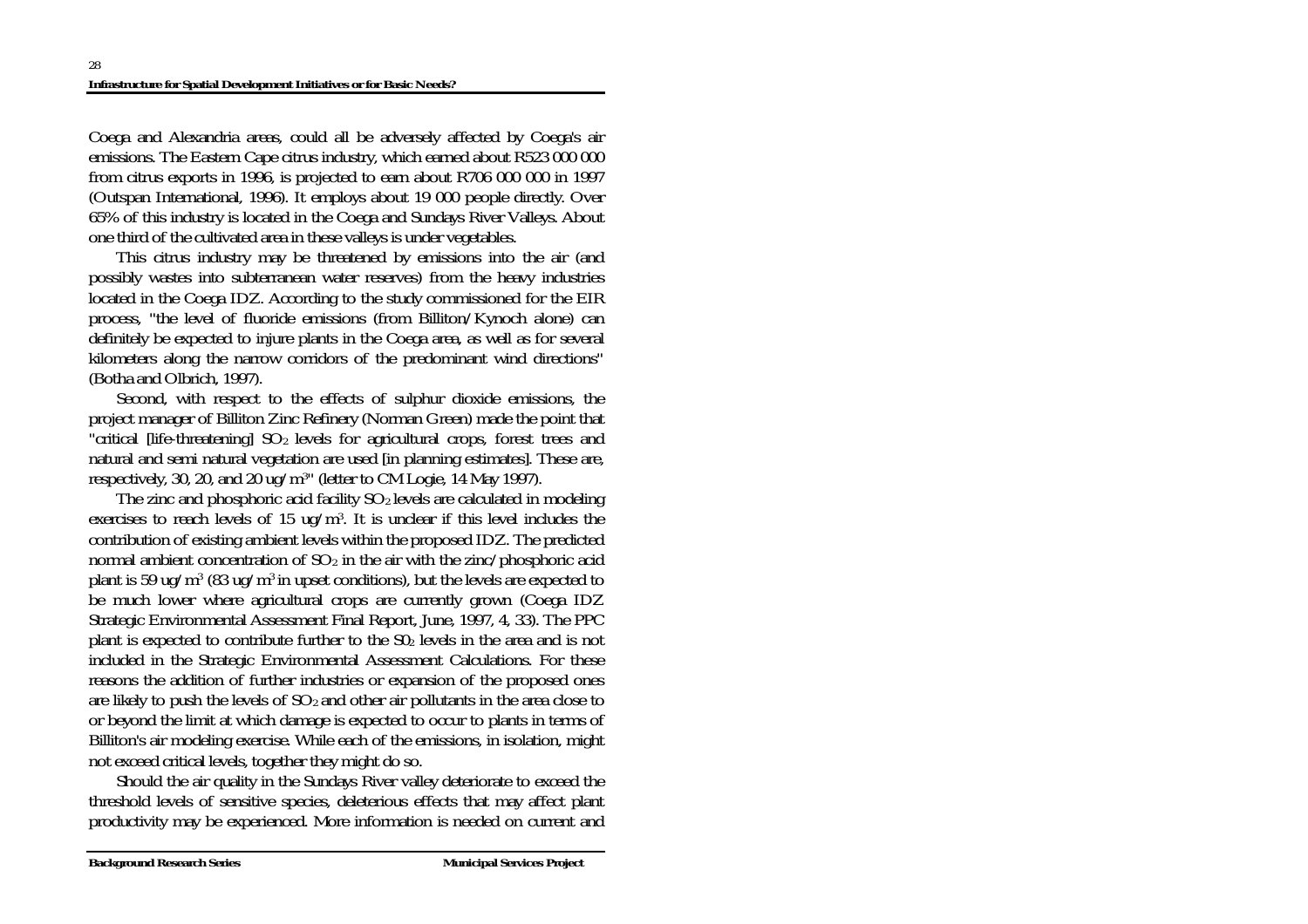#### **Infrastructure for Spatial Development Initiatives or for Basic Needs?**

predicted air quality levels to further quantify the potential impacts of Coega's industrial development on vegetation (Botha and Olbrich, 1997, 26).

 It is unclear how sure the above scientists were that no deleterious effects occur at concentrations of  $SO<sub>2</sub>$  and other air pollutants over long periods of time higher than the current levels, but lower than the threshold levels they were working by. Recent medical research on human beings shows that even in the short term there are adverse effects on human health from increased exposure to air pollutants, such as  $SO<sub>2</sub>$ , and at lower levels than were previously thought, i.e. the  $SO_2$  concentration did not exceed 200 ug/m<sup>3</sup>. As Katsouyanni et al explain, "In Western European cities it was found that an increase of 50 ug/m3 in sulphur dioxide or black smoke was associated with a 3% (95% confidence interval 2% to 4%) increase in daily mortality and the corresponding figure for  $PM_{10}$  (particulate matter smaller than 10 um in diameter) was 2% (1%) to 3%)" (Katsouyanni, et al, 1997, 1658).

 It appears that the management of the Coega IDZ and Harbour Project do not believe that agriculture will be negatively affected by the emissions from the proposed heavy industries. However, it is significant that Richard Fuggle finds it "unacceptable that the concerns of the citrus and agricultural industry have not been taken into account" (Review of documentation pertaining to Coega IDZ initiative, for Eastern Cape Citrus Forum, 14 July, 1997).

 Assuming deleterious effects do occur, all of the following could be expected to be negatively affected: citrus and vegetable yields in the lower Sundays and Coega River valleys, and output of animal products in the Coega and Alexandria areas. Moreover, if the undermining effect is equivalent to 5% of the citrus yield of the Sundays and Coega River valleys, a per annum income sacrifice will be made by the relevant farmers of about R23 million (5% of R459 million). Citrus farmworker jobs would also be adversely affected.

 In addition, presuming that the estimated threshold air pollutant concentrations are adhered to, serious limitations will be imposed on the nature and scale of other industries which may be considered in the proposed 10 000 ha Coega IDZ. It stands to reason that if the zinc, phosphoric acid and cement plants use up most of the "safe" capacity available in the air to assimilate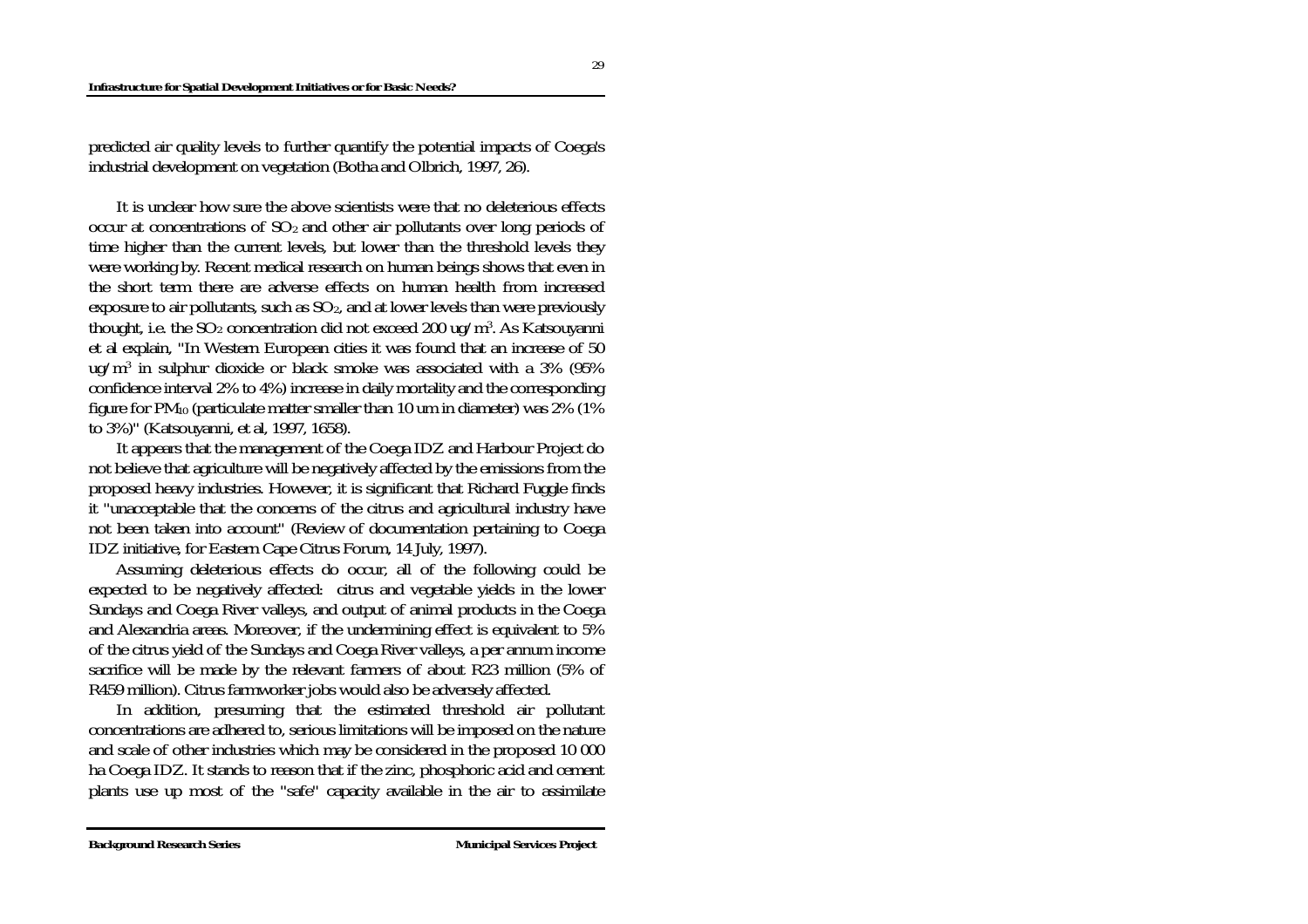pollutants, others after them will necessarily be more constrained in what they can do and the Coega IDZ site will less appealing to these other prospective investors.

## 2.4.4 Health costs

Since the 1900s mortality rates have fallen for most major causes of death. The most conspicuous exception is cancer, even amongst cohorts in which the percentage of smokers has decreased (Tietenberg, 1992, 512). Increased exposure to toxic substances is thought to be a cause, although this is difficult to prove, due to the long latency periods for cancer (from 15 to 40 years). Based on the fact that the zinc smelter and phosphoric acid plant will substantially increase the levels of toxins in the area, an increase in the incidence of cancer could be expected amongst its residents some time after they commence production. In addition there may well be a negative effect on health in the short term.

 There are two distinct threats to public health from the pollutants emitted at Coega: sulphur dioxide, and heavy metal emissions (Tennille and Le Quesne, 1997). First, sulphur dioxide is one of the major pollutants that would be generated by the proposed zinc, phosphoric acid and cement facilities. Sulphur dioxide is widely acknowledged as a respirator irritant and a bronchoconstrictor. Its effects seem to be particularly acute for asthmatics, which include a disproportionate share of low-income people. The specialist study on air pollution impacts commissioned for the Coega IDZ noted that such a threat was a very real concern, specifically if large increases in zinc production did materialise at a later stage in the development of the refinery.

 The WHO recommended maximum hourly concentration of sulphur dioxide is 340 µg/m3. Under upset conditions, the hourly ambient air concentration of sulphur dioxide is predicted to be  $328\mu$ g/m<sup>3</sup>. This level does not appear to include existing pollution, and certainly not the substantial sulphur dioxide emissions from the proposed PPC plant. The inclusion of these estimates, which still must be done, could well increase the hourly concentration of sulphur dioxide above WHO guidelines. According to the SEA, the daily emissions from the zinc and phosphoric acid facilities would be  $59\mu$ g/m<sup>3</sup> under initial production, rising to  $89\mu$ g/m<sup>3</sup> under the proposed increase in production.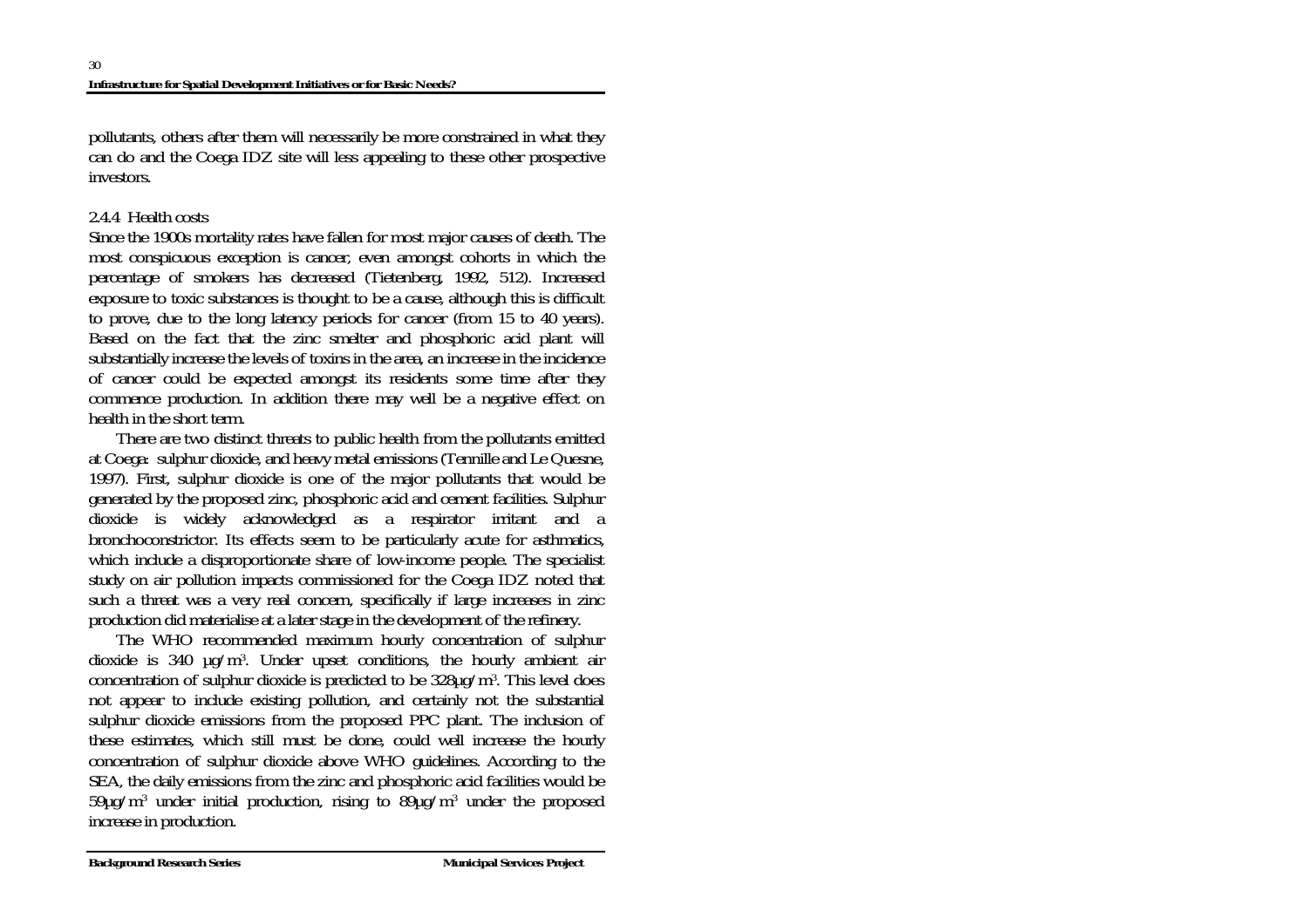The consequences of sulphur dioxide pollution should not be taken lightly. In particular, substantive new research from Europe indicates that the health consequences of sulphur dioxide may be more serious than previously believed. According to the new research, the levels of sulphur dioxide that would be emitted by proposed industrial facilities at Coega could lead to a 3% increase in mortality in the vicinity of Port Elizabeth (Katsouyanni, 1997).

 Second, the heavy metal emission from the proposed facilities at Coega are potential carcinogens. In particular, significant quantities of zinc will be emitted into the atmosphere, as well as far smaller quantities of arsenic, cadmium, cobalt, mercury, nickel and silver. These emissions not only pose a potential threat through direct transmission to humans, but also through accumulation in plants and soils which is then passed on to humans. This latter pathway is susceptible to contamination through much lower levels of contamination as toxicity levels in plants and soil can accumulate over a period of time.

 Once again, recently published research has indicated that the carcinogenic consequences of certain industrial facilities may be greater than previously believed. Hazard proximities of childhood cancers in Great Britain from 1953 - 80, published in the Journal of Epidemiology and Community Health, demonstrates the increased incidence of childhood cancers among communities in the vicinity of industrial facilities, including some of the facilities proposed for the Coega IDZ.

 If 100 000 work days per year are lost due to increased pollutant levels in the environment, and each work day would generate R70, the health cost would be R7 million (a liability shared by national, provincial and local government). The really big expense would be the transfers of income required to care for the sick (which could easily triple this cost). If the additional cost of health care is double the production loss cost, it will be R14 million. The total cost of decreased human health would be:  $R7$  million +  $R14$  million =  $R21$  million per annum.

### 2.4.5 Summary of costs

A summary of the estimated negative impacts of the Coega IDZ and Harbour project is presented in Table 3. An estimated R114 million in annual income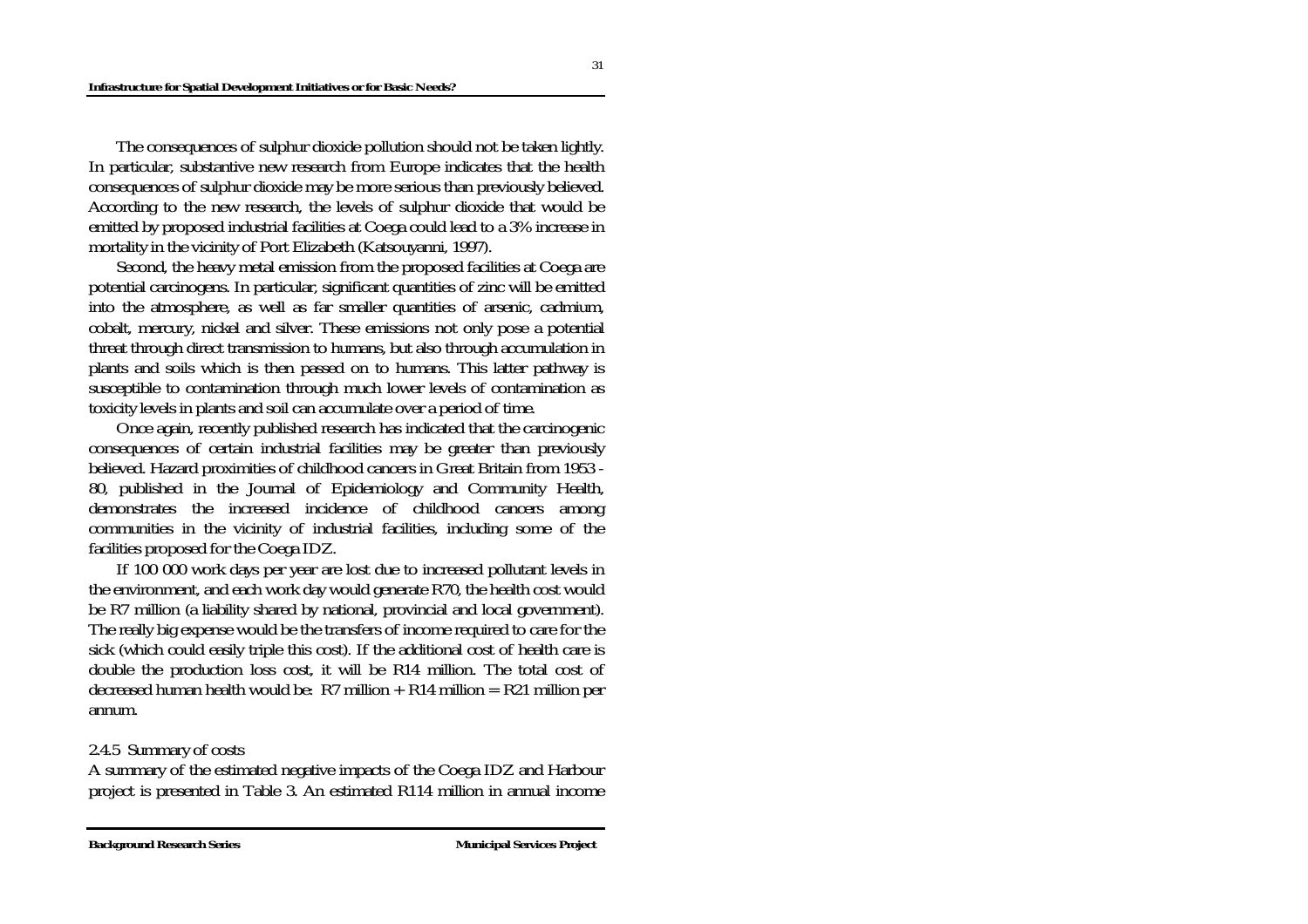losses due to the Coega IDZ and Harbour Project should be subtracted from the income generated (between R191 million in the conservative scenario and R1 087 in the high road scenario) in order to determine the net income gain.

## **TABLE 3**

## **Estimates of the negative income and recreational value effects of the Coega IDZ and Harbour Project**

| Production undermined by Coega IDZ project                                  | Income or Recreation<br><b>Value Sacrifice</b><br>(R millions) |
|-----------------------------------------------------------------------------|----------------------------------------------------------------|
| 1. Greater Addo Park and ecotourism <sup>1</sup>                            | 50                                                             |
| 2. Reduced fishing yields in Algoa Bay <sup>2</sup>                         | 20                                                             |
| 3. Reduced citrus and vegetable yields in Sundays River valley <sup>3</sup> | 23                                                             |
| 4. Ill health income losses <sup>4</sup>                                    | 21                                                             |
| Total                                                                       | 114                                                            |

Notes

- 1. Based on 10% of estimated total annual recreational value estimated for Algoa Bay natural recreation assets (also see Final EIR Coega IDZ, 262).
- 2. Based on 20% of estimated annual income generated from commercial fishing in Algoa Bay (also see Final EIR Coega IDZ, 205).
- 3. Based on 5% of the value of the Sundays and Coega River valley citrus exports.
- 4. Based only on 100 000 working days lost per annum at R70/day plus R14 for medical treatment of sick.

# *2.5 Coega's use of water and electricity*

2.5.1 Consumption patterns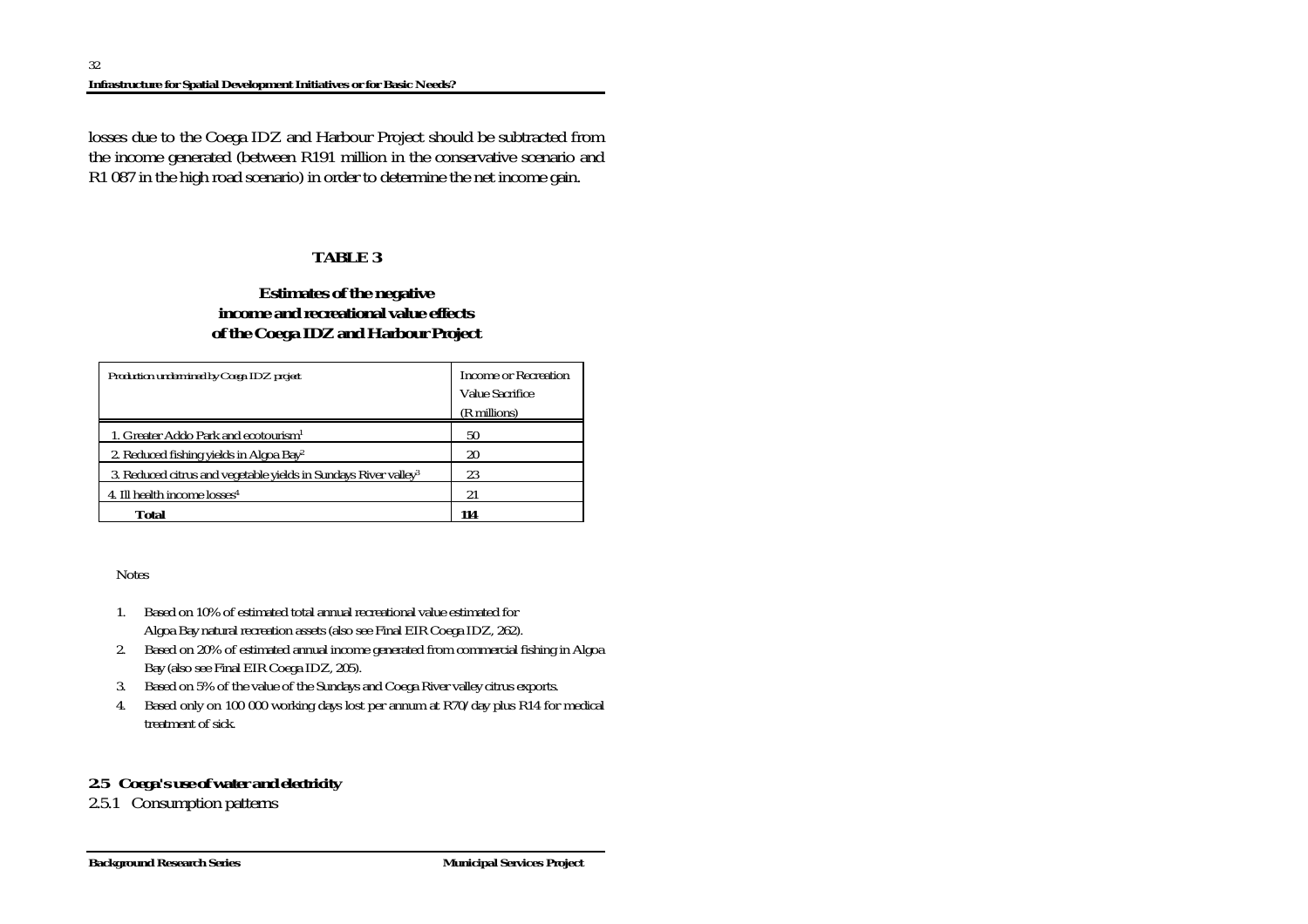#### **Infrastructure for Spatial Development Initiatives or for Basic Needs?**

The two main industries seriously being considered in the Coega IDZ and Harbour Project are the zinc smelter and a phosphoric acid plant. Together these two plants are expected to consume 4 860 000 cubic metres of fresh water per annum, and 968 000 million Watt hours per annum.

 The electricity consumption of the two firms is expected to peak at 135 MW, which assuming a power factor of 0,9, converts to a 150 MVA requirement. This demand constitutes about 0,5% of Eskom's total supply capacity and 4% of its available surplus installed capacity (African Environmental Solutions, 1997).

 Which local authority will control the Coega IDZ is an unresolved issue at this point in time, but it appears likely that all users of water and electricity (other than those who negotiate otherwise) will have to purchase it from the Port Elizabeth municipality, because this authority has the rights to supply these services along the coastal zone between the Sundays and Van Staden's River mouths (Richardson, 1998b).

 The companies originally anticipated to produce the zinc (Billiton) and phosphoric acid (Kynoch) negotiated a separate deal whereby they would only purchase water from the Port Elizabeth municipality. Electrical power would be purchased directly from Eskom at the same reduced cost that Billiton negotiated for the Richard's Bay aluminum smelter (African Environmental Solutions, 1997; interview, Nico Potgieter). The differential cost and use of capacity of both water and electricity are addressed below.

### 2.5.2 Water

The opportunity cost of water must be taken into account, because in some parts of the Eastern Cape, including the Algoa Bay, a decision to devote water resources to one project may well preclude another, either by eliminating its supply or by making its supply too expensive (if not immediately, at some time in the near future). For this reason the water issue is particularly relevant to strategic decision making with respect to the Coega IDZ project. The heavy industries proposed for the IDZ are also heavy users of water. According to the Proposed Eastern Cape Zinc Refinery and Associated Phosphoric Acid Plant Final Environmental Impact Report (African Environmental Solutions, 1997, 4,

33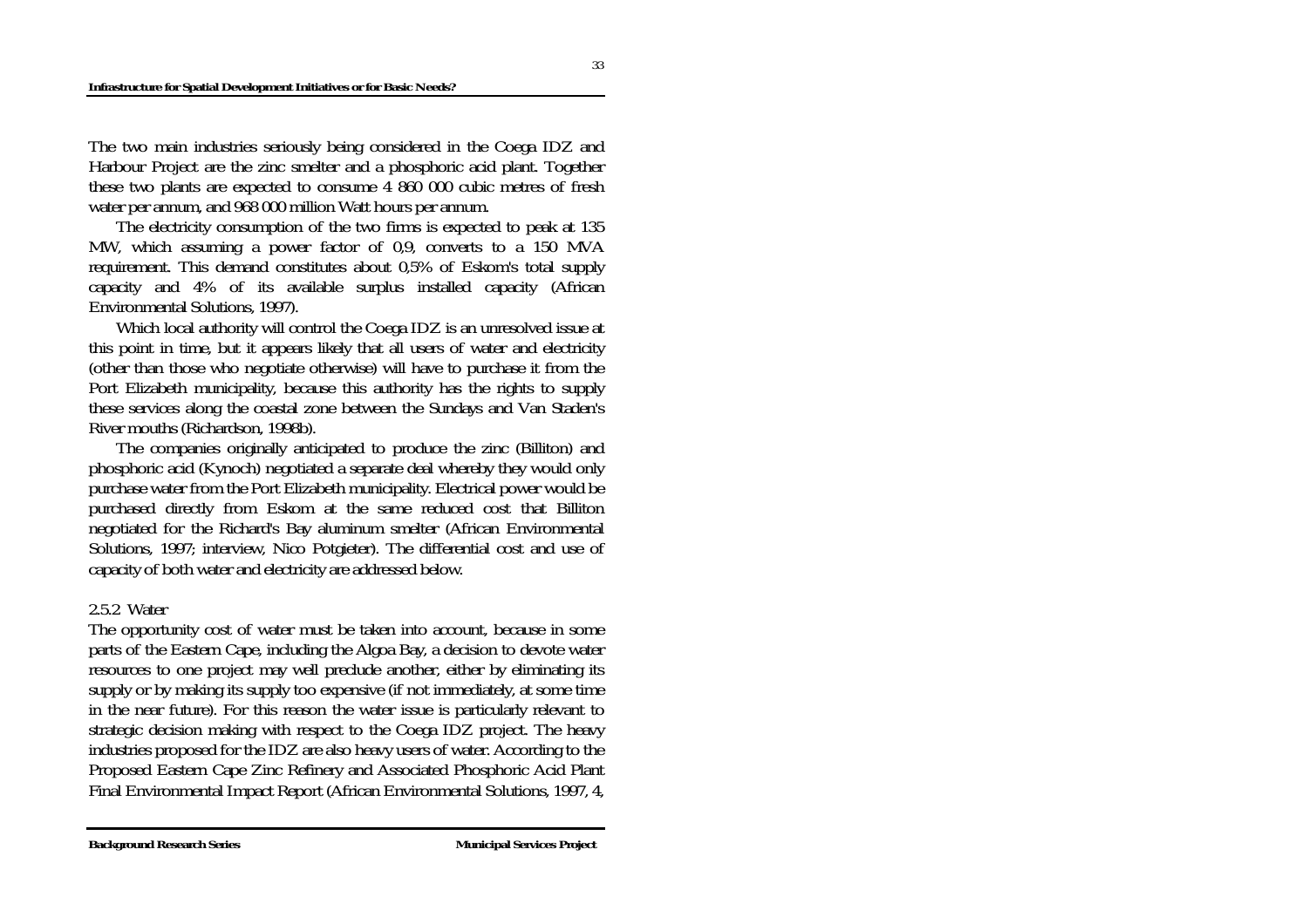11) the water requirement of the proposed zinc and phosphoric acid complex is 13,3 Ml/day. The current average water demand for all existing industries in Port Elizabeth is calculated to be 14,6 Ml/day (Silva McGillivray, 1997, 32).

 Although at least one study argues that there is sufficient water for the IDZ (Silva McGillivray, 1997), this is subject to debate. Current readily available bulk water supplies from local rivers are insufficient for Port Elizabeth, especially in times of drought. For this reason Port Elizabeth supplements its supplies from the Orange River system. Recent experience with water allocations of citrus farmers in the Sundays River valley casts doubt over just how much water is available from the Orange River Scheme in times of drought, given that it has been impossible since mid-1993 for farmers to acquire increased water rights. There thus emerges, initially, a question as to whether the IDZ should be the favoured consumer. Despite massive differences in capital requirements it appears more jobs per one million litres of water are created in agriculture (such as citrus farming, a competing use with the IDZ) than in the proposed heavy industry. For each one million litres of water consumed per day (4 860 292 m<sup>3</sup> annually), the proposed zinc and phosphoric acid complex is associated with approximately 56 permanent on site jobs (and an annual income of about R20 423 000 from the complex's production), compared with citrus farming in the lower Coega and Sundays river valleys which would generate 188 permanent on site jobs (and an annual income of R4 389 000).

 The cost of the water to be used in the zinc smelter and phosphoric acid plant must still be negotiated. The Port Elizabeth municipality are in the process of revising their tariff structure, replacing the flat rate of R2,18+VAT (R2,49) per kl plus an availability charge, with a 7-step tariff, starting at R2,43 per kl for the first 30kl per month and increasing in 6 steps up to R8 per kl for consumption in excess of 80 kl.

 The change over to a 7-step tariff is expected to come into force for domestic users from 1 July, 1998. Charges for industrial users are not expected to be introduced as rapidly as this (reflecting the effective lobbying power of Port Elizabeth business representatives). At present a 3-tier tariff structure is proposed for industry, but the way the tariffs are calculated -- with normal or base consumption levels as the lowest-cost tier -- will make it likely that only the lowest rate will apply to industrial users. A higher rate only applies to industrial users who exceed these levels (interview, Kevin Felix).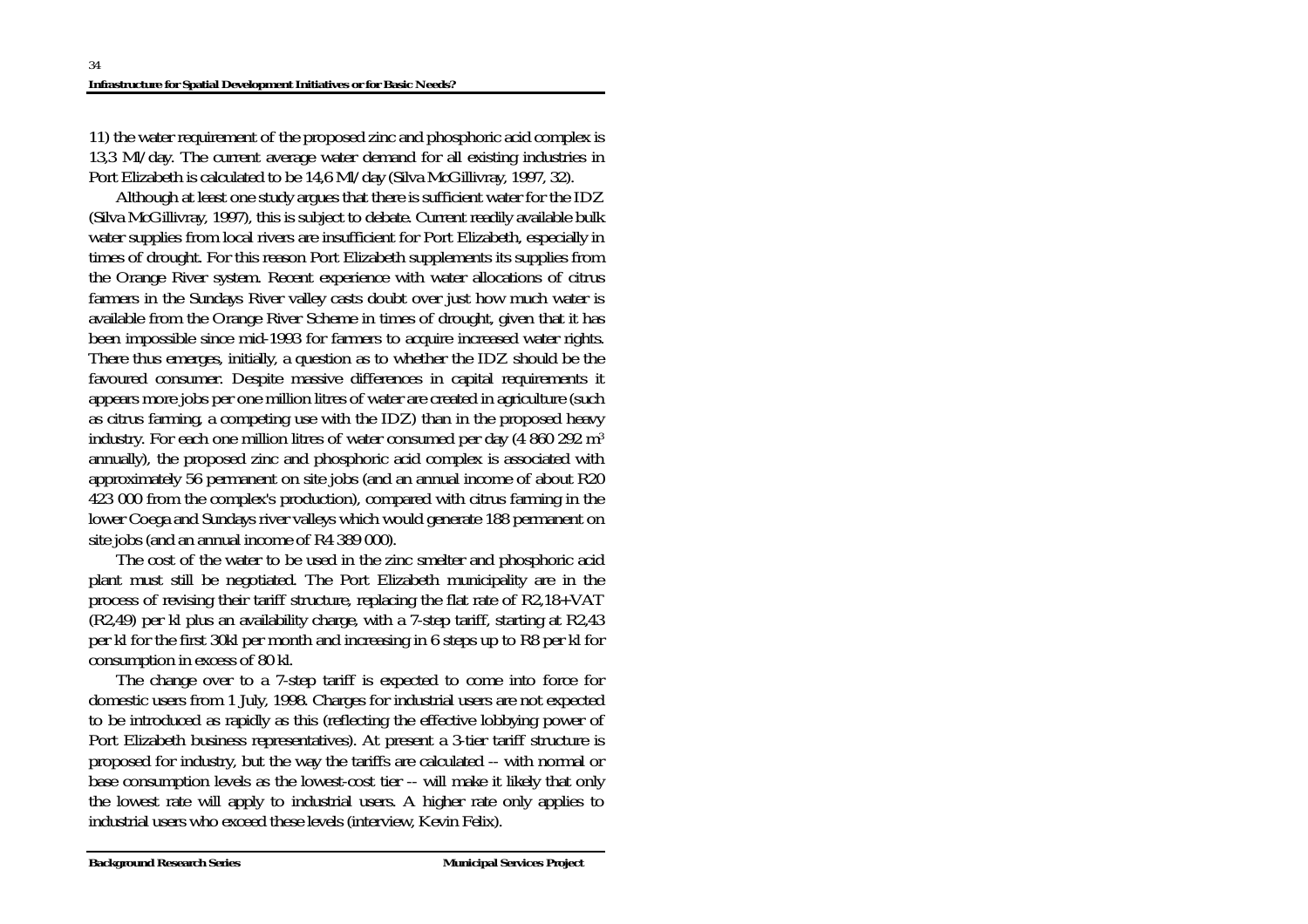#### **Infrastructure for Spatial Development Initiatives or for Basic Needs?**

 The rate that would currently apply to Coega industries is the lowest rate, about R2,49 per kl. The lack of cross-subsidisation represents a lost opportunity, because the EIA on the zinc refinery and phosphoric acid plant appeared to commit these companies to paying a price for water which allowed lifeline requirements to be satisfied first (African Environmental Solutions, 1997, 14/2).

### 2.5.3. Electricity

Billiton and Kynoch had indicated from the outset that they would purchase their electricity directly from Eskom. Their demand is about 25% of Port Elizabeth's current demand. This purchase will be a customised pricing package; the details of which have yet to be determined. It is expected that they will negotiate the same arrangement as Alusaf (Richards Bay), i.e., the Megaflex tariff structure together with a commodity linked pricing arrangement and an "interruptable" power discount option (about 5-10%, in return for a potential interruption of service of up to about 100 hours). Electricity pricing is made up of several components: basic charge, maximum demand charge, active energy charge, reactive energy charge, and transmission percentage surcharge (Eskom, 1998, 16-17). The actual rates depend upon the spread of energy consumption over peak, standard and off-peak times. The electricity rates proposed do not provide any other consumers with a cross-subsidy, except possibly part of the installation costs of new electricity connections provided to new receivers in the electrification of South Africa project. At present rates of consumption the connection costs (about R2 500 per connection) of most of the new receivers cannot be recouped in service charges (interview, Jonathon Probert). This failure to cross-subsidise at the local level makes it more difficult to realise the multiplier benefits of infrastructure, in economic and socio-ecological terms, as described in Section 3.

### **3. INFRASTRUCTURE TO MEET BASIC NEEDS AND KICKSTART GROWTH**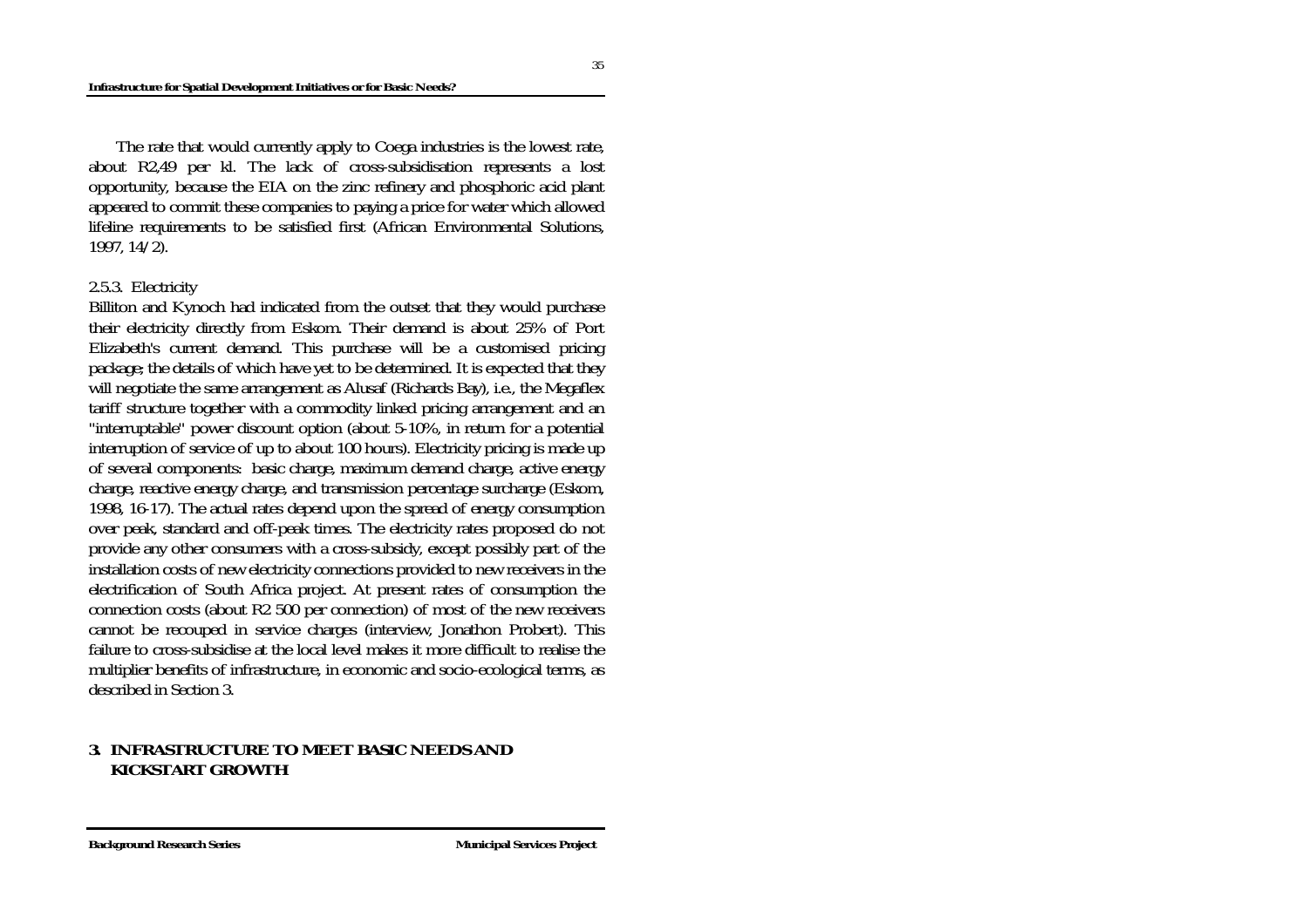The debate over public infrastructure investment subsidies for Port Elizabeth may ultimately only be settled in relation to the key economic variables, growth and job creation, rather than the social justice requirement that all residents of Port Elizabeth gain access to basic infrastructural services. It is therefore important to show that the most direct way of enhancing local economic development in Port Elizabeth, and in most locales, is through employment that allows households to survive, reproduce and save for future consumption or investment.

 After considering the impact of infrastructure investment upon job creation, we examine the related issues of worker productivity and small enterprise creation (3.1). However, the pricing of infrastructure and services is just as crucial, particularly the need for properly-designed subsidies and crosssubsidies (as an alternative to the existing policy) (3.2). In addition, there is a growing awareness of the need for demand-side management of municipal resources (especially water) (3.3). But the progress envisaged in these areas is potentially threatened by the growing momentum towards privatisation of municipal services (3.4).

 This section provides the essence of a "bottom-up" approach to Local Economic Development. There are many other aspects of the human and social condition that are promoted by access to infrastructure and municipal services, including greater gender equality, improved public health, lower levels of racial segregation, and improved social capital (Bond, 1998). However, it is primarily the economic case that is made for the purposes of this paper.

## *3.1 Jobs, productivity and SMMEs*

## 3.1.1 Job creation

Infrastructure-related employment is largely in the field of construction. Formal sector construction employment includes residential (high and low-income groups), non-residential (commercial, industrial and civic amenities) as well as civil engineering construction (for infrastructure, bulk infrastructure and earth works).

 Employment based upon infrastructure development was often anticipated to be the main engine of job creation in post-apartheid South Africa. For example, in 1993, formal sector employment generated by low-cost housing construction alone was estimated by National Housing Forum consultants as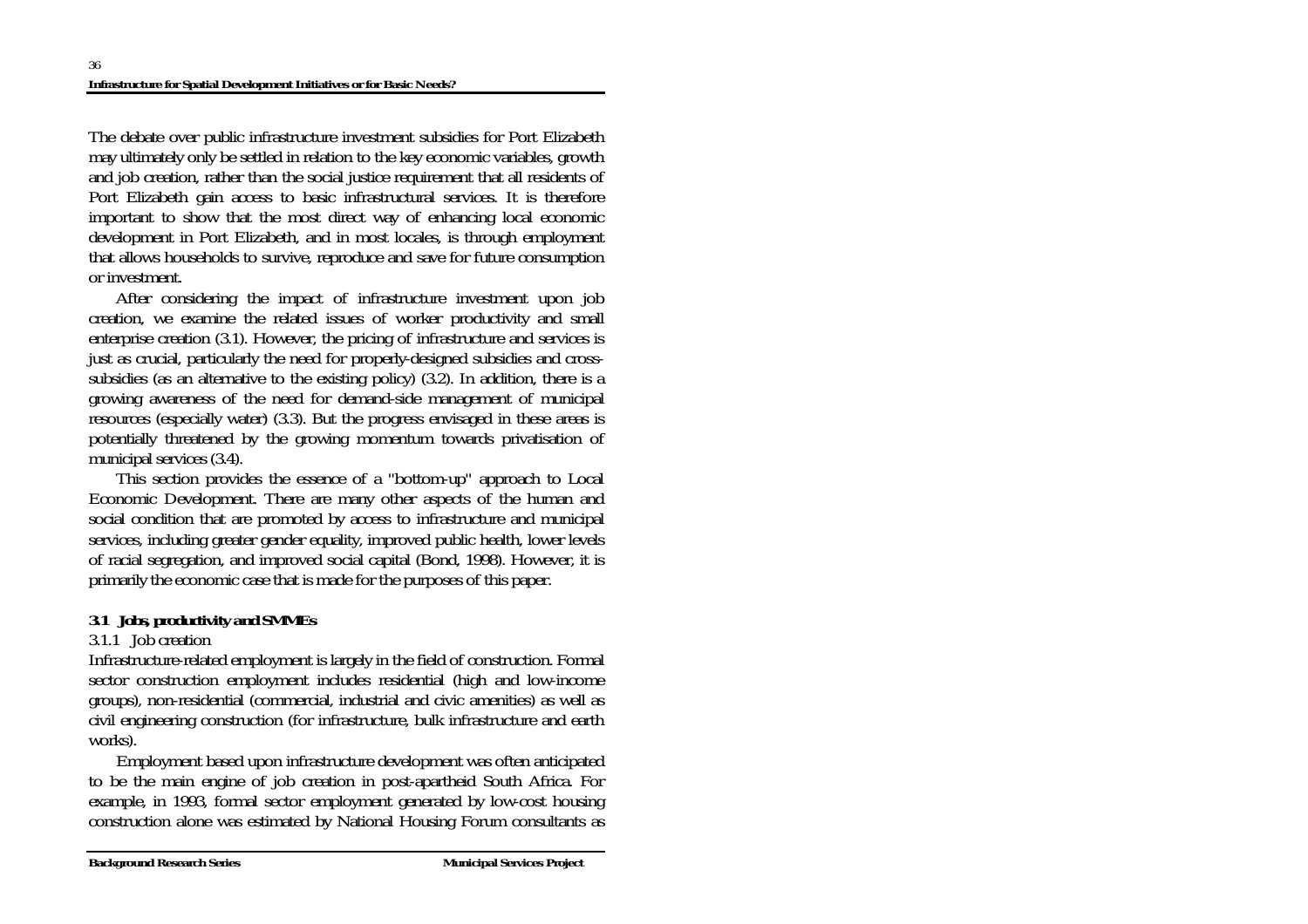#### **Infrastructure for Spatial Development Initiatives or for Basic Needs?**

increasing from 233 000 in 1992 to 400 000 in 2010, and related informal sector employment from 984 000 to 1,7 million (BMI Building Research Strategy Consulting Unit, 1993, 70).

 According to the *Growth, Employment and Redistribution (GEAR)* strategy, "Construction is largely labour intensive and provides jobs and training, while improvements in housing and infrastructure enhance the productivity of labour and the quality of urban life." *GEAR* also estimated that "Government programmes can add a further quarter of the new jobs, mainly through accelerated labour-based infrastructural development and maintenance of public works in urban and rural areas" (Department of Finance, 1996, Appendix 6.3 and section 8.2). The *Green Paper on Public Works* noted that with respect to job-creation, "Some estimates are that 3-3,5 million people could benefit from public works programmes in South Africa today (depending on the state of the economy, the number participating at any one time would probably be 1-2,5 million)" (Department of Public Works, 1996, 4).

 Thus far such expectations have failed to materialise. Yet infrastructure and housing continue to be key *Reconstruction and Development Programme* policy priorities, and construction work more generally remains an extremely important part of the labour market, as well as in relation to fixed capital investment.

 There have been three main sources of research on potential employment creation associated with infrastructure (including housing construction). These have been based upon formal sector jobs alone (Merrifield, 1996), upon hypotheses about informal sector activity (conducted by the Building Industries Federation of South Africa [BIFSA]), and upon jobs associated with infrastructure investment through the "Urban Infrastructure Investment Framework" (UIIF) (RDP Ministry, 1994-95). Since BIFSA's methodology highlights the *informal* sector and since much government policy indirectly lends itself to the development of this sector, it is worthwhile to include a description of this indirect feature within the construction industry.

 It is possible to estimate the ratio of employment per R1 million spent in the construction industry. Of greatest influence is whether employment is in residential, non-residential or civil engineering construction, with employment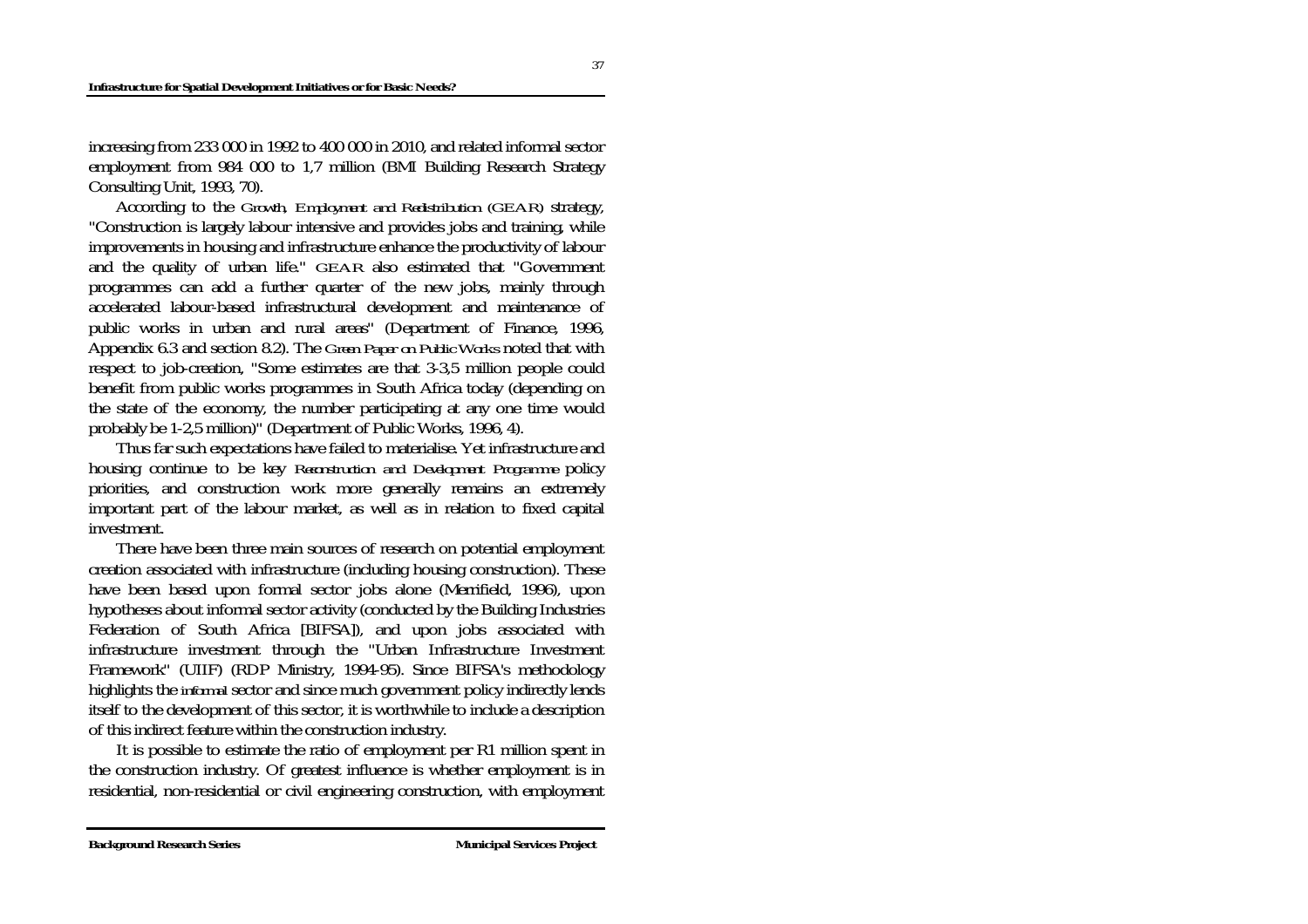varying between 12,5 jobs per R1 million in non-residential new construction to 23 jobs per R1 million in public housing construction. However, employment generation in the civil engineering sector is much lower, with only 6,7 jobs for every R1 million spent. But by adding employment creation in the informal sector, the average for all housing construction is raised to as high as 29,6 jobs for every R1 million spent, a figure competitive with labour-intensive manufacturing (Merrifield, 1996).

 BIFSA's (1995) estimates for employment creation through construction are nearly as optimistic: 27,6 jobs for every million rand spent. The method used to arrive at this figure is -- using Receiver of Revenue statistics of total turnover in the construction industry (R18 billion) -- to extrapolate based on assumptions regarding the ratio of materials to labour (at specified levels of wages). Although the informal sector is not explicitly included in this methodology, total turnover does include building materials purchased from formal sector suppliers, which in turn lends itself to some measure of informal building activity, albeit indirect.

 Based on differing assumptions about ratio of materials to labour, BIFSA generated scenarios about the components of construction that relate to differential skills. Drawn from industry data, the most common scenario for the components of construction work is the following: 50% unskilled workers @ R45 per day; 26% semi skilled workers @ R72 per day; 19% skilled workers @ R120 per day; and 5% supervisory staff  $\oslash$  R160 per day. The apparently low daily wage for un- and semi skilled workers takes into account the irregular nature of employment for workers in this industry, especially those in the informal sector who are usually laid off between contracts. By weighting skills in this way, BIFSA conclude that 27,6 jobs are created for every R1 million spent in the construction industry.

 The UIIF assumptions and calculations were even more ambitious. On the assumption that intermediate-level standards would prevail on average for South Africa as a whole, for every R1 million spent on infrastructure, 200 person-years could be generated in construction work directly (along with another 30 person-years in indirect employment). The estimated job creation of bulk infrastructure, upgrading and new stands worth R19,2 billion would be 4,426 million jobs per annum (RDP Ministry, 1994-95, 72).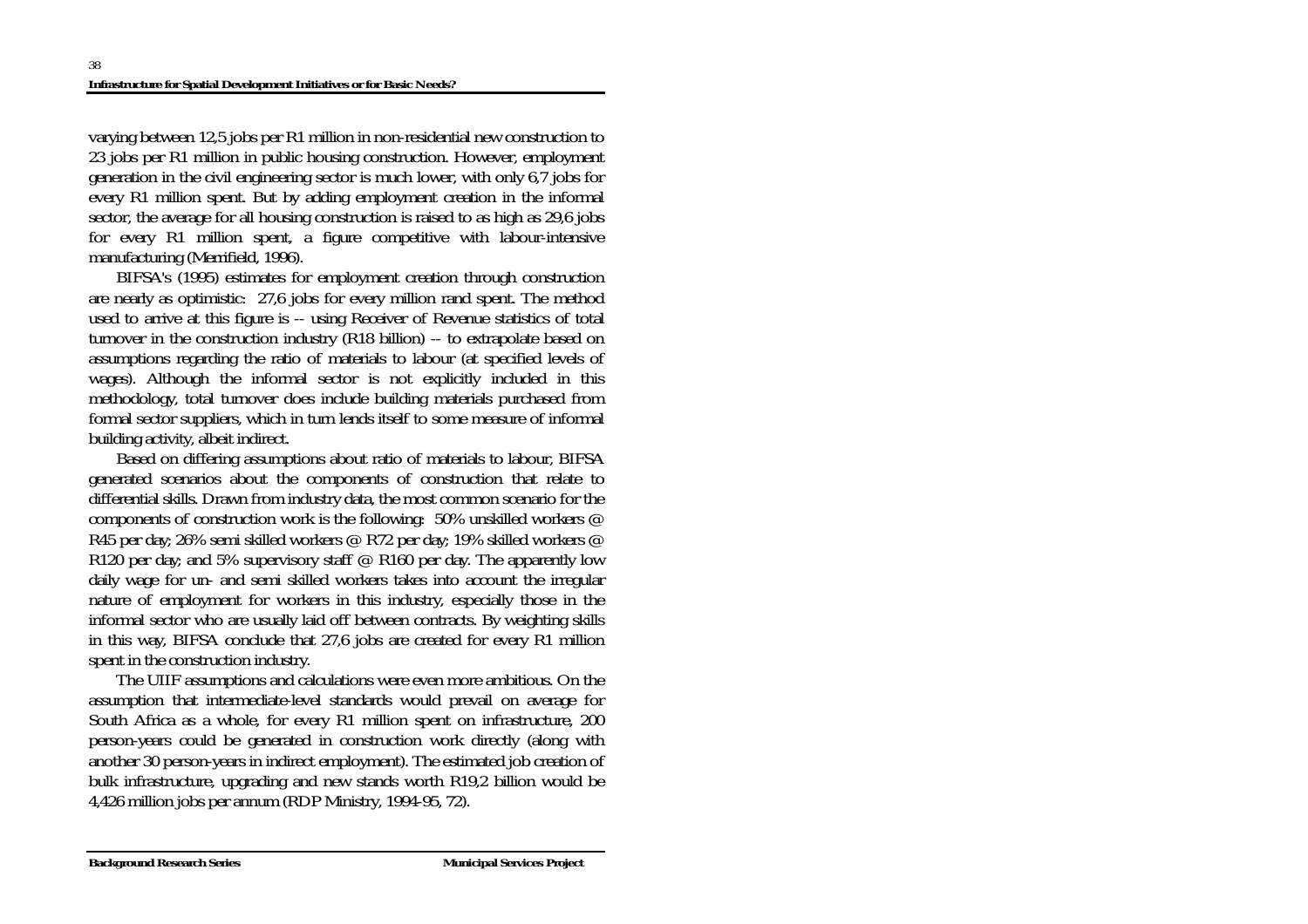### 3.1.2 Productivity

It is not only the quantity and remuneration of jobs that is important, but increasingly the quality of employment and the depth of skills that employees bring to their work (World Bank, 1993). There are several means of considering economic benefits that flow from enhanced literacy and productivity of citizens. Electrification reduces reproductive rates through altering social relationships and generating economic opportunities, and as a result, women in electrified areas place more emphasis on children's education than on children as productive agents. Electrification provides some of the essential prerequisites for education, such as lighting and opportunities for efficient administration. In addition it generates the potential for longer schooldays, opening of night schools and access to audio visual aids. It enables children and adults to study at home and offers the opportunity for health promotion through the broadcast media such as television and radio.

 Education has been shown to directly affect a range of variables which, taken together, contribute to the health status of domestic units and ultimately of the nation. There is a high rate of social return through investment in education and this rate of return is substantially higher for women than men. Female education has been shown to impact upon reproductive rates, childrearing practices and child-mortality rates. Higher levels of maternal education have a significant impact on nutrition of children, improved child health and reduction in diarrhoea morbidity.

 The use of electricity in a household can have several effects on the productivity of inhabitants. Firstly, improved lighting brings about considerable improvements to the quality of the working environment of students and scholars. The ability to study at home, although also dependent on other factors such as the number of people in the household and the number of rooms available, is certainly enhanced through electrification. Improved lighting and air quality can also increase the quality of life of inhabitants, and this has a positive effect on their productivity in places of employment or income generation.

 Finally, good health results in fewer days lost to illness, increased productivity, greater opportunities to obtain better paying jobs and longer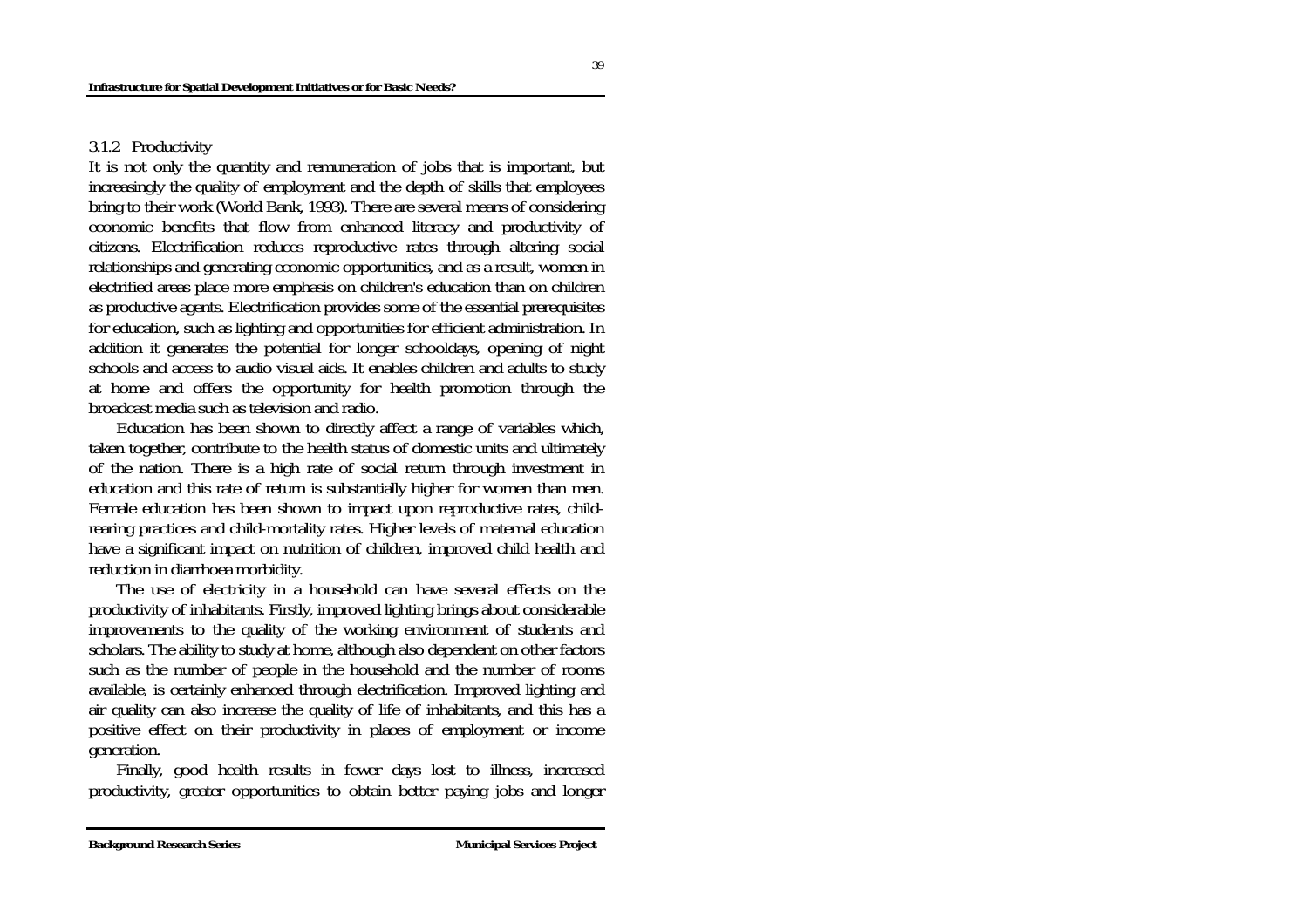working lives. Healthier workers earn more because they are more productive and can get better paying jobs. Environmentally caused diseases have been shown to impair productive work and lead to heavy loss of income and malnutrition in family members. When illness occurs the loss of income is borne by the household and healthier members have to work harder and longer to make up for the loss in income. This is particularly a burden on the women caregivers of each household.

## 3.1.3 SMMEs

The anticipated burgeoning of Small, Medium and Micro Enterprises (SMMEs) may be hampered at the outset if access to infrastructural services such as water and electricity is not ensured. This is particularly the case for small enterprises (which tend to hire low-income workers) and for microenterprises (which are often a survival strategy for the low-income people themselves).

 Such infrastructure access often comes initially through home-based activities, so a full supply of services (not limited, for example, to a single yard tap or small-voltage electricity meter) to residences can also be seen as an investment in Local Economic Development. It has been estimated that one new small business can be created for every ten electricity connections, and that during the next ten years an additional R8 billion will be spent on appliances from electrification (at existing rates of expansion), which in turn has spin-offs in the domestic appliance sector (Bond, 1998). But measuring the impact of infrastructure on SMMEs is difficult.

 To take one example, it is notoriously difficult to quantify the multiplier effects of electrification. Econometric studies of electrification have generated (unrealistic) estimates of up to 1 000 000 new jobs created during the first ten years of the programme, with an 11% cumulative increase in GDP. More accurate analysis based on recent experience with electrification suggests that for every 100 households which are connected, between 10 and 20 new economic activities are started. For example, electrical fridges are often acquired by small traders to store drinks and perishable goods; in one rural Kwazulu-Natal town, of 23 enterprises 21 required electrical refrigerators to store produce, meat and drinks for sale. The benefits of moving from very low electricity supplies (5-8 Amps) to an intermediate 20A supply are particularly large given the need to operate appliances such as refrigerators and small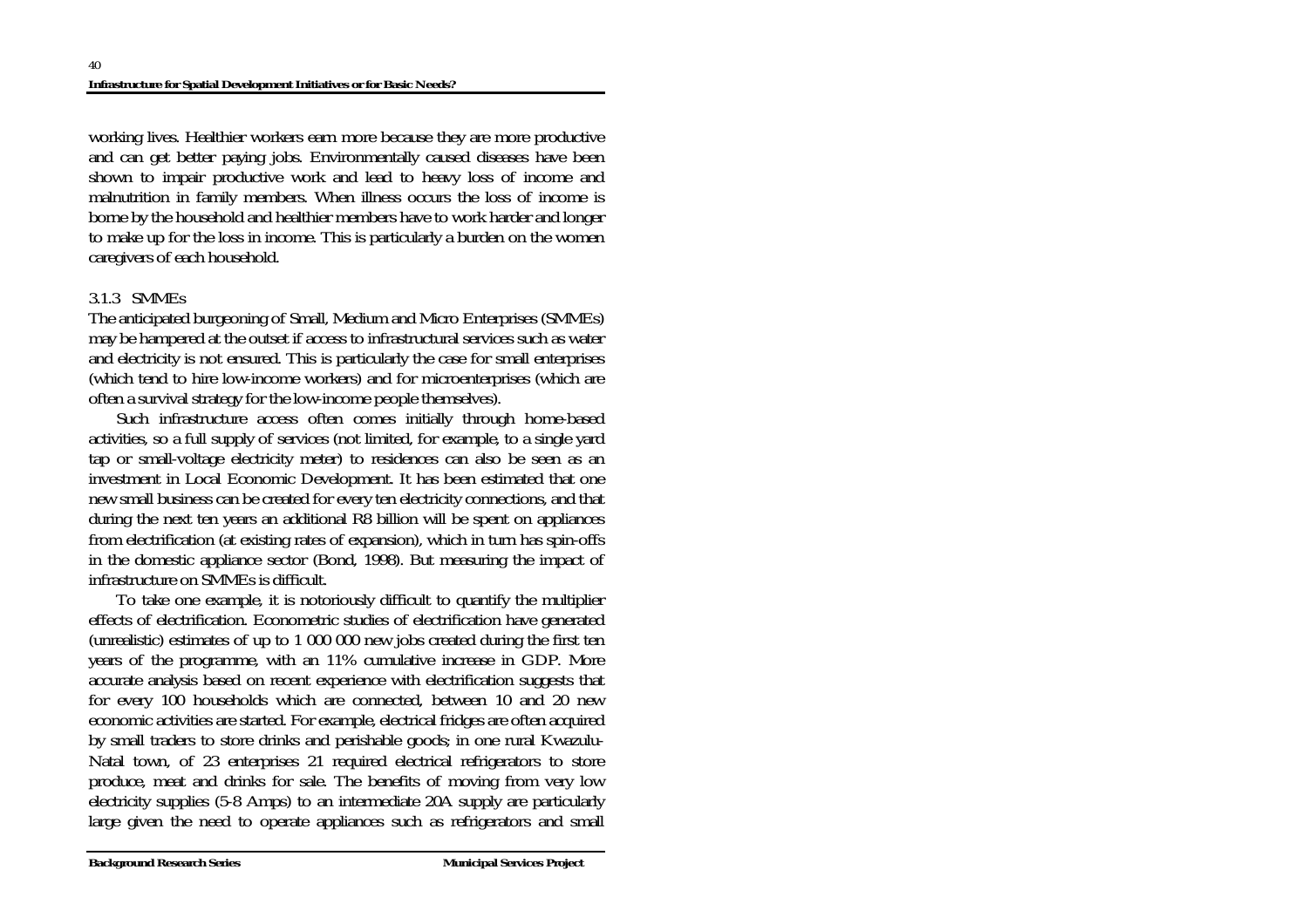motors. For enterprises involved in welding or carpentry, higher levels of service are required (van Horen, 1994, 1996).

### *3.2 Infrastructure service pricing*

### 3.2.1 The need for cross-subsidies

To achieve any of these local economic benefits of infrastructure investment requires very close attention to the ongoing subsidies that will permit the systems to operate. Indeed the primary reason that infrastructure investments do not pay off is that many people do not have enough income to afford the recurrent (operating and maintenance) charges associated with the service. Eskom's rural electrification programme, for example, has had enormous problems paying for itself because consumption levels are so low due to lack of affordability. Clearly, an alternative approach is required based on the Constitutional responsibilities set out above, namely the provision of at least a basic minimal amount of water/sanitation (50 litres per person per day is the medium-target in the *Reconstruction and Development Programme*) and electricity (20 kiloWatt hours per capita per month) as a lifeline amount, with higher volume consumption (i.e., following the 50th liter of water) attracting much higher (and rising) tariffs.

 In general, the best administrative system for this would be a free lifeline amount provided through metered taps and metered electricity hookups, with technical systems to reduce the amount to be consumed to the lifeline minimum in the event of non-payment on amounts higher than that minimum. This is technically feasible and inexpensive, and has already been applied in some circumstances in South Africa. At present, 61% of Port Elizabeth residents have water meters, and all those who presently receive subsidies have, in return, agreed with the municipality to the prospect of delimiting the water flow through washers in the event of non-payment.

 The issue of consumption levels has implications for the wider benefits anticipated from infrastructure. For example, to realise the health benefits of infrastructure, the quantity of water is almost more important than water quality. For this reason, municipalities should strive to supply private household taps or at minimum yard taps when they make infrastructure investments, as

41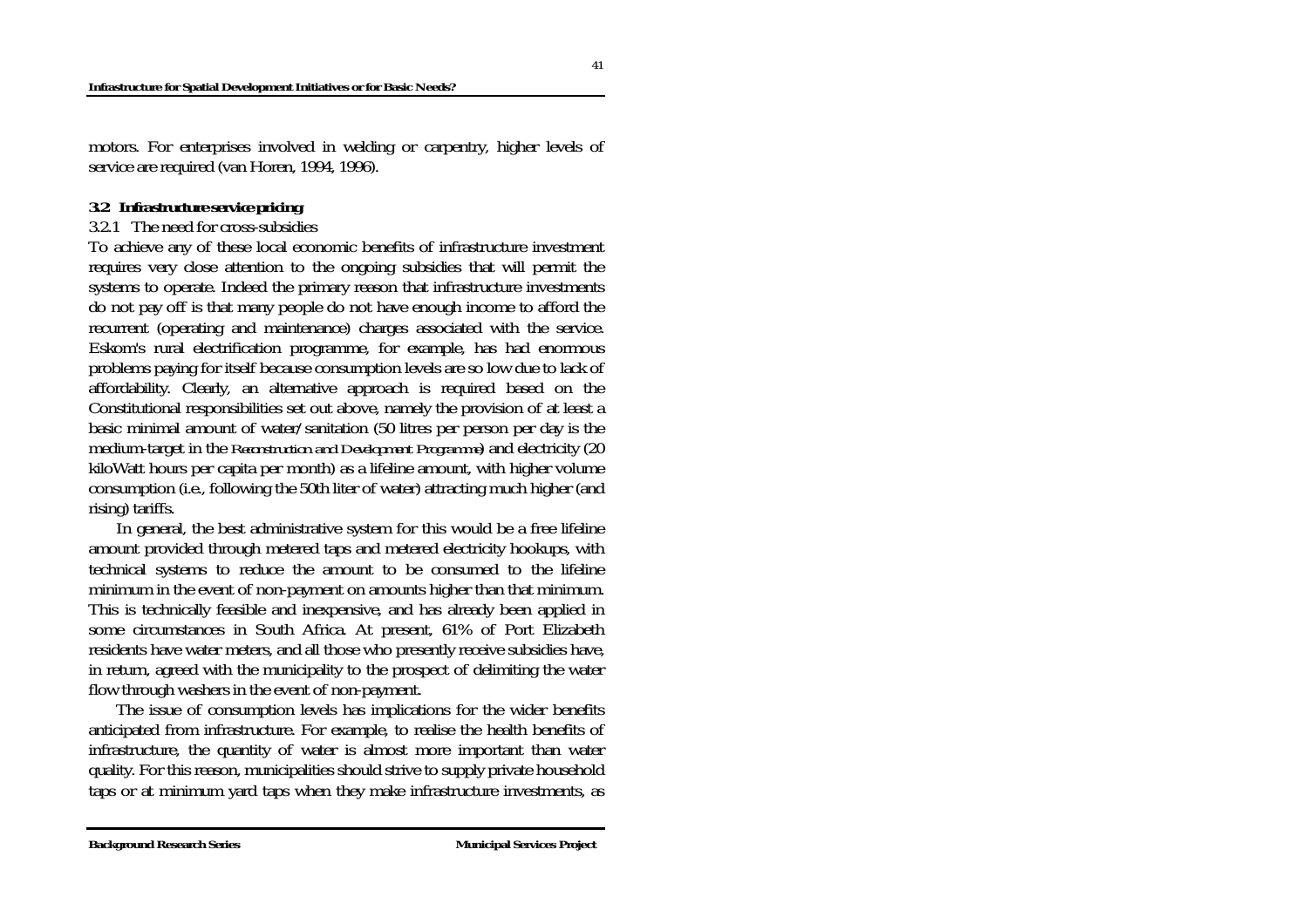distance to the water source is the most important factor affecting the quantity of water used by households. Improvements in both water and sanitation produce larger impacts than either alone. In addition, providing a lifeline source of water would make an enormous difference, given present low levels of per capita water consumption in low-income communities.

 A cross-subsidised lifeline system must obviously be designed with a careful regulatory approach so as to avoid ruinous competition between individual service providers (municipalities or provinces competing for corporate investment or wealthy residents' settlement by lowering the crosssubsidies). For that reason the *Reconstruction and Development Programme* suggested that such redistribution occur at a *national* scale (African National Congress, 1994, Sections 2.6.10 and 2.7.8).

 This approach to pricing services is not unusual when broader social objectives are at stake. For example, the South African government did not adopt a cost recovery approach to primary health care (it is free to all citizens) not only because health is a basic human right guaranteed in the Constitution's Bill of Rights and because low-income people's spending on healthcare is typically subtracted from spending on vital food and other components of good health, but also because it is administratively expensive to do so. It often costs more in cost recovery administration than can be squeezed out of lowincome people desperate for treatment.

 In Port Elizabeth, there is already cross-subsidisation with respect to the provision of electricity. Other Council spending benefits from large surpluses made on electricity. According to the Port Elizabeth Municipal Operating Budget, the 1996/97 spending on electricity was just over R405 million, while income was R477 million, leaving a R72 million surplus. Other major services ran at a loss, including water (R97 million expenditure, R87 million income), sewerage (R70 million expenditure, R57 million income) and refuse (R30 million expenditure, R29 million income). The entire city budget was R987 million in 1996/97, and income amounted to R1 017 million, allowing a R30 million surplus.

## 3.2.2 The Indigence Policy

Instead of promoting cross-subsidisation from high-use commercial, industrial and residential consumers to low-income consumers, however, a different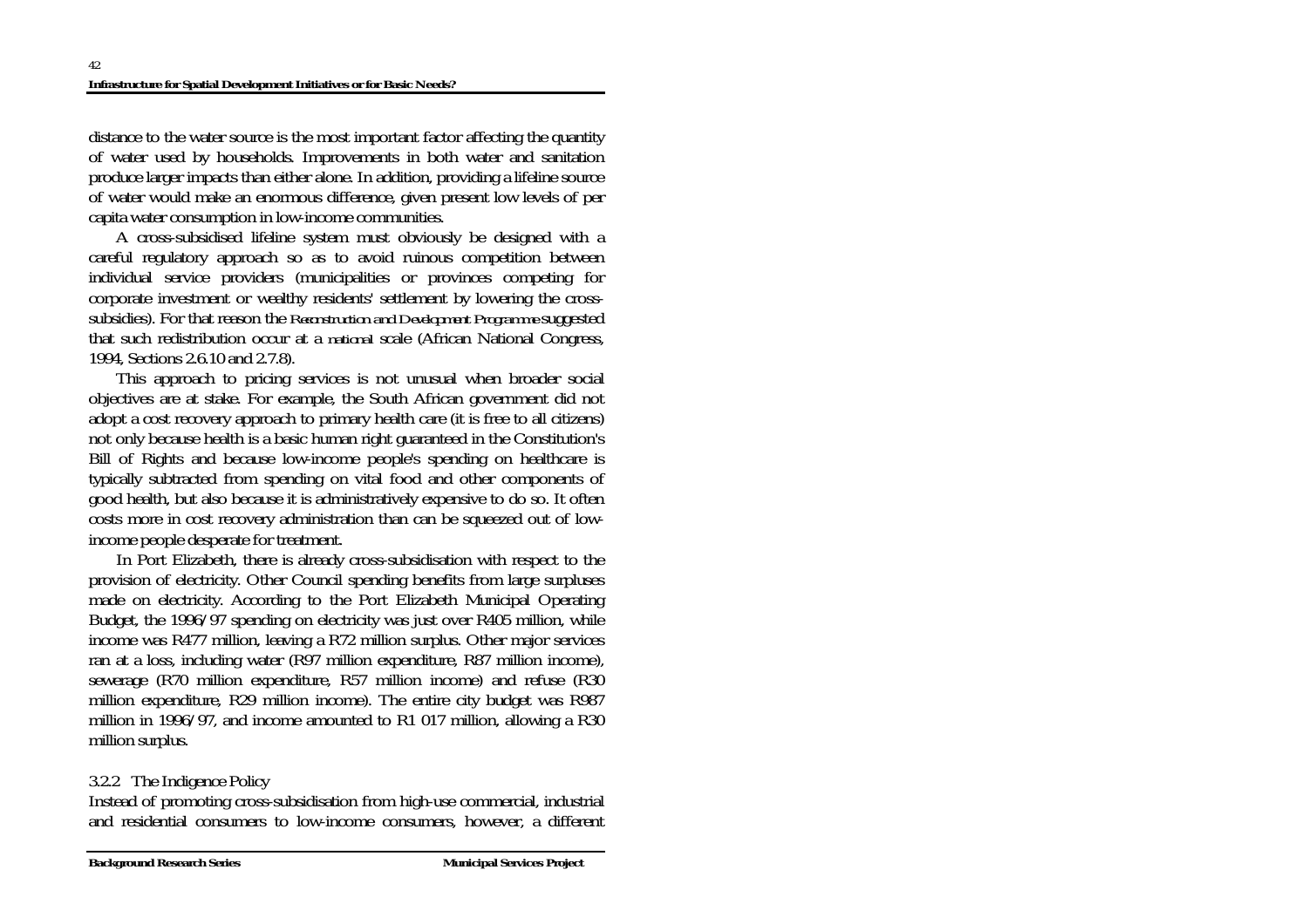#### **Infrastructure for Spatial Development Initiatives or for Basic Needs?**

policy was adopted for subsidising rates and recurrent water charges (though not electricity, which is unsubsidised), known as the Indigence Policy.

 If a household lives in some dwelling supplied by the Port Elizabeth municipality and their earnings are below a specified level they qualify for a provincially funded subsidy of their water and rates; the subsidy depending on their level of income. The amount of water subsidised is limited to 12 kl per month. Surprisingly, if consumption of 12 kl water per month is exceeded only 6 kl is provided free (not 12). To qualify for a 100% subsidy a household must earn less than R470 per month, and to qualify for a 50% subsidy it must earn between R470 and R800 per month. (Also under review is the possibility that households with two pensioners and hence an income of R940 per month will also qualify for the 50% subsidy.) About 9 000 households receive a 100% subsidy and 10 000 a 50% subsidy. Many people, who would qualify for a subsidy on the basis of their low incomes, are left out because the dwellings they live on have no connection to the municipal water supply. Of approximately 256 000 Port Elizabeth households, only 19 000 have signed up to receive the indigence subsidy, notwithstanding the estimate (according to a 1997 survey) that 55 000 households earn less than R800 per month (interview, Abri Vermuelen).

 The administrative costs of the Indigence Policy are high, at more than R115 000 per month just for wages of workers who must monitor the policy. Council decided in July 1997 to hire 80 staff on one-year contracts.

 Disconnections have risen significantly in the wake of the application of the Indigence Policy, as the Council apparently believes there is increased legitimacy to disconnect those not accommodated for by the policy. According to van Huyssteen (1998, 12), "Currently about 4 000 [pre-paid meter] installations are inspected per month, with about 800 disconnections being carried out." In fact, the last three months of 1997 witnessed 12 698 electricity disconnections, followed by 9 931 reconnections. There were 534 water disconnections and 218 reconnections. According to Port Elizabeth's submission to Project Viability, the number of debtors paying accounts regularly was 89% of the total 256 770 households in the municipality (Department of Constitutional Development, 1998, 4).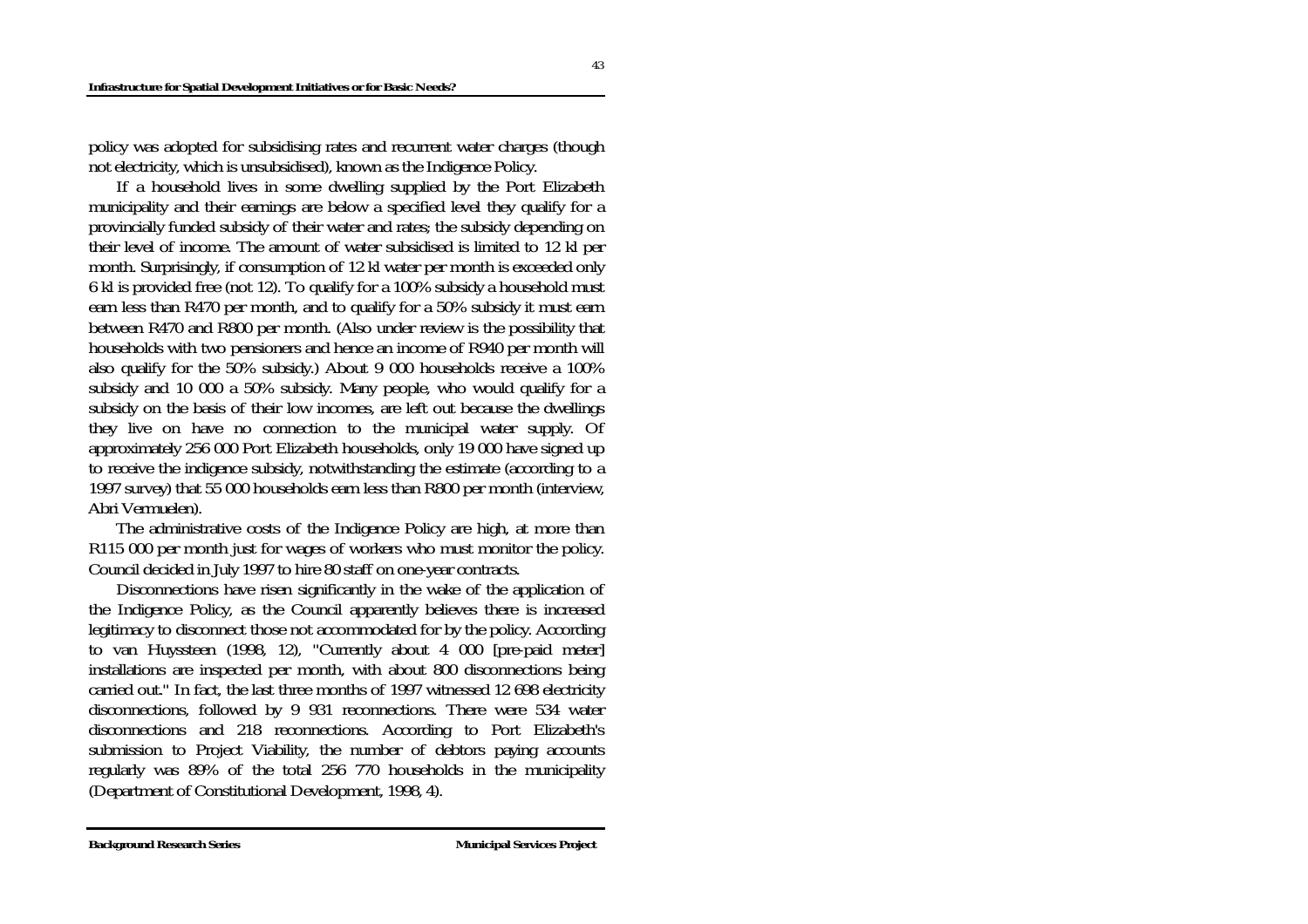3.2.3 Subsidies and cross-subsidies in water and electricity pricing

As noted above, a universal lifeline supply is an alternative approach to meeting the needs of low-income people, for it better targets subsidies to those with low consumption. If 50 liters per day per person lifeline water and 20kWhs per month per person lifeline electricity were provided to all urban households in Port Elizabeth, a manageable amount of water and electricity would be required per annum (assume a population of 256 000 households with an average of 3 per household). Water would require (256 000 x 3) x (50 litres per day x 365 days) = 14 016 000 kilolitres. Electricity would require (256 000 x3) x (20 kWhs per month per person x 12 months)  $= 184 320 000$  kWhs.

 Could Port Elizabeth afford this, even without national crosssubsidisation? The municipality's foregone revenue from providing the free water would be divided into consumption and availability. For consumption, 14 016 000 litres x R2,18 per kl = R30 554 880. For availability: 256 000 x (R2,77 per month x 12 months) =  $R8509440$ . The total cost would be R39 064 320 (VAT not applicable). The cost to the municipality of the electricity would be 184 320 000 kWhs x R0,19523 per kWh = R35 984 793 (VAT not applicable).

 With the cost of universal electricity lifeline supply easily within the existing electricity budget surplus, and water supply at a similar reasonable cost (both below R40 million per annum), there remains the issue of which sectors can carry responsibility for the cross-subsidy associated with lifeline supply. The analysis depends upon the price elasticities of water and electricity, which are not feasible to estimate in cases where quite large increases might occur, and which vary substantially across the range of user groups.

 In the case of water, at the flat rate of R2,18 per kl and the set availability charges prevailing up to the end of June, 1998, the costs of water supply (R103,9 million per annum) are just covered at current budget levels, leaving only a small surplus on water provision for the city of about R1 million per annum. Availability charges are set according to the diameter of the pipe supplying the water. The smallest pipe charged for is a 15mm one; the charge being R2,77 plus VAT per month. The largest pipe charged for is one exceeding 150mm, and the charge for it is R207,75 plus VAT per month (Schedule of Prescribed Charges in terms of the Port Elizabeth Water Supply By Law; interview, Tom Proudlock).

However, a new 7-tier tariff structure on domestic consumption proposed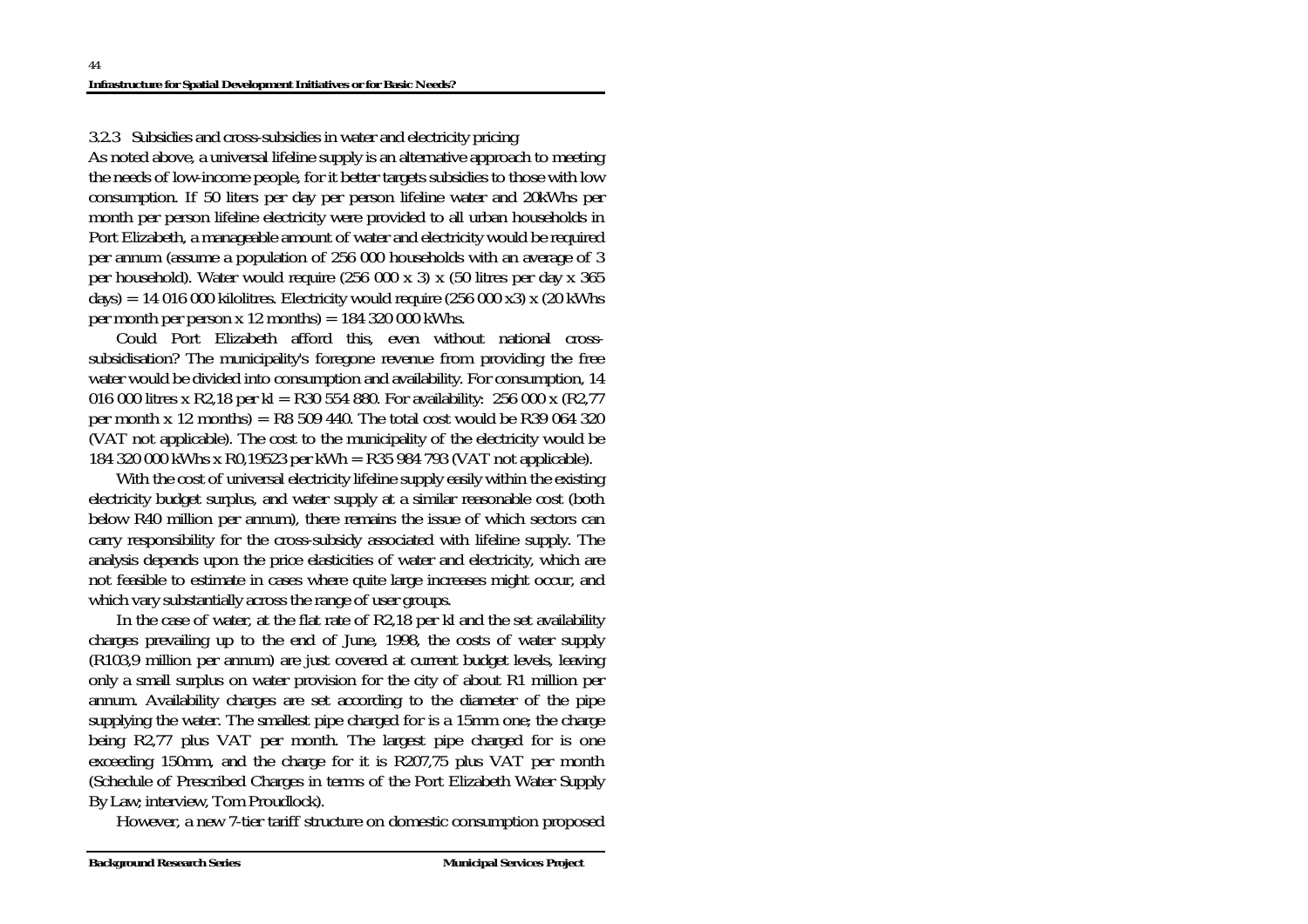for 1 July, 1998, is expected to generate a surplus of about R14 million over the financial year 1 July 1998 - 30 June 1999. The Department of Water Affairs and Forestry have put pressure on the Port Elizabeth municipality to use this surplus to fund the working for water project around Port Elizabeth (which costs about R24 million per annum). The Port Elizabeth municipality have not, however, committed themselves to funding the latter project indefinitely. Although it would be unfortunate, it appears possible that they may give assistance on a once off basis.

 If the R14 million surplus was retained and Working for Water activities funded through additional revenues, the amount could be used to provide a large amount of lifeline water: 6 422 018,3 kl could be given (R14 /R2,18), thereby enabling 351 891 people to be provided free with 50 l per day [6 422 018 000/(50x365)] (interview, Kevin Felix). It would also be possible to impose sharper increases in the tariff structure, and to apply it to commercial (not just residential users). As noted below, however, there is resistance to this approach amongst Council officials (who instead apparently favour privatisation as a route).

 In the case of sewerage, currently the Port Elizabeth municipality charges R11,46 for sewerage service provision to all of the 35 000 households which live in formal dwellings but have no water meters installed, and charges R6,50 to the 20 000 households who live in informal dwellings to whom they provide these services (these charges are called community charges). With the new 7 step water tariff system a new sewerage tariff system will also be introduced, a hydraulic tariff system, with a proposed rate of R1,20 per kl.

 In the case of electricity, current plans will allow the zinc smelter and phosphoric acid plant to avoid paying the Port Elizabeth municipality for their electricity, which would in turn prevent the municipality using these payments to raise a surplus on electricity sales. The Port Elizabeth municipality was able to generate a surplus on its electricity provision of R72 million in 1996/97. This surplus is currently channeled into general revenues and has the effect of reducing the rates payable. The Coega IDZ anchor companies are forecast to use about 25% of what all existing consumers in Port Elizabeth do. In bypassing the Port Elizabeth municipality as an electricity vendor, the zinc and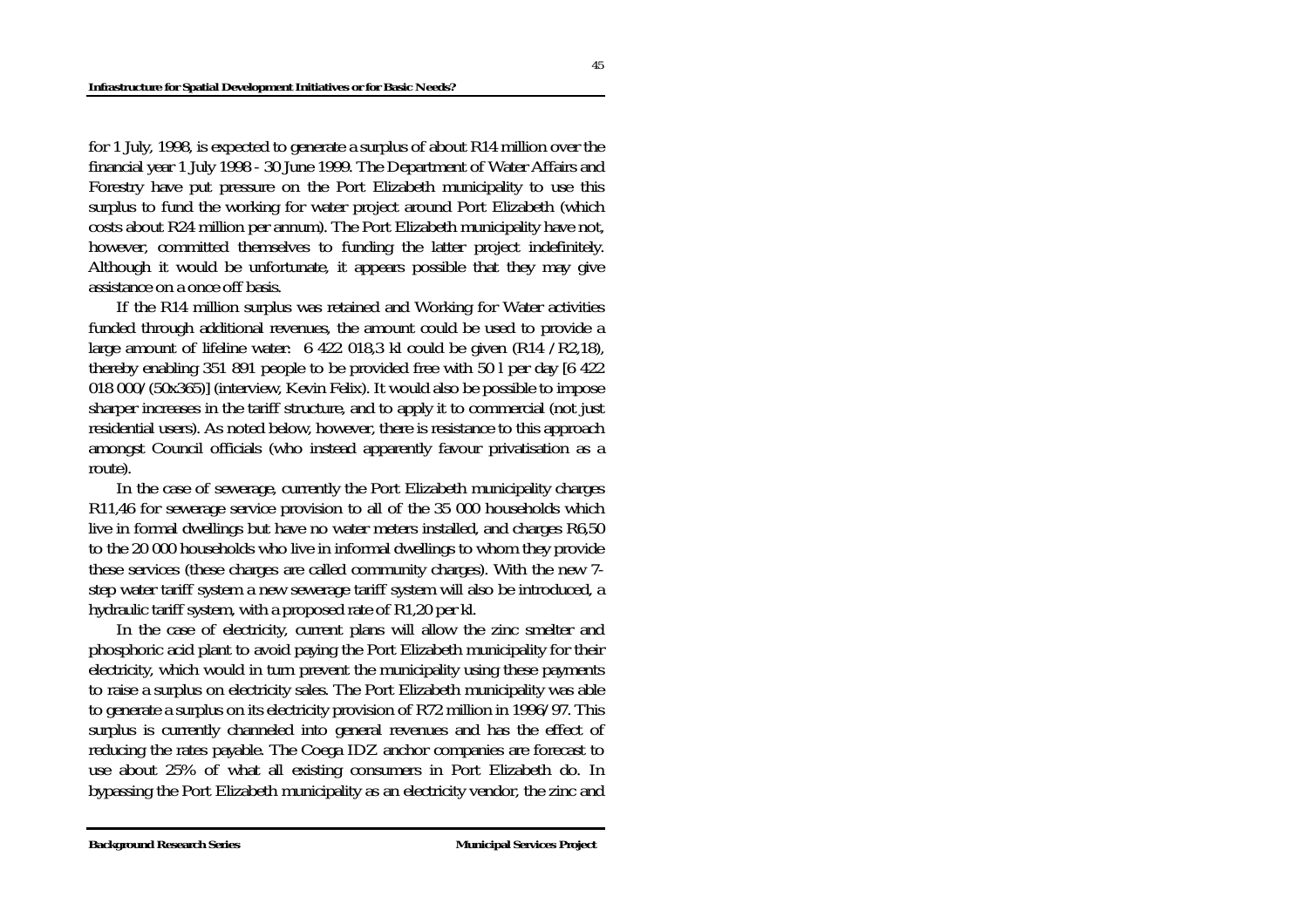phosphoric acid producers will therefore avoid contributing about R18 million to Port Elizabeth in the form of surplus on electricity sales. If this surplus was captured and used to provide lifeline electricity supplies, more than 92 million kWhs could be supplied, thereby enabling more than 380 000 people to have free access to 20kWhs per month (City of Port Elizabeth Electricity Tariff Summary, 1 July, 1997-30 June, 1998). If higher rates were applied, much more cross-subsidisation would be feasible.

 In conclusion, there is scope for cross-subsidisation in water and electricity tariff structures in the Port Elizabeth municipal area. But such crosssubsidisation is only one element of demand-side management, particularly as applied to water. As noted in the subsequent section, there is emerging resistance to the concept.

## *3.3 The case for demand-side management*

The municipality's partial movement towards cross-subsidisation partly came through a "carrot" offered by Minister Asmal "of an amount of R5 million and a further unspecified eight-figure sum for the purpose of creating over 2 000 job opportunities clearing invasive alien vegetation and planting indigenous vegetation in the Driftsands Forest Reserve together with such other areas in the city as may be agreed..." (Port Elizabeth Municipality, 1998, 1). The DWAF carrot was attractive, and highly celebrated as a means of combining public works employment, ecological conservation and water systems management. According to Bay Public Relations (1998a),

The Minister of Water Affairs and Forestry Kadar Asmal has launched a [Working for Water] project to eradicate fire-hazardous alien vegetation around Port Elizabeth which will provide employment to 2 000 out-of-work people until the end of March. Donating the first R5 m to kick-start the project, Prof. Asmal said that the employment of 2 000 people could sustain as many as 20 000 people. The project comes in the wake of a spate of veld fires in the city over December when firefighters fought blazes around the clock. The workers, from five areas around the city, will learn skills programmes such as stocktaking, supervision and basic mechanics which will offer them a chance of employment in forestry or work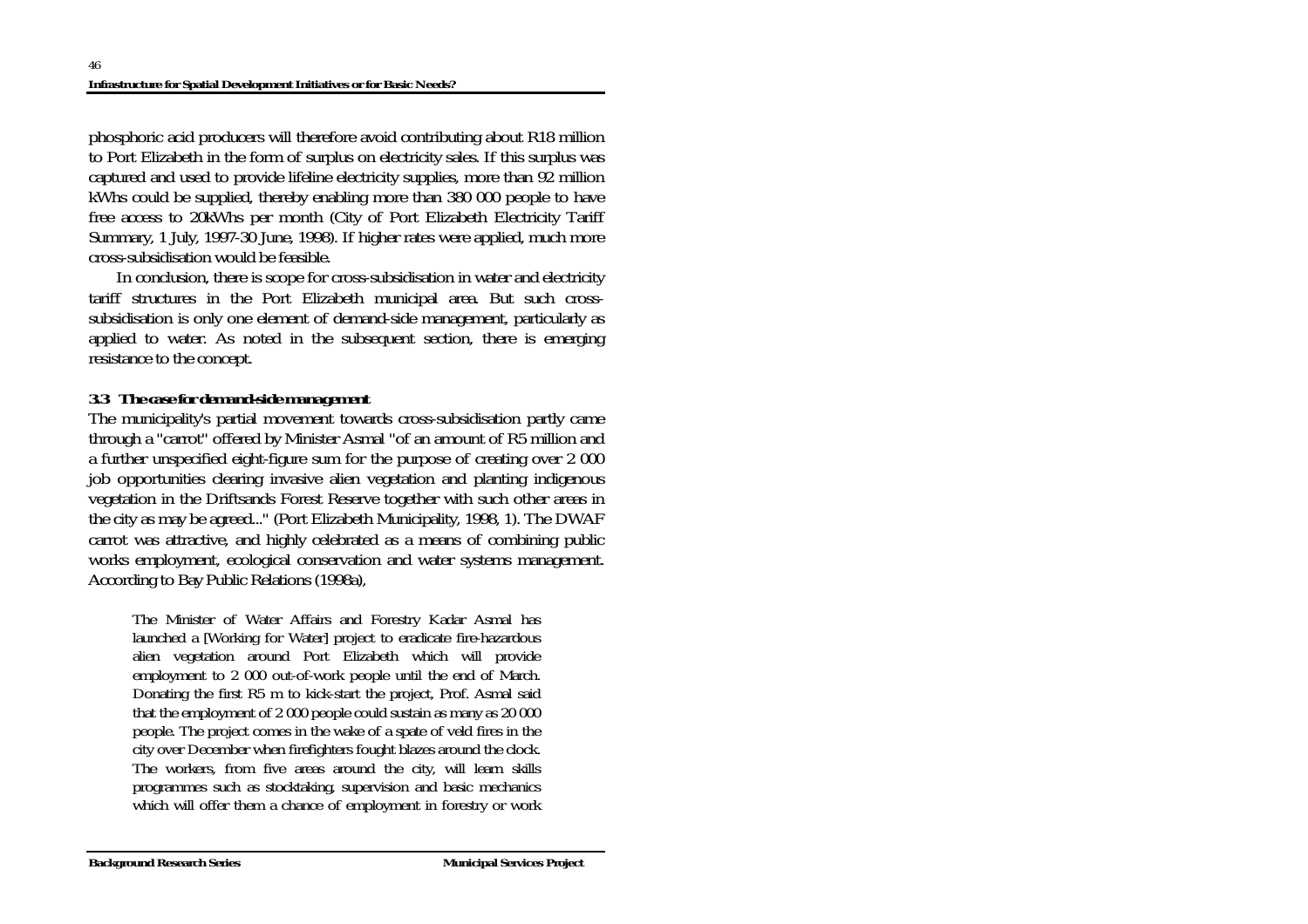#### **Infrastructure for Spatial Development Initiatives or for Basic Needs?**

involved in the outdoor environment afterwards. Clearing the alien vegetation like the exotic Port Jackson willow and the rooikrans should allow the indigenous vegetation, like fynbos, to rehabilitate.

The numbers of people that can be supported by this programme are extremely high (in part, unfortunately, because of the relatively low wages paid). Moreover, the number of women included is anticipated to be far higher than their ratio in the formal workforce, which is itself an effective povertyalleviation targeting strategy.

 Because of the catalyst provided by this funding, and on the basis of further lobbying by the Working for Water programme, at a meeting in January 1998 the Council committed that Port Elizabeth would "become a major role model through the development of an urban water management system" - defined as "the reduction of the demand on the supply system to extend the useful life of the system rather than increase the supply capacity" (Port Elizabeth Municipality, 1998, 1,2) -- which would include: a) a Port Elizabeth Working for Water project; b) a multiple stepped water tariff; c) an assurance of supply tariff; d) informative billing; e) intensive communication; f) water audit by schools; g) use of water-saving devices; h) water-wise gardening; i) waterwise food production; j) national water regulations; and k) water loss management.

 Costs of implementing the system would be met from general rates. Most elements of demand side management are new, although one that isn't, water loss management, has been policy since at least 1965, according to the City Engineer. However, the number of water loss inspectors had been reduced from eight to three and hence "Very little water loss management is practiced" (Port Elizabeth Municipality, 1998, 8).

 Changes of the magnitude desired are often difficult to cope with, and the City Engineer made various objections to some of the demand management techniques. For example, the information sheet included with the account was meant to include a graph, but "Many consumers will not comprehend the graph and water meters will have to be read monthly. Informative billing can only be applied to consumers who are metered," which represent just 61% of all

47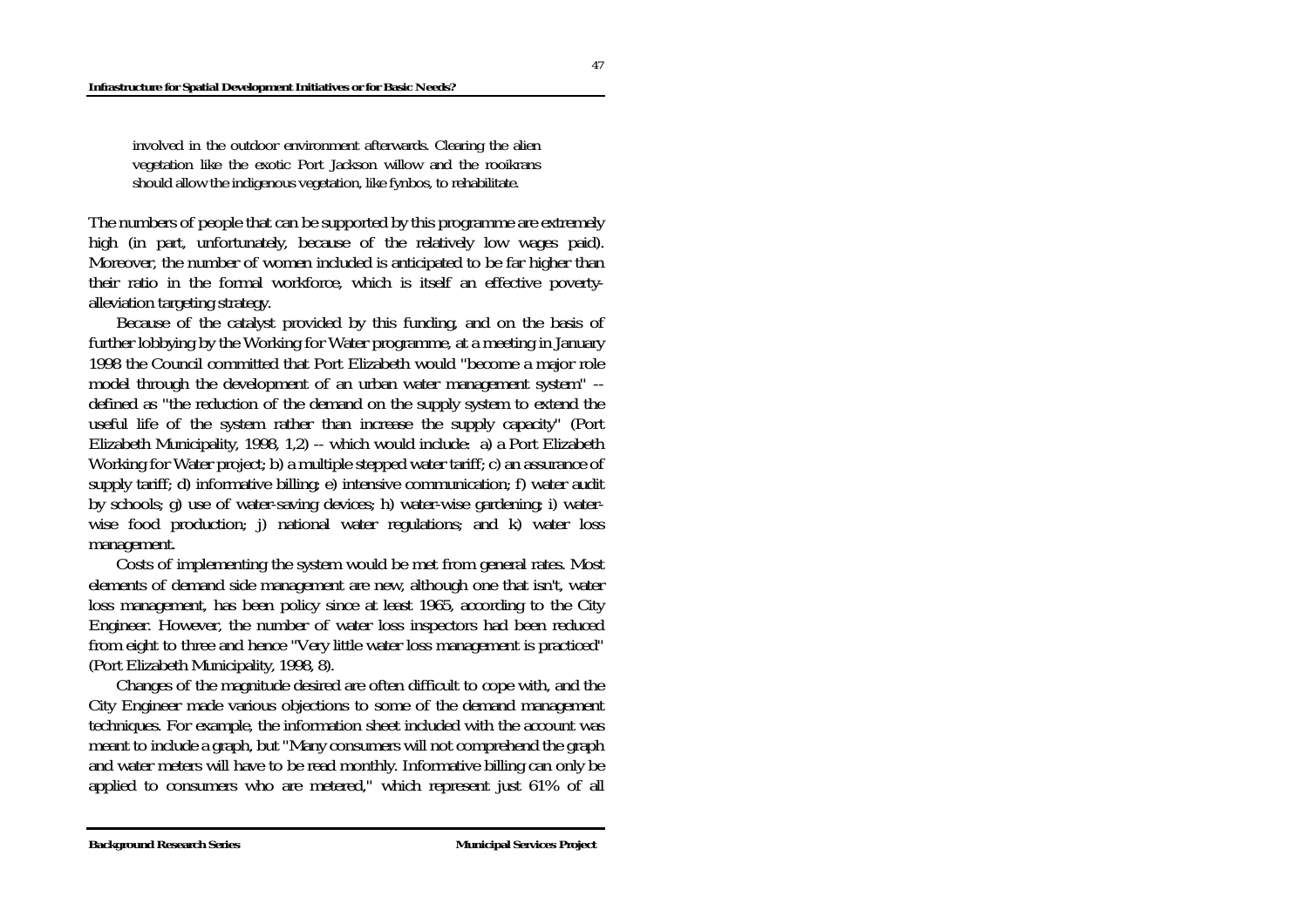households (Port Elizabeth Municipality, 1998, 5,6). (Large consumers who most need to conserve and who are metered would, however, understand the graph.)

 Most objections, however, were raised by the City Engineer about the implementation of rising block tariffs. Not only have the number of blocks been reduced from DWAF's proposed 11 blocks to 7 blocks, but businesses have been excluded (and when they will be included, the block tariff structure will not be noticeable at normal consumption levels). Yet the concept of progressive block tariffs isn't new to Port Elizabeth, for increasing block tariffs have been applied "during times of water shortage when the situation is critical but not an emergency" (four increasing tariff rates applied).

 The first block has never been free, however. Moreover, Port Elizabeth has traditionally charged a tariff for availability (assurance of supply) to all consumers so as "to ensure recovery of fixed costs which is important for a small municipality where houses may not be occupied in Winter" (probably referring to other coastal resort communities). However, noted the Engineer, "Since 1989 it has been the policy of the City Treasurer and the City Engineer to remove the availability tariff but lack of sufficient income to the Water Fund has not allowed the removal of this tariff." DWAF proposed increasing the availability tariff from R2,77 to R10 per month (both with VAT added) (Port Elizabeth Municipality, 1998, 3).

 The proposed block tariff system would cause quite dramatic changes to billing and distribution systems. Indeed, noted the City Engineer (Port Elizabeth Municipality, 1998, 4),

The tariff principles which have been applied to tariffs promulgated by the Council, differ with the White Paper on Water Supply and Sanitation Policy, November 1994. A life-line tariff proposed by the White Paper is not applied by the municipality. The application of a life-line tariff will mean the duplication of welfare support by crosssubsidisation within the service and by the subsidy scheme for the indigent.

Having set up an indigence policy, as promoted by the Department of Constitutional Development, that notably failed to achieve its stated aims of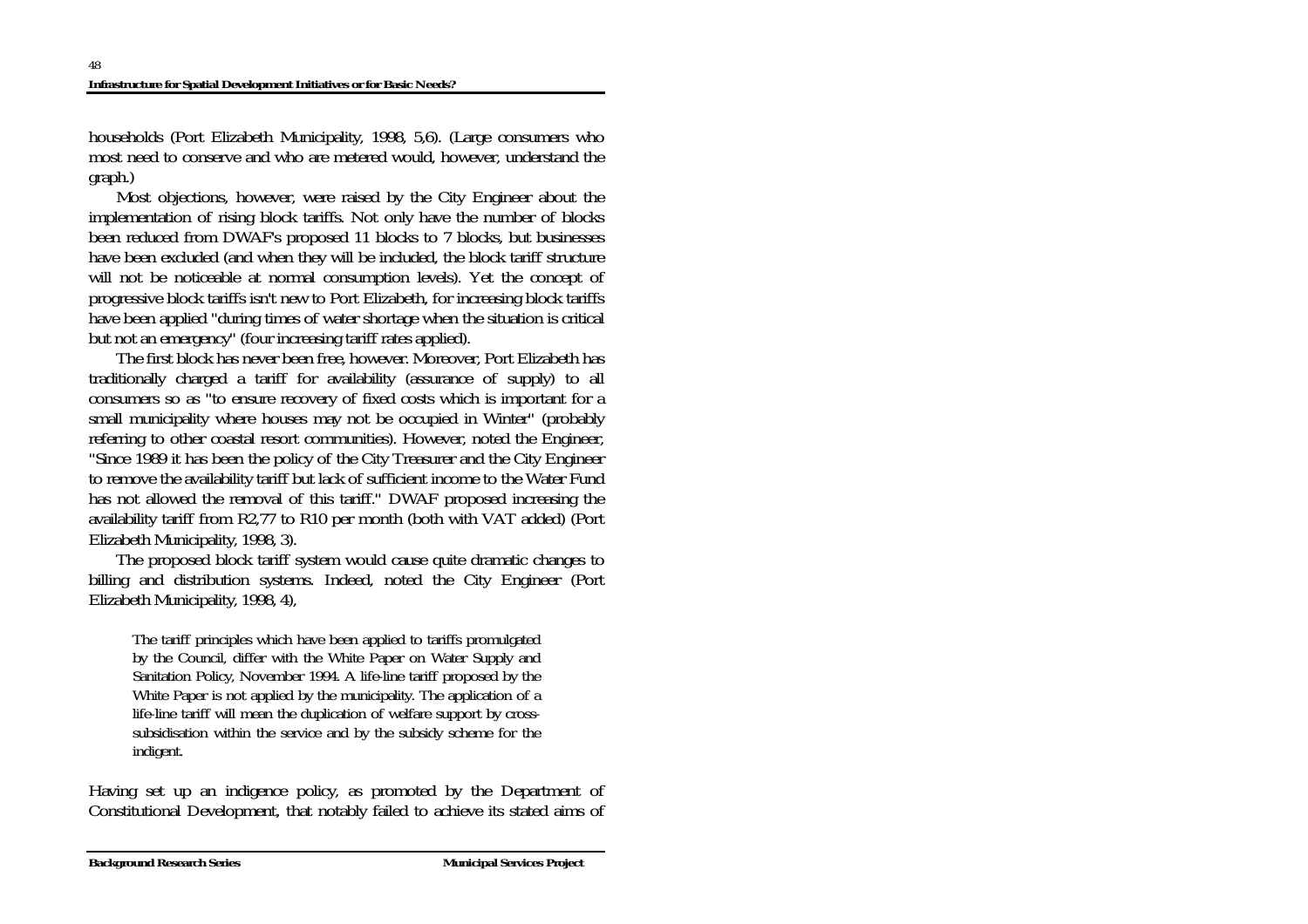assuring all those with low incomes adequate access to water, Port Elizabeth's officials then used the policy's existence to argue against a replacement policy promoted by DWAF. The policy confusion at national level, which had grown since the World Bank initially drafted the Urban Infrastructure Investment Framework in early 1995 -- advising government to eschew cross-subsidies in favour of denying water to individual low-income households (RDP Ministry, 1994/95; Bond, 1998) -- had by now trickled down to local level.

 The implications of the policy confusion will only become more onerous for low-income residents. In July 1998, Port Elizabeth consumers will be subjected to the first (logical) linkage between sewerage tariffs and water consumption; "it is expected that water consumption will decrease." Only in July 1999 will a "gradual stepped tariff" apply, and then only to "domestic consumers who consume large volumes," not commercial and industrial users (Port Elizabeth Municipality, 1998, 5).

 In other words, the cross-subsidisation of water will be limited at the outset to within the existing residential consumer base, even though this was responsible for only 40% or so of the total water bill. The possibility of raising the extremely low water rates for large businesses had already been discounted by virtue, reportedly, of strong Chamber of Commerce lobbying.

 Ironically, on common-sense grounds, the idea of a "lifeline" service (of 12 kiloliters per month) to all Port Elizabeth residents was supported, personally, by the city's Deputy Treasurer, who realised that the high administrative costs and partial coverage of the existing indigence policy were counterproductive (interview, Wilson). Nevertheless, amongst reasons given by the City Engineer for his resistance to lifeline and progressive block tariffs were that "Water rebates are granted by the City Treasurer under specific circumstances to avoid financial hardship for the consumer. If an eleven point stepped tariff is adopted, rebates will require time consuming calculations." The idea of replacing the rebates with a simple lifeline policy was not considered. The Engineer added, "The eleven point stepped water tariff ...is not simple for consumers to comprehend and administration will be very difficult" (Port Elizabeth Municipality, 5, 6).

More generally, reasons for hostility to block tariffs in South Africa became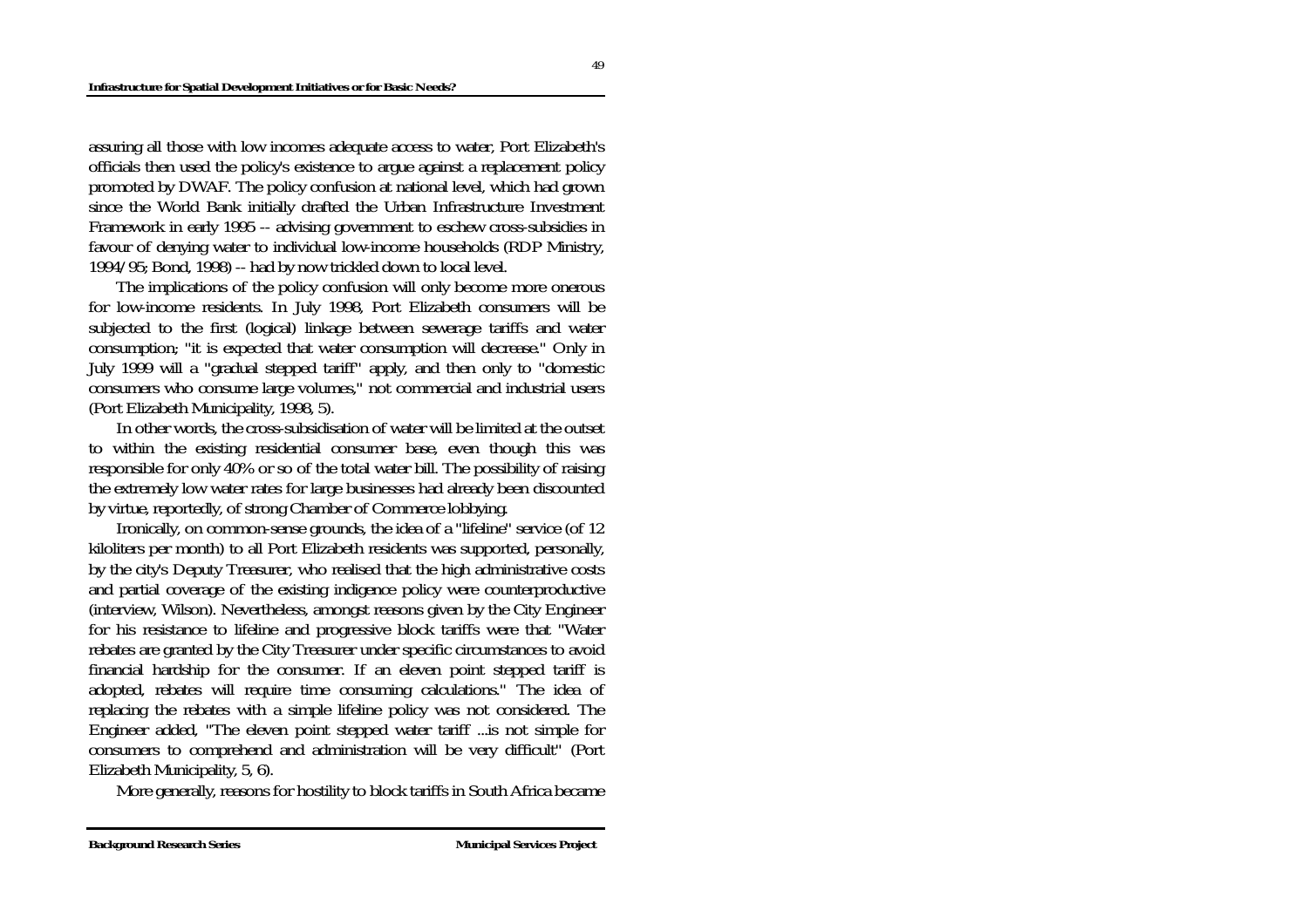clear in an October 1995 presentation to the Minister of Water Affairs and Forestry by John Roome (1995:50-51), who was then the World Bank's task manager of the Lesotho Highlands Water Project. Roome entirely ignored demand-side management and conservation issues associated with progressive block tariffs, and hence opposed block tariffs -- citing in particular the case of Johannesburg, which has a moderately progressive tariff structure -- for the valid reason that it "may limit options with respect to tertiary providers -- in particular private concessions much harder to establish."

 If the World Bank's goal is to privatise water, and if by encountering an obligation to consider redistribution (the lifeline water supply and block tariff structure) when pricing water deters private bidders (since a firm's marginal cost curve will thus necessarily depart from a redistributive water pricing structure), then the Bank has no qualms about advising Minister Asmal to dispense with social-justice pricing. In a context in which the majority of African consumers use less than 2 percent of South Africa's water, the Bank prioritises privatisation above universal-entitlement access to water.

 In Port Elizabeth, a similar line of pro-privatisation argument emerged when the City Engineer firmly advocated not adopting the multiple point stepped water tariff. A tender for a full investigation of how to privatise the city's water had just been bid upon, according to the Engineer, "and a change in the water tariff at this stage may pre-empt later tariff proposals to the disadvantage of the Municipality" (Port Elizabeth Municipality, 1998, 5). Using the spectre of water privatisation to oppose the introduction of socially-just water tariffs could have the unintended consequence, however, of uniting lowincome consumers and municipal workers.

# *3.4 The spectre of water privatisation*

The basis for water privatisation was a visit by the World Bank's deputy resident representative in September 1996 (Bond, 1998). The week-long modelbuilding exercise he conducted with the deputy treasurer focused entirely on one option: increasing capital expenditure by privatising the city's water works. Various claims about likely efficiency enhancements were made, some of which -- such as the feasible reduction of staff from 6,5 to 3,5 per 1 000 water consumers, and a 1,2 percent interest rate advantage on capital-related borrowing for a private firm in contrast to the municipality (Port Elizabeth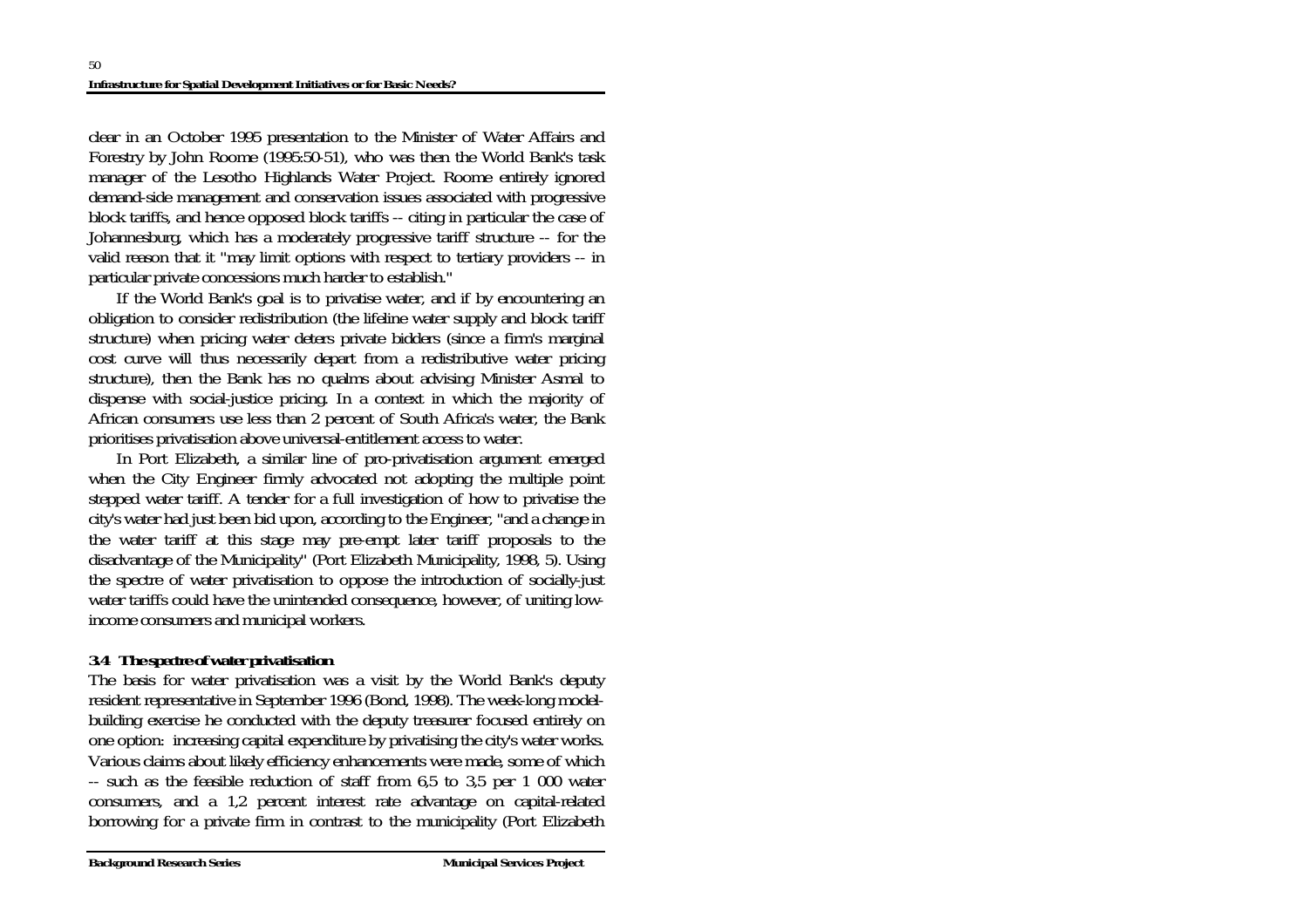Municipality, 1997, 2) -- were based on dubious assumptions. In short, argued the deputy treasurer and World Bank, only the loss of many hundreds of union jobs, the opportunity for huge rates of private profit, and the more thorough commodification of services will allow the city to expand water-related infrastructure to tens of thousands of residents of unserved townships and shack settlements.

 At a two-day meeting to discuss the matter in early February 1998, critical reactions emerged. Representatives of the SA Municipal Workers Union (Samwu) recalled their own national slogan -- "No to privatisation! 50 litres of water per person per day free of charge!" -- as a means of disentangling the false division between producers and consumers. Outsiders offered advice. A Johannesburg lawyer from Rand Water -- the country's largest intermediate buyer of water -- suggested a "public-public" partnership based on a water utility model instead. A representative of the International Labour Research and Information Group in Cape Town presented options for public sector reform as a means of improving services.

 All of this was reactive, however. Already a year earlier, the Municipality's Director for Administration conceded, there had been "pressure for Port Elizabeth to carry the [privatisation] investigations further... from banks and commercial concerns" -- Banque Paribas, Rand Merchant Bank, Colechurch International, Development Bank of Southern Africa, Generale des Eaux, Metsi a Sechaba Holdings, Sauer International and Lyonnaise Water had all met with Port Elizabeth officials -- as well as from the Department of Constitutional Development, which allocated R2 million from a R50 million US Agency for International Development grant to fund Port Elizabeth's privatisation business plan development (Port Elizabeth Municipality, 1997, 6). The workshop participants found themselves, in a sense, at the end of a chain that began with international capital and that was welded together by international development agencies and national and local states.

 The prospect of privatisation, hence, appeared as one of the forthcoming barriers to socially-just tariffs, which in turn could have been the basis for a Local Economic Development strategy with bottom-up, not top-down characteristics. The conclusion suggests means of reversing this logic.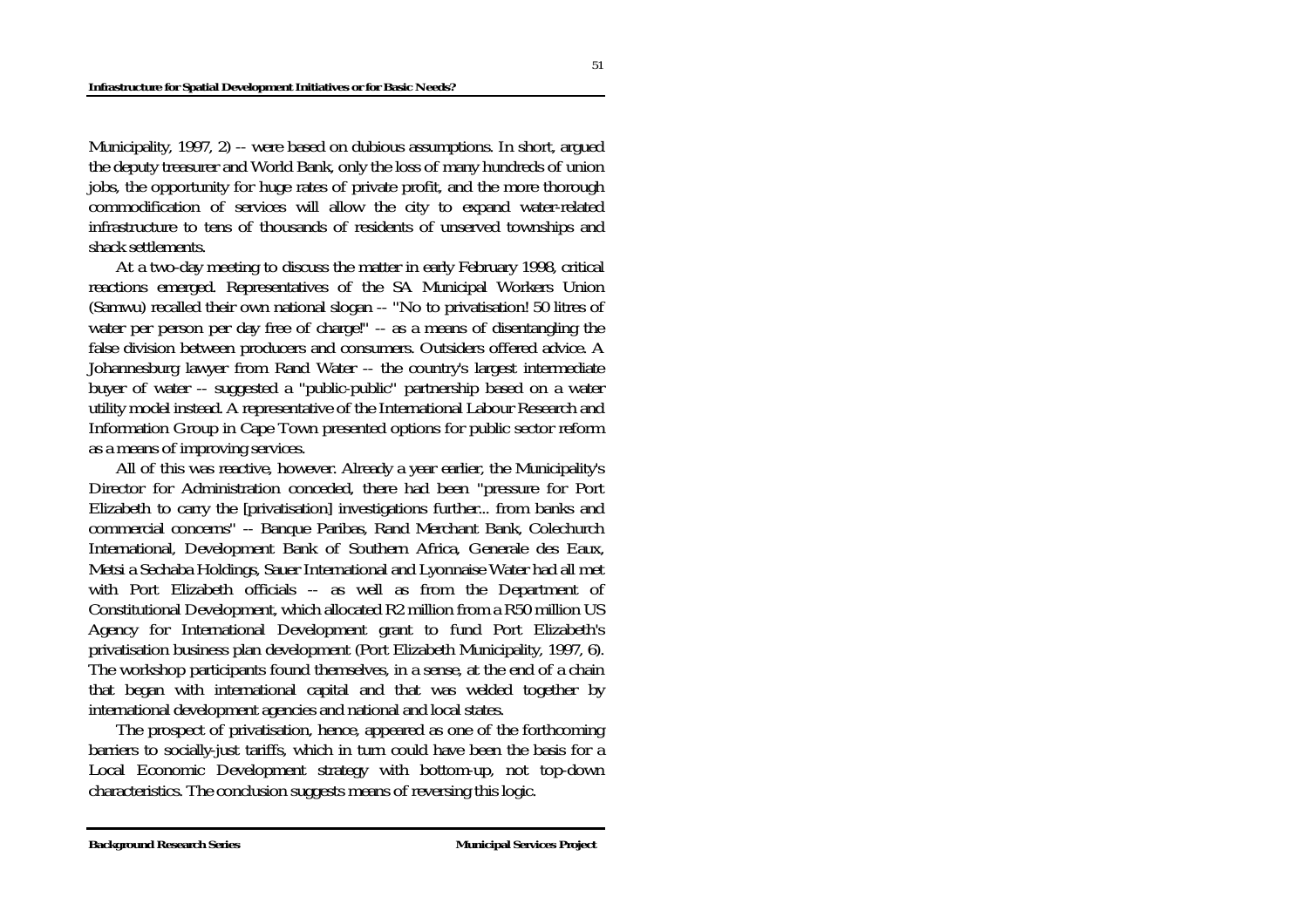## **4. CONCLUSION**

In one of the most detailed studies ever conducted of the apartheid economy, Ben Fine and Zav Rustomjee (1996, 252) conclude *The Political Economy of South Africa* with the observation that South Africa's "strengths arise out of the productive and infrastructural capacities that have been built up around its core [minerals and energy] sectors. The weaknesses arise from the failure of this to be vertically integrated forward into the rest of the economy."

 The weaknesses of Port Elizabeth's leading economic growth strategy - the Coega deep-water port and IDZ -- follow directly from the failure of its proponents to establish the conditions for forward linkages. Public funds, land, marine activities, water, and electricity are to be utilised in enormous quantities at Coega. A combination of other activities -- for example, an agro-tourism option promoted by other local interest groups (Bond, Hosking and Robinson, 1998) -- provides greater benefits and more sensibly and sustainably utilises these resources. In particular, a basic need infrastructure investment and crosssubsidisation strategy would generate both human comfort and economic activity that transcends the current provision of municipal services.

 As Fine and Rustomjee remark (1996, 252), "we place considerable emphasis upon a state programme of public expenditure to provide social and economic strategy. This forms part of a strategy to provide for basic needs. The problem of how to finance such a programme is less acute than the formation of the political, social and institutional capacity to carry it out." In short, for South Africa in general, infrastructure and a more balanced utilisation of resources such as water and electricity should be at the very foundation of any economic strategy. This was confirmed in the *Reconstruction and Development Programme*, in the quotes cited at the outset of this paper.

 The difficulty of relying on a major piece of transport infrastructure -- the R1,5 billion publicly funded Coega port -- that is oriented to capital-intensive, export-oriented economic activity, and in a manner that consumes electricity and scarce water resources, while so much other basic infrastructure is not being delivered, should be obvious. In that sense the Coega port and IDZ exacerbate the apartheid economic legacy of division and marginalisation. The distinction between Port Elizabeth's (and central government's) approach to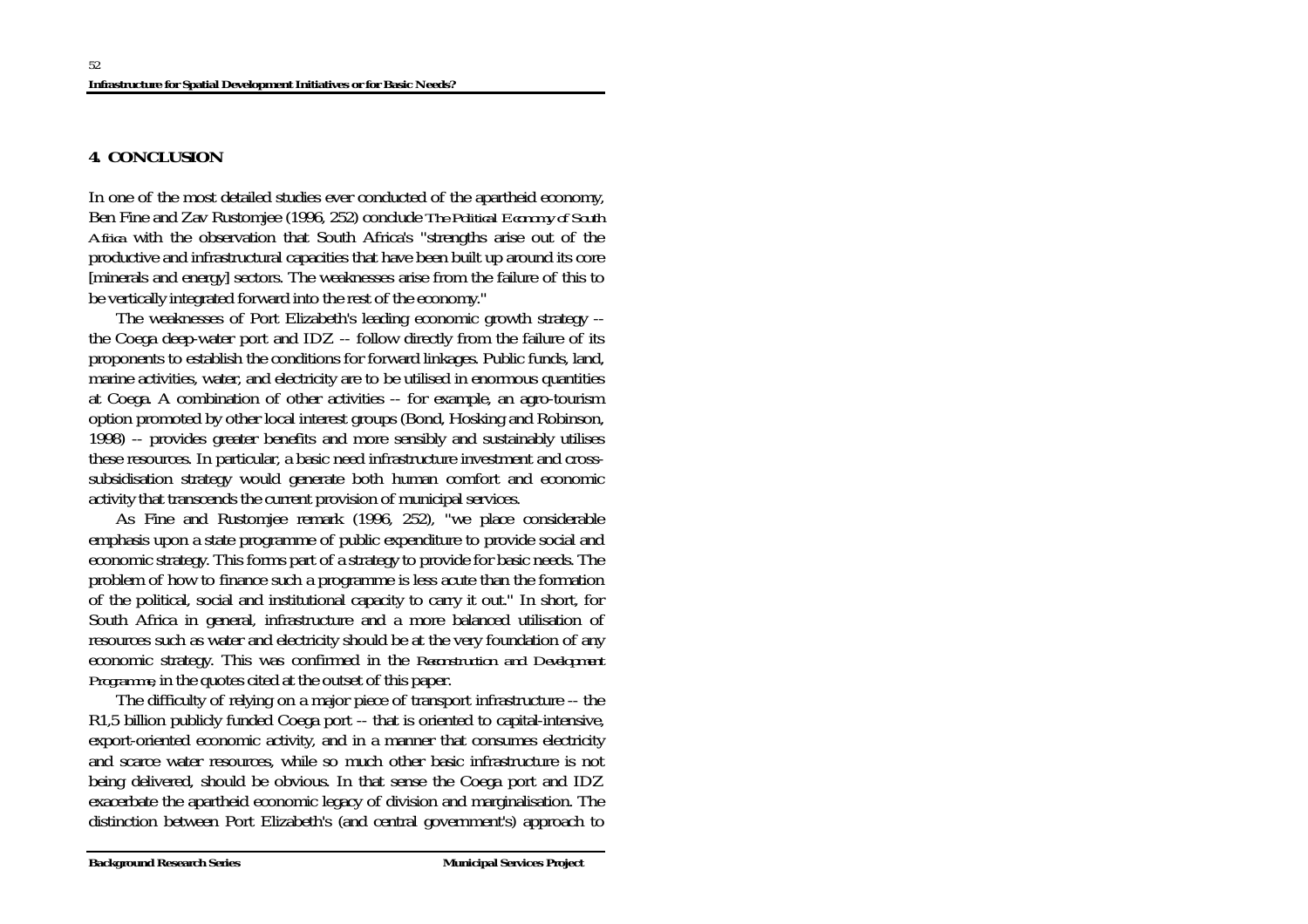infrastructure for low-income people and for Coega also violates the various *RDP* provisions discussed at the outset, namely regarding access and tariffs for basic infrastructural service needs, but also insofar as "The domination of business activities by white business and the exclusion of black people from the mainstream of economic activity are causes for great concern for the reconstruction and development process" and that "The democratic government must develop policies to ensure that foreign investment creates as much employment, technological capacity and real knowledge transfer as possible, allowing greater participation by workers in decision-making." The infrastructure projects we have reviewed in both Coega and Port Elizabeth townships are, hence, very much in the spirit of apartheid infrastructure.

 The logistical and financial aspects of an alternative, bottom-up strategy have been documented in Section 3 (see also Eastern Cape Socio-Economic Consultative Council, 1998). What is lacking, however, is what Fine and Rustomjee refer to as "the formation of the political, social and institutional capacity to carry it out." That capacity can only be built from a base of adequate information, and while this paper begins the process, perhaps, by identifying key problems, far more work must be done, in line with Port Elizabeth's other governance processes -- Land Development Objectives, Integrated Development Planning, participatory budgeting, etc. -- to give the city's citizens an opportunity to make the choice about which kind of infrastructure development strategy would work best, for themselves.

## **ACKNOWLEDGMENTS**

The authors thank their institutional homes -- the University of Port Elizabeth Department of Economics and the University of the Witwatersrand Graduate School of Public and Development Management -- as well as the Department of Constitutional Development, the British Department for International Development, the Isandla Institute and the Eastern Cape Socio-Economic Consultative Council for financial and logistical support, and our colleagues Dr Jennifer Robinson and Litha Mcwabeni for their assistance in the study. Patrick Bond also thanks George Dor and the Alternative Information and Development Centre for their ongoing assistance. An earlier version of this paper appeared in the book *Case Studies on LED and Poverty*, edited by the Isandla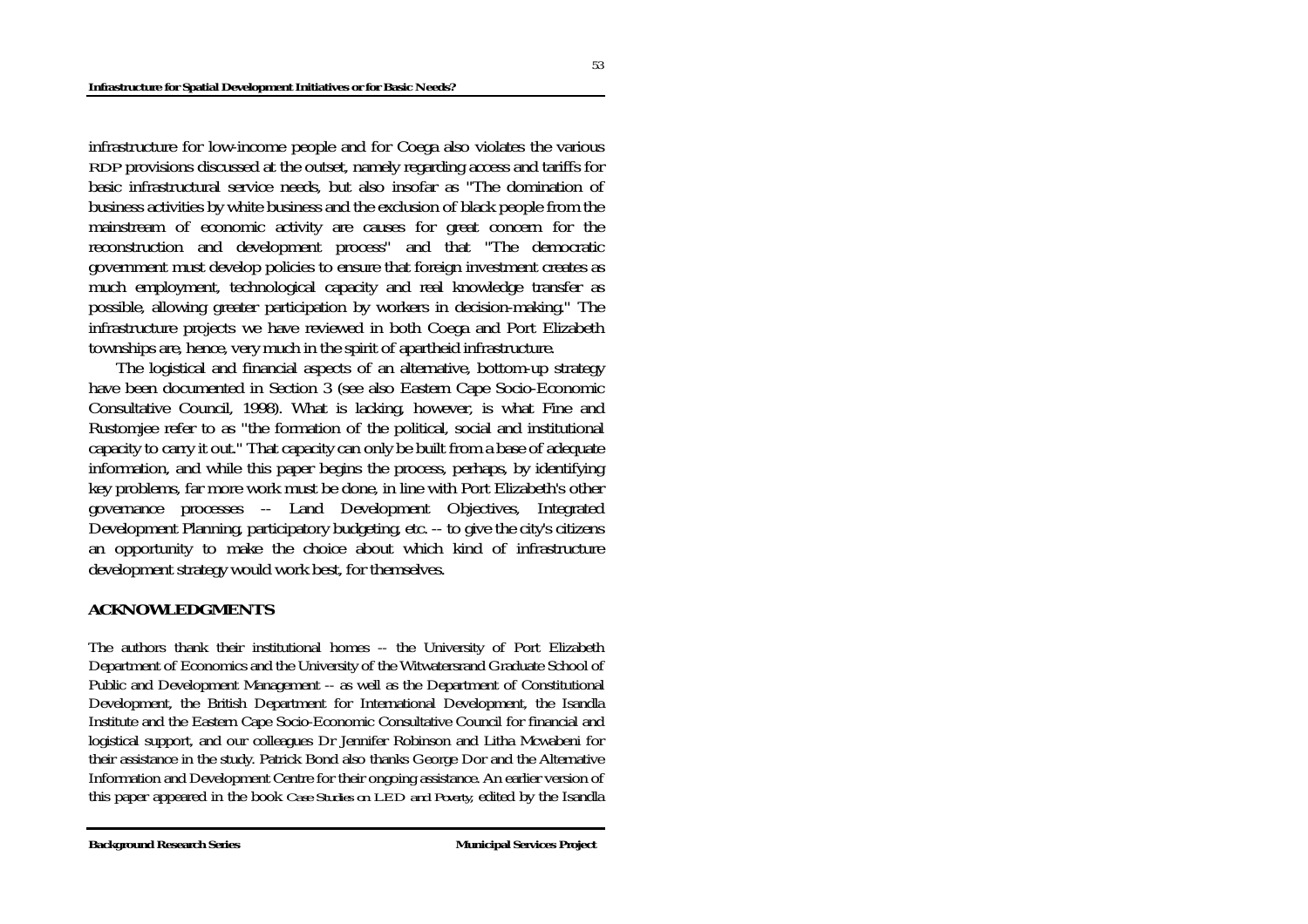Institute and published by the Department of Constitutional Development, Pretoria, 1998. The authors claim sole responsibility for any errors.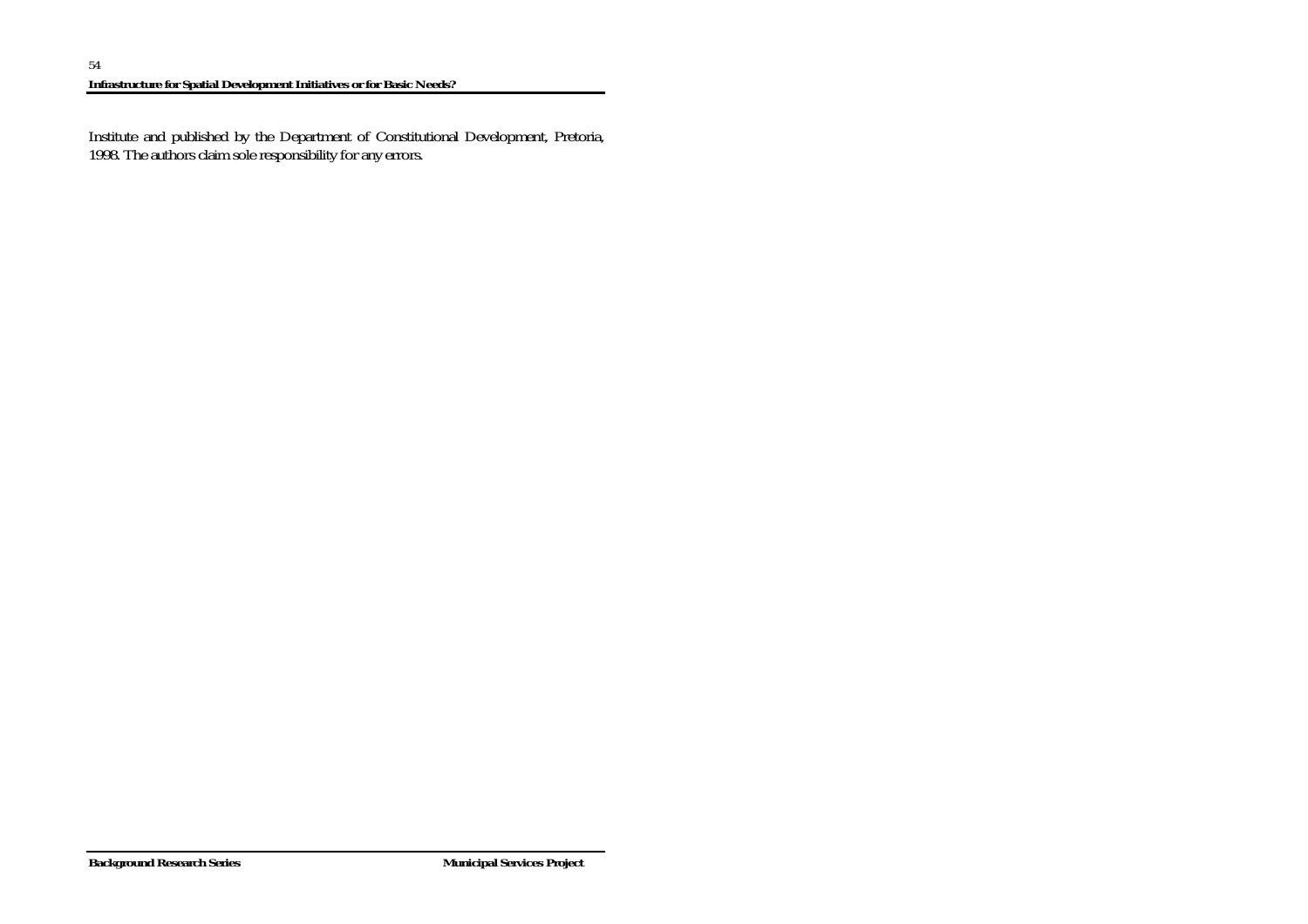## **REFERENCES**

Adler, G. (1993), "From the `Liverpool of the Cape' to `The Detroit of South Africa': The Automobile Industry and Industrial Development in the Port Elizabeth-Uitenhage Region," *Kronos: Journal of Cape History*, 20, 17-43.

African Environmental Solutions (May, 1997) *Proposed Eastern Cape Zinc Refinery and Associated Phosphoric Acid Plant: Final Environmental Impact Report*, Report for the Coega Authority, Cape Town.

African National Congress (1994), *Reconstruction and Development Programme*, Bellville.

Bay Public Relations (1997a), PERCCI comment: Cosatu 24-hour strike," Press release, Port Elizabeth, 21 August.

\_\_\_\_\_\_ (1997b), "PE business lashes out at insult," Press release, Port Elizabeth, 28 August.

\_\_\_\_\_\_ (1997c), "Strikes in Eastern Cape are below other provinces," Press release, Port Elizabeth, 30 September.

\_\_\_\_\_\_ (1998a), "PE alien vegetation clearing project employs 2 000," Press release, Port Elizabeth, 3 February.

\_\_\_\_\_\_ (1998b), "Coega construction expected to start soon," Press release, Port Elizabeth, 5 April.

\_\_\_\_\_\_ (1998c), "Port Elizabeth harbour has four working gantry cranes," Press release, Port Elizabeth, 5 April.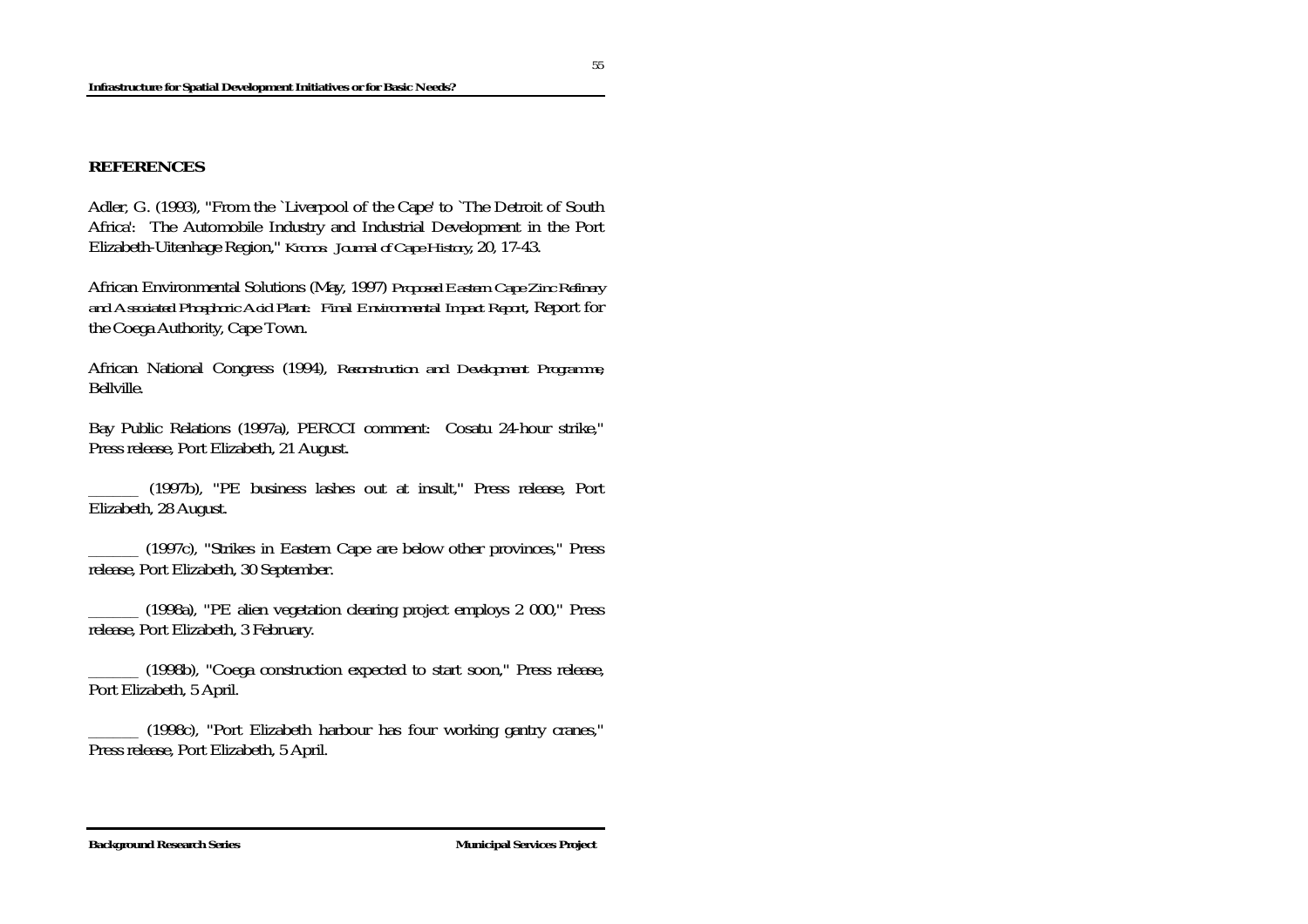Black, P. and Saxby, G. (1996), "Proposed Eastern Cape Zinc and Phosphoric Acid Project: Impact Assessment Report: Economic Effects," Report for African Environmental Solutions, Cape Town.

BMI Building Research Strategy Consulting Unit (1993), *National Housing Forum Scenario for the Affordable Housing Market*, Rivonia.

Bond, P. (1998), "Privatisation, Participation and Protest in South African Municipal Services: The Basis for Opposition to World Bank Promotion of Public-Private Partnerships," *Urban Forum*, 8, 1.

Bond, P., S.Hosking and J.Robinson (1998), "Local Economic Development choices in Port Elizabeth," Report prepared for the Department of Constitutional Development and British Department for International Development, April 1998.

Botha, S. and Olbrich, K. (1997), "The potential effects of air pollution on vegetation, with special reference to the Sundays River Valley Farming Area," Coega IDZ assessment, Port Elizabeth.

Building Industries Federation of South Africa (Bifsa) (1995), "Analysis of job creation," Unpublished report, Johannesburg.

CEN (1997), *Integrated Environmental Management, Environmental Impact Report on a Proposed Harbour in the Vicinity of Coega*, Port Elizabeth (11 June).

Cherry, J. (1992), "The Making of an African Working Class Port Elizabeth 1925-1963," MA Thesis, University of Cape Town, Cape Town.

\_\_\_\_\_\_ (1993), "The Myth of Working Class Defeat: Port Elizabeth in the Post-War Years," *Kronos: Journal of Cape History*, 20, 66-91.

Coega Implementing Authority (1998), "Homepage," www.coegaport.org, Port Elizabeth.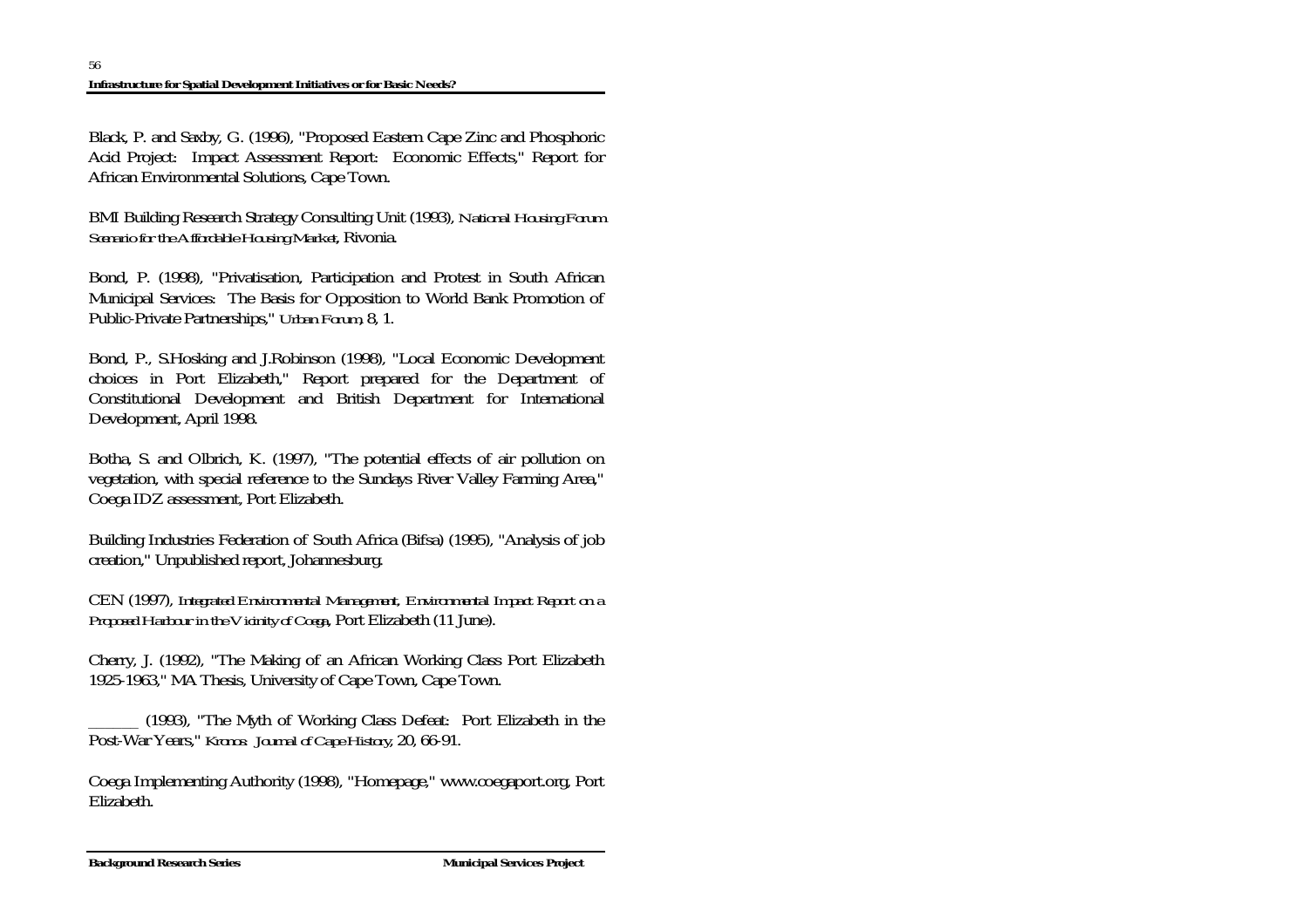### **Infrastructure for Spatial Development Initiatives or for Basic Needs?**

Coega IDZ Initiative (1998), "Coega Industrial Development Zone and deep water port," Port Elizabeth.

Clawson, M. and Knetsch, J.C. (1966), *Economics of Outdoor Recreation*, Baltimore, Johns Hopkins.

Cull, P. (1997), "`Only one objector to Coega' say developers," *Eastern Province Herald*, 28 August.

Department of Constitutional Development (1998), "Project Viability Questionnaire #14," Port Elizabeth.

Department of Finance (1996), *Growth, Employment and Redistribution: A Macroeconomic Strategy*, Pretoria.

Department of Public Works (1996), *Public Works in South Africa: Towards the 21st Century, Green Paper on Public Works*, Pretoria.

Eastern Cape Socio-Economic Consultative Council (1998), "Local Economic Development in the Eastern Cape: A people-driven option," Discussion document.

Eskom (1998), "Eskom's Prices for Products and Services: 1998," Megawatt Park.

Fine, B. and Z. Rustomjee (1996), *The Political Economy of South Africa*, London, Christopher Hurst.

Geach, B. (1997), "The Addo Elephant National Park as a model of sustainable land use through ecotourism," M Sc. Dissertation, University of Port Elizabeth.

Hosking, S.G. and Hosking, J.G. (1997), "The casino business, heavy industry and small business development -- A case study in Port Elizabeth," in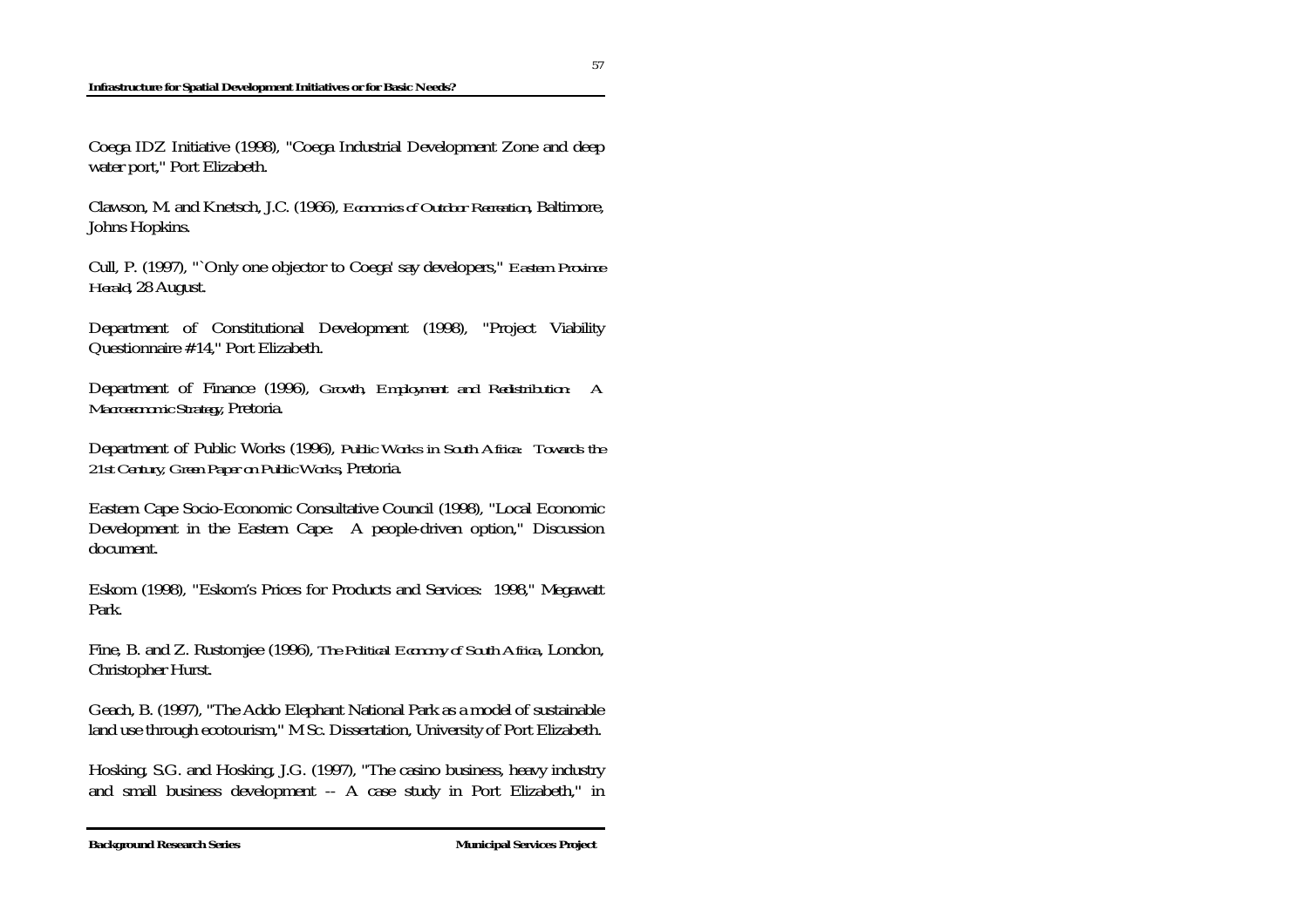F.Ahwireng-Obeng, K.Havenga, W.Viviers, and A.Saayman (Eds), *Proceedings of the 10<sup>th</sup> Annual Conference of SAESBA*, Potchefstroom, Sentrale Publikasies.

Hosking, S. and Jauch, H. (1997), "Spatial Development Initiatives (SDIs) and Industrial Development Zones (IDZs) in the Eastern Cape," Unpublished report for the Eastern Cape Socio-Economic Consultative Council.

Institute for Development Planning and Research (1997), "The Port Elizabeth and Uitenhage Socio-Economic Development Monitor 1997," Port Elizabeth.

Jourdan P., Gordhan K., Arkwright D., and De Beer G. (1996), "Spatial Development Initiatives (Development Corridors): Their potential contribution to investment and employment creation," Working paper, Development Bank of Southern Africa, Midrand, October, 1996.

Katsouyanni, K., Touloumi, G., Spix, C., Schwartz, J., Balducci, F., Medina, S., Rossi, G., Wojtyniak, B., Sunyer,J., Bacharova, L., Schouten, J.P., Ponka, A. and Anderson, H.R. (1997), "Short term effects of ambient sulphur dioxide and particulate matter on mortality in 12 European cities: results from time series data from the APHEA project," *British Medical Journal*, Vol. 314, 1658-1663.

Mabin, A. (1986), "The Rise and Decline of Port Elizabeth, 1850-1900," *International Journal of African Historical Studies*, #19, 275-303.

Matavire, Max (1997), "Champagne corks pop as project gets the nod," *Eastern Province Herald*, 16 July.

McGrath, M. and Horner, C. (1996), "An economic valuation of the South African linefishery," Paper presented to the EBM research conference, University of Port Elizabeth, 27-28 November.

Merrifield, A. (1996), "The potential construction employment opportunities arising from the Government's growth and development strategy," Unpublished report for the Department of Public Works, Pretoria.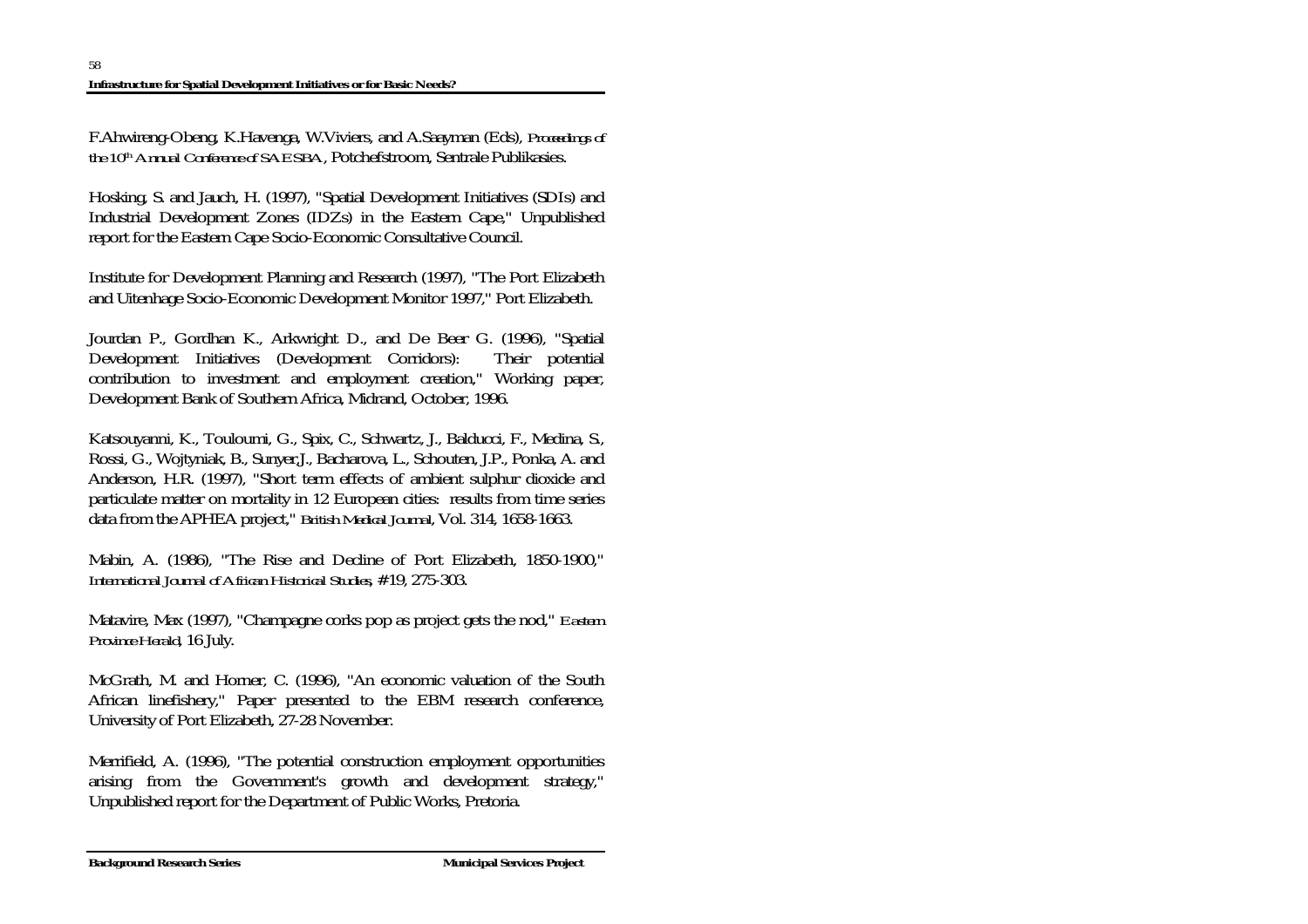### **Infrastructure for Spatial Development Initiatives or for Basic Needs?**

Neill, Leonard (1998), "Break the monopoly and build Coega! -- Burmeister," "Coega could create a superhub," *Freight and Trading Weekly*, 20 March.

Pakes, T. and Nel, H. (1997), "Proposed Coega Industrial Development Zone (IDZ): Preliminary economic assessment," Report commissioned by the Coega IDZ Section 21 Company.

Port Elizabeth Municipality (1997), "Public private partnerships for municipal services," Report by Director: Administration to the Executive Committee, 4 February.

Port Elizabeth Municipality (1998), "Report to the Management Team on urban water demand management," Report by the City Engineer, 11 March.

Port Elizabeth Regional Chamber of Commerce and Industry (1998), "Coega questions answered," Unpublished paper, Port Elizabeth.

RDP Ministry (1994-95), "Urban Infrastructure Investment Framework," Pretoria.

Reid, R. (1998), "Developments in the structure and ownership of ports worldwide," Presented to "Intermodal Africa 98 Conference," Mercer Management Consulting, Inc, 11 March.

Richardson, E. (1997a), "Coega: Now or never," *Eastern Province Herald*, 4 July.

\_\_\_\_\_\_ (1997b), "Who'll bankroll the R1,5bn harbour project?," *Financial Mail*, 10 July.

\_\_\_\_\_\_ (1998a), "Pressure mounts for building of Coega port," *Eastern Province Herald*, 24 March.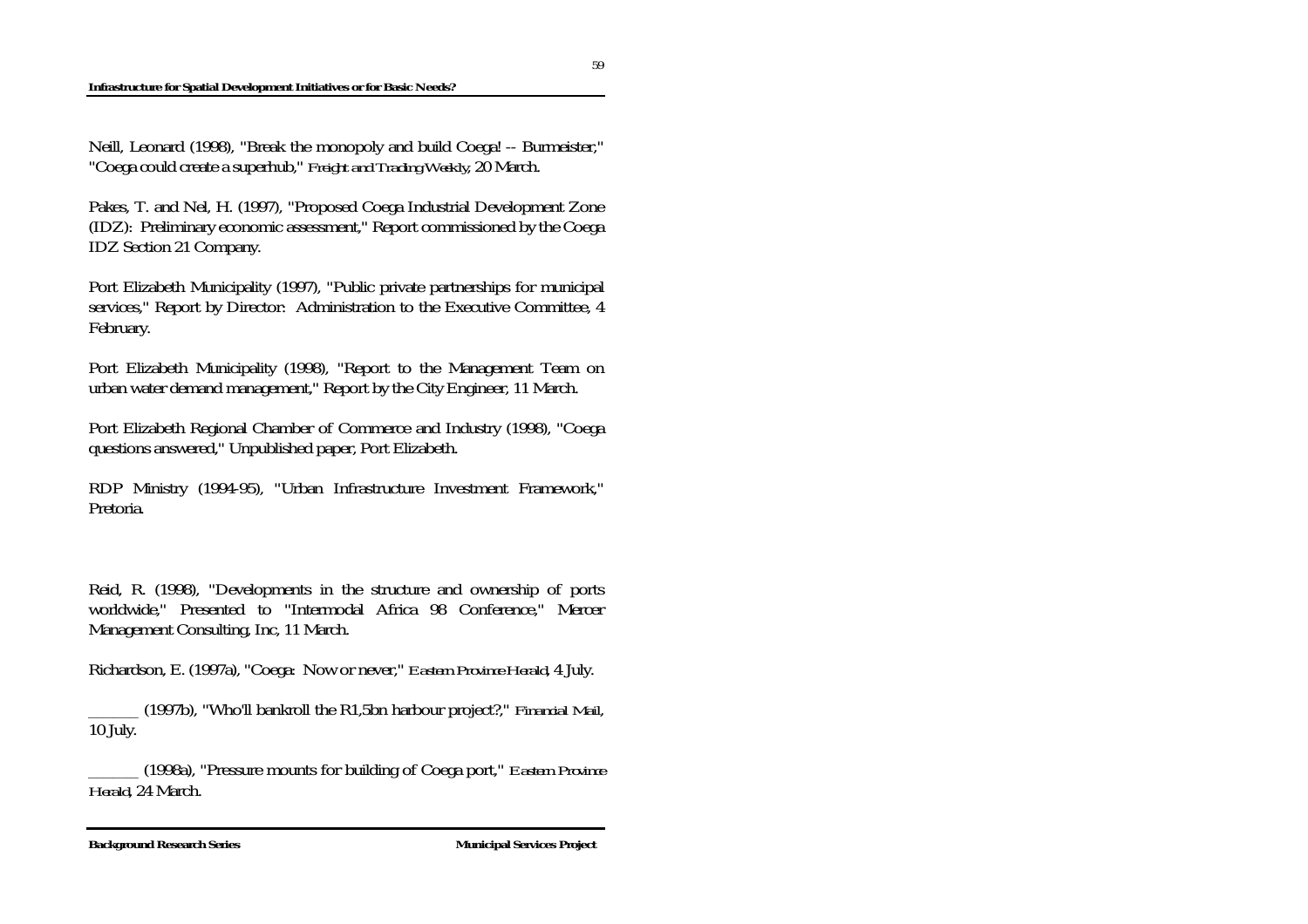\_\_\_\_\_\_ (1998b), "Keep local authorities involved in Coega IDZ," *Eastern Province Herald*, 18 April.

Robinson, J. (1996), *The Power of Apartheid: State Power and Space in South African Cities*, Oxford, Butterworth-Heinemann.

Roome, J. (1995), "Water Pricing and Management: World Bank Presentation to the SA Water Conservation Conference," unpublished paper, South Africa, 2 October.

Silva McGillivray and Port Elizabeth Municipality (1997), "Coega Industrial Development Zone bulk water supply infrastructure requirements," Report commisioned by the Coega IDZ Section 21 Company.

Smale, M.J. and Buxton, C.D. (1985), "Aspects of the Recreational Ski-Boat Fishery off the Eastern Cape, South Africa," *S. Afr. J. mar. Sci*., Vol. 3, 131-144.

Tennille, N.F. and Le Quesne, T.P.G. (1997), "Proposed IDZ and harbour at Coega: The issues," Unpublished Paper circulated by Southern Africa Environment Project.

Tietenberg, T.H. (1992), *Environmental and Natural Resource Economics* (Third Edition) New York, Harper Collins.

van Horen, C. (1994), "Financing and economic implications of household energy policies," Paper 18, South African Energy Policy Research and Training Project, Energy and Development Research Centre, University of Cape Town.

\_\_\_\_\_\_ (1996), "Eskom, its finances and the national electrification programme," *Development Southern Africa*, 13, 2.

van Huyssteen, D. (1998), "Keeping the power on," *Inf Com*, April.